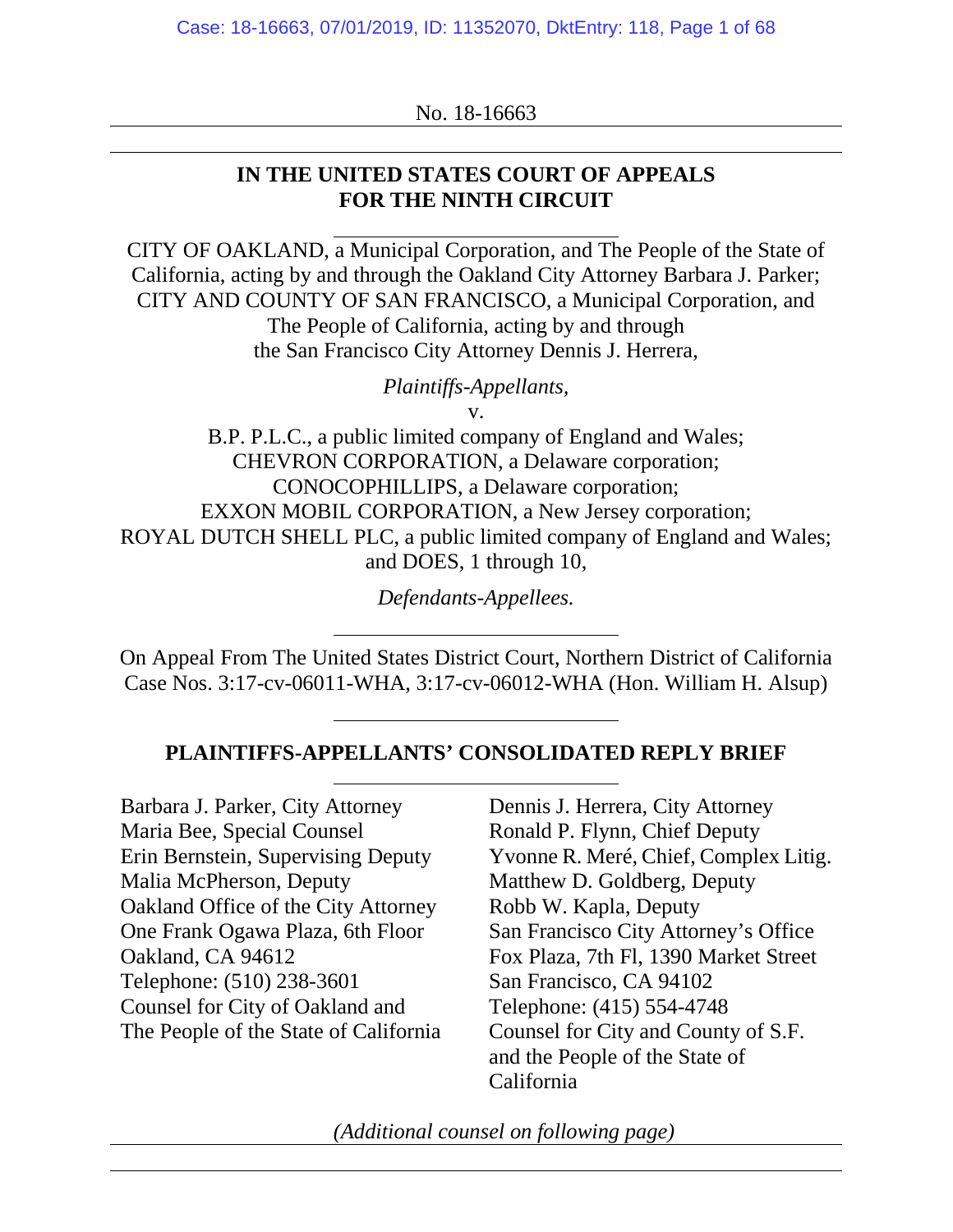Michael Rubin Barbara J. Chisholm Rebecca Moryl Lee Corinne F. Johnson Altshuler Berzon LLP 177 Post Street, Suite 300 San Francisco, CA 94108 Telephone: (415) 421-7151 Victor M. Sher Matthew K. Edling Sher Edling LLP 100 Montgomery Street, Suite 1410 San Francisco, CA 94104 Telephone: (628) 231-2500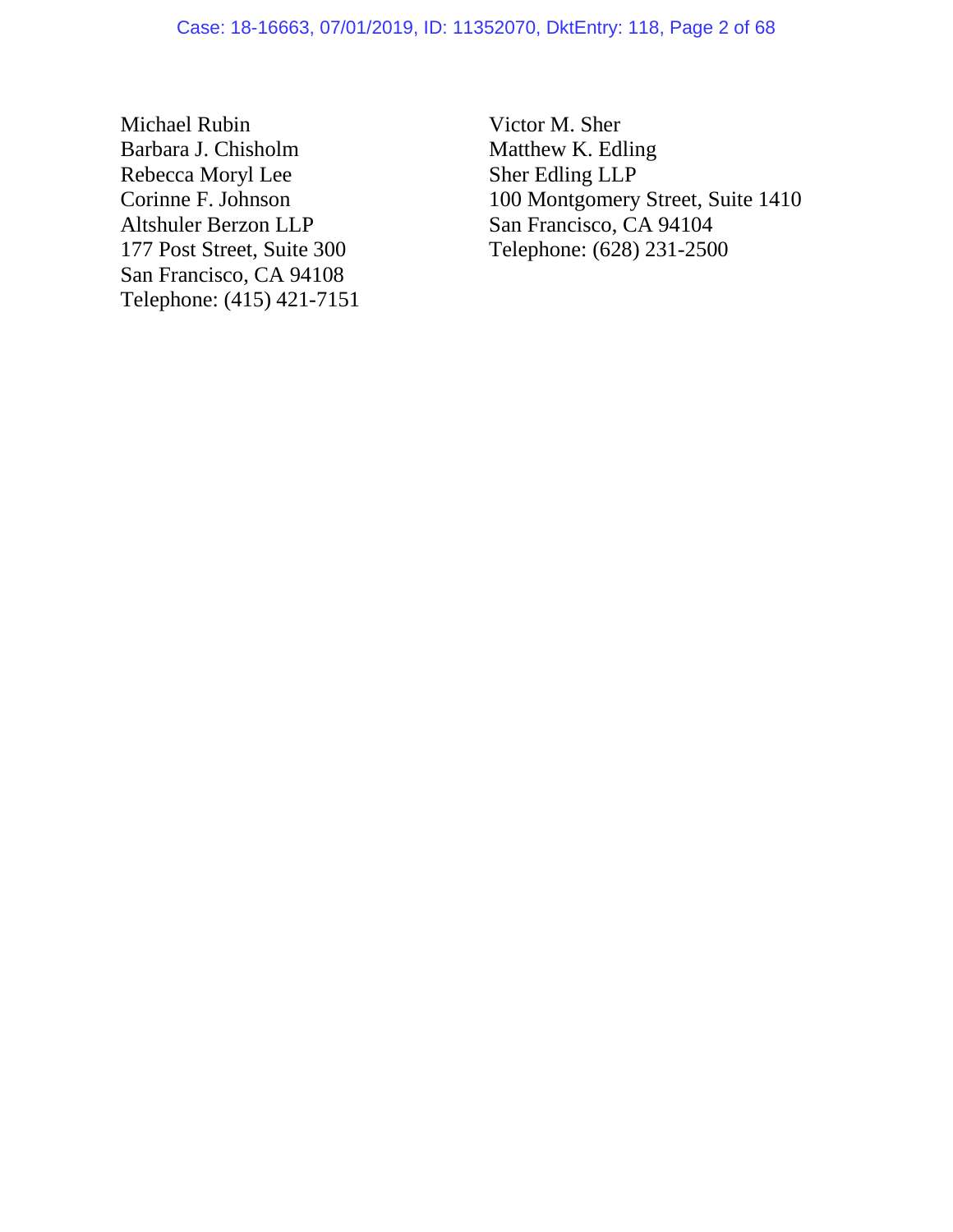# **TABLE OF CONTENTS**

| I.                                                                            |                                                                                                                                                                                                                            |    | The District Court Erred in Denying the Motions to Remand3 |  |
|-------------------------------------------------------------------------------|----------------------------------------------------------------------------------------------------------------------------------------------------------------------------------------------------------------------------|----|------------------------------------------------------------|--|
|                                                                               | A.                                                                                                                                                                                                                         |    | The People did not waive their objections to removal3      |  |
|                                                                               | <b>B.</b>                                                                                                                                                                                                                  |    |                                                            |  |
|                                                                               |                                                                                                                                                                                                                            | 1. | The People's state law claims do not arise under federal   |  |
|                                                                               |                                                                                                                                                                                                                            | 2. | The Clean Air Act does not completely preempt the People's |  |
|                                                                               |                                                                                                                                                                                                                            | 3. | The People's state law claims do not "necessarily raise"   |  |
|                                                                               |                                                                                                                                                                                                                            | 4. |                                                            |  |
|                                                                               |                                                                                                                                                                                                                            | 5. |                                                            |  |
|                                                                               |                                                                                                                                                                                                                            | 6. | There is no admiralty, bankruptcy, or federal enclave      |  |
| The District Court Erred in Granting Defendants' Rule 12(b)(6) Motions<br>II. |                                                                                                                                                                                                                            |    |                                                            |  |
|                                                                               | The People properly allege ordinary California state law public<br>A.<br><b>B.</b><br>Federal common law does not displace the People's state law<br>C.<br>The CAA does not preempt the People's state law public nuisance |    |                                                            |  |
|                                                                               |                                                                                                                                                                                                                            |    |                                                            |  |
|                                                                               |                                                                                                                                                                                                                            |    |                                                            |  |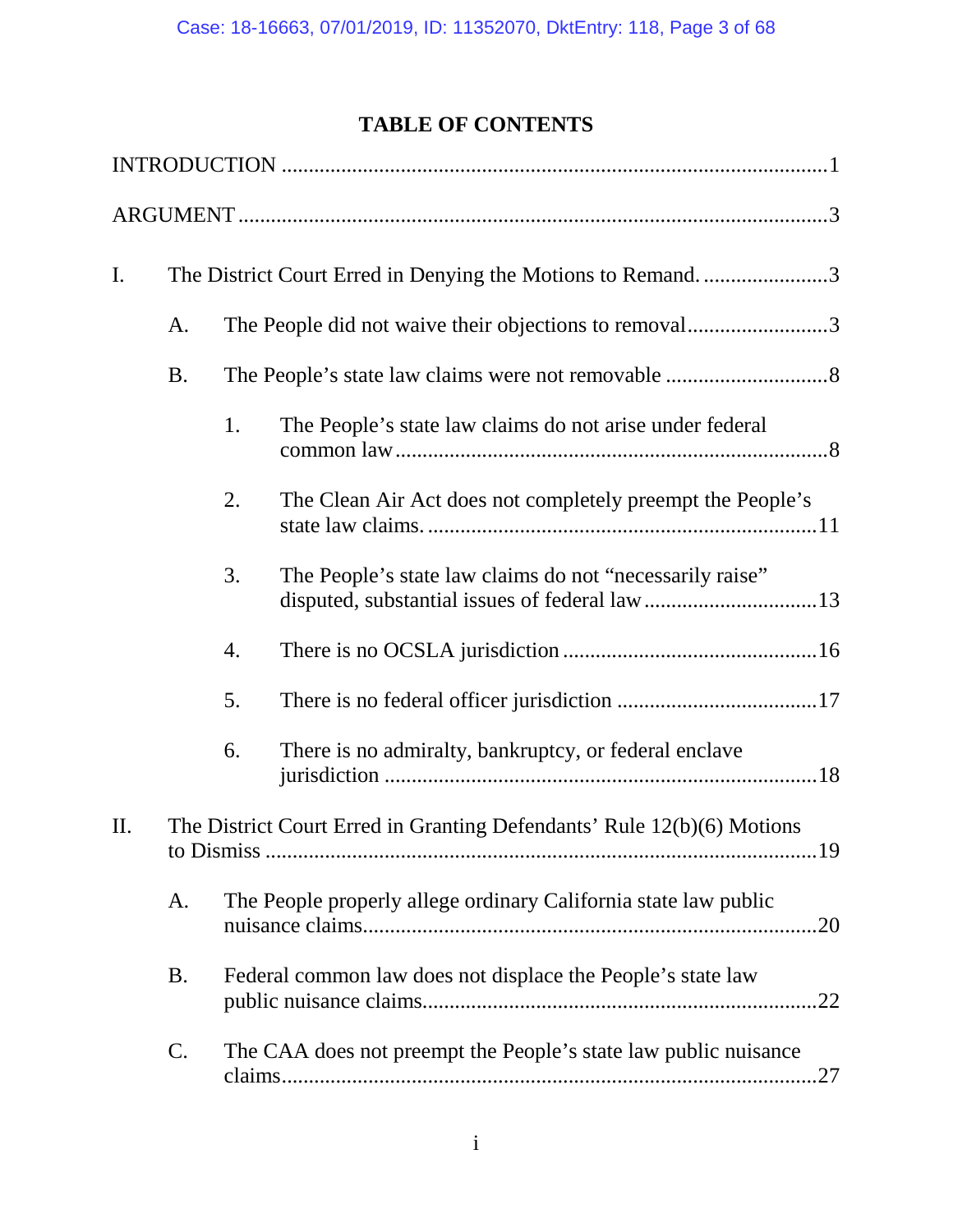|                 | D. | Defendants' and their amici's newly-raised constitutional arguments<br>provide no reason to dismiss the People's state law public nuisance |                                                                                                                                 |  |
|-----------------|----|--------------------------------------------------------------------------------------------------------------------------------------------|---------------------------------------------------------------------------------------------------------------------------------|--|
|                 |    |                                                                                                                                            |                                                                                                                                 |  |
|                 |    | 1.                                                                                                                                         |                                                                                                                                 |  |
|                 |    | 2.                                                                                                                                         | The Foreign Commerce Clause and foreign affairs                                                                                 |  |
|                 |    | 3.                                                                                                                                         |                                                                                                                                 |  |
|                 |    | 4.                                                                                                                                         |                                                                                                                                 |  |
| $\mathbf{III}.$ |    |                                                                                                                                            | The District Court Erred in Declining to Exercise Specific Personal<br>Jurisdiction Over ExxonMobil, BP, Royal Dutch Shell, and |  |
|                 |    |                                                                                                                                            |                                                                                                                                 |  |
|                 |    |                                                                                                                                            |                                                                                                                                 |  |
|                 |    |                                                                                                                                            |                                                                                                                                 |  |
|                 |    |                                                                                                                                            |                                                                                                                                 |  |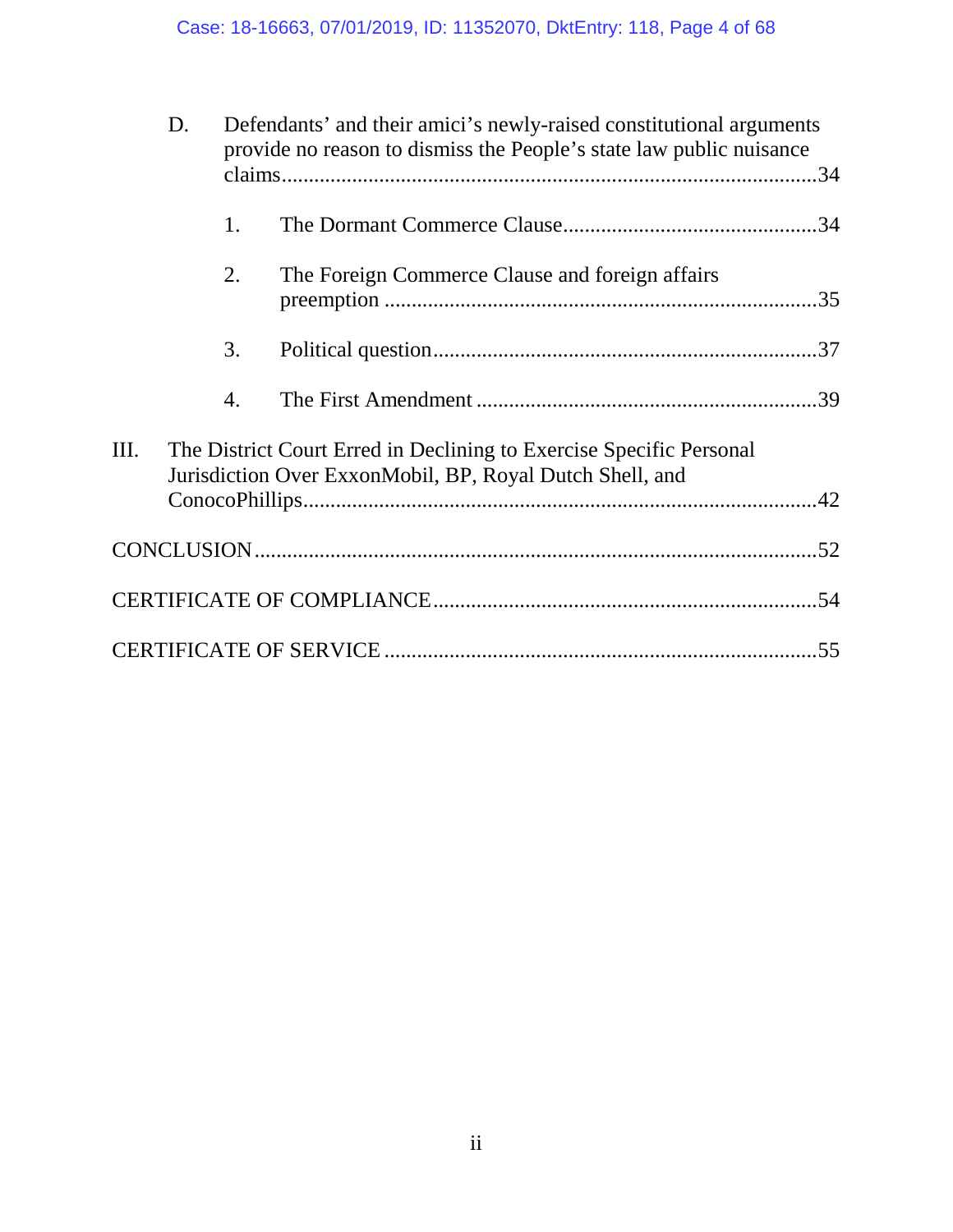# **TABLE OF AUTHORITIES**

### **Federal Court Cases**

| 44 Liquormart, Inc. v. Rhode Island,                   |  |
|--------------------------------------------------------|--|
| Allied Tube & Conduit Corp. v. Indian Head, Inc.,      |  |
| Am. Elec. Power Co. v. Connecticut,                    |  |
| Am. Ins. Ass'n v. Garamendi,                           |  |
| Am. Fuel & Petrochem. Mfrs. v. O'Keeffe,               |  |
| Amoco Prod. Co. v. Sea Robin Pipeline Co.,             |  |
| Barbara v. N.Y. Stock Exchange, Inc.,                  |  |
| Barclays Bank PLC v. Franchise Tax Bd. of California,  |  |
| Bates v. Dow Agrosciences LLC,                         |  |
| Beneficial Nat. Bank v. Anderson,                      |  |
| Botsford v. Blue Cross & Blue Shield of Montana, Inc., |  |
| Boyle v. United Tech. Corp.,                           |  |
| Burger King Corp. v. Rudzewicz,                        |  |
| Calder v. Jones,                                       |  |
| California v. ARC America Corp.,                       |  |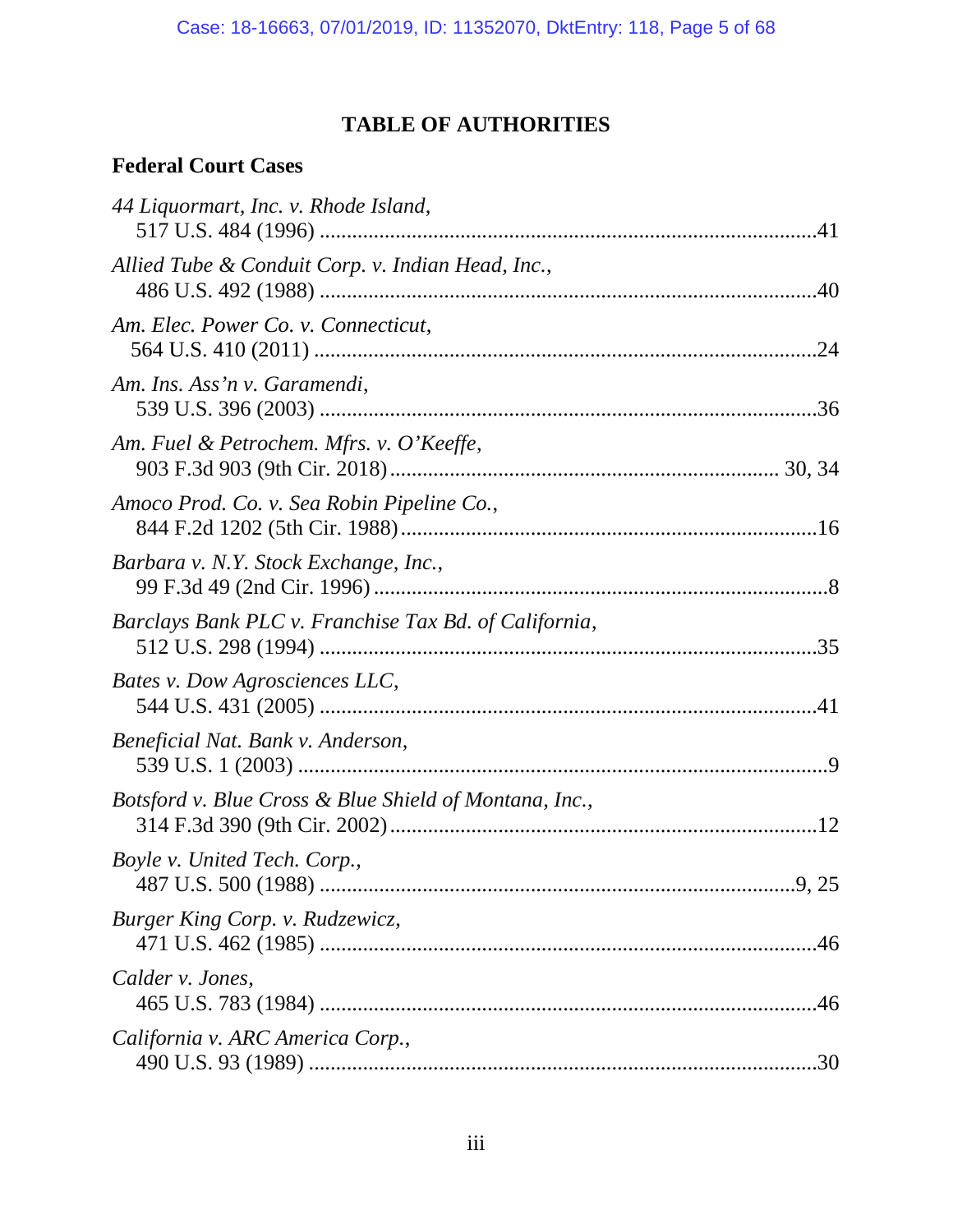| Caterpillar Inc. v. Lewis,                      |  |
|-------------------------------------------------|--|
| Caterpillar Inc. v. Williams,                   |  |
| CE Distrib., LLC v. New Sensor Corp.,           |  |
| Chicanos Por La Causa, Inc. v. Napolitano,      |  |
| Chivas Products, Ltd. v. Owen,                  |  |
| City & Cty. of San Francisco v. PG&E Corp.,     |  |
| City of Milwaukee v. Illinois,                  |  |
| <i>Ctr. for Biological Diversity v. Mattis,</i> |  |
| Doe v. American Red Cross,                      |  |
| Durham v. Lockheed Martin Corp.,                |  |
| English v. Gen. Elec. Co.,                      |  |
| Exxon Mobil Corp. v. U.S. E.P.A.,               |  |
| Fayard v. Northeast Vehicle Servs., LLC,        |  |
| Freestream Aircraft v. Aero Law Group,          |  |
| Gingery v. City of Glendale,                    |  |
| Haisten v. Grass Valley Med. Reimb. Fund, Ltd., |  |
| Halloran v. Univ. of Washington,                |  |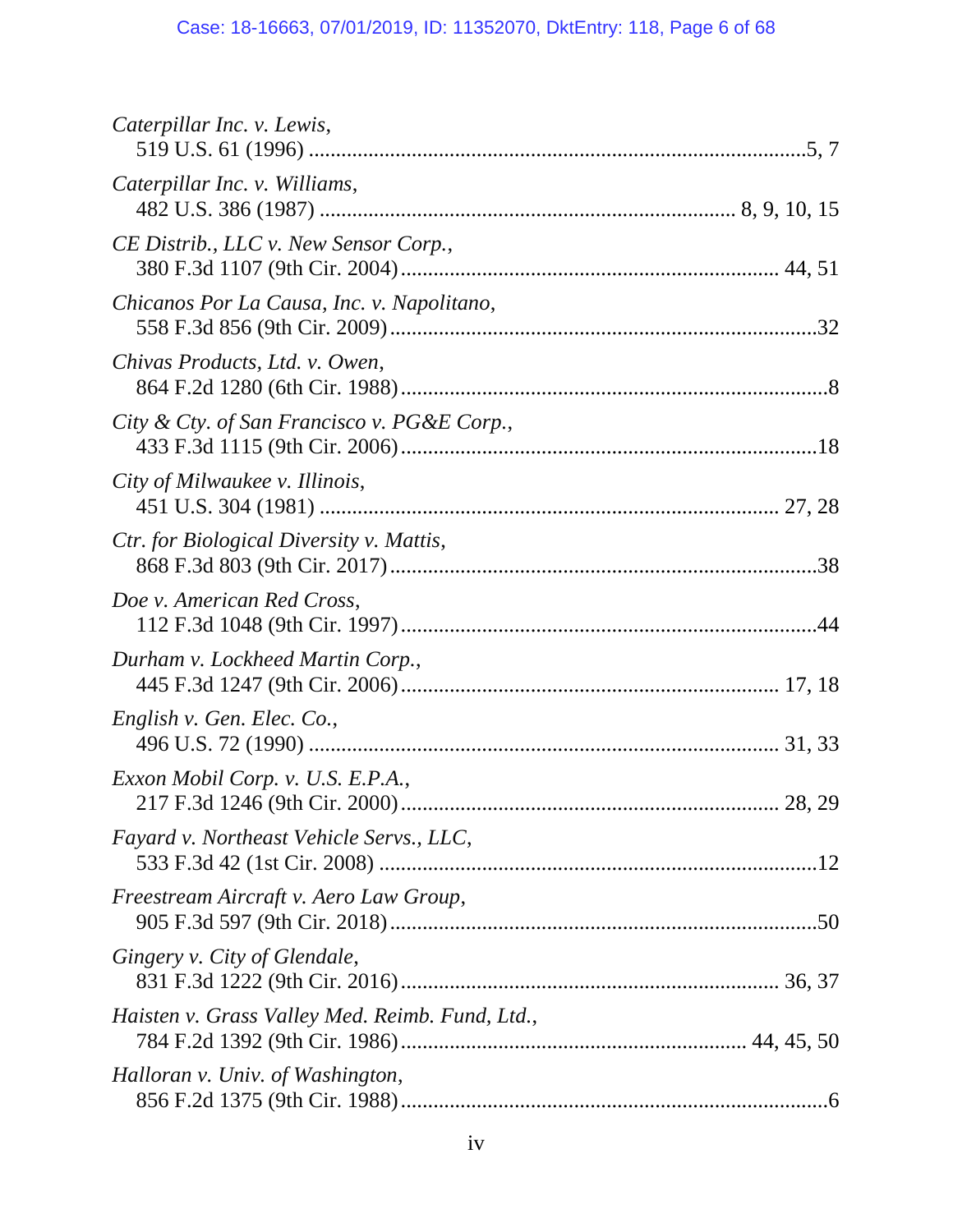| Hansen v. Group Health Coop.,                                                    |  |
|----------------------------------------------------------------------------------|--|
| Harris Rutsky & Co. Ins. Services, Inc. v. Bell & Clements Ltd.,                 |  |
| Her Majesty The Queen In Right of the Province of Ontario v. City of<br>Detroit, |  |
| Hunter v. Philip Morris USA,                                                     |  |
| Huron Portland Cement Co. v. City of Detroit,                                    |  |
| In re Boon Global Ltd.,                                                          |  |
| In re Deepwater Horizon,                                                         |  |
| In re Methyl Tertiary Butyl Ether (MTBE) Products Liab. Litig.,                  |  |
| In re Ray,                                                                       |  |
| In re Universal Life Church,                                                     |  |
| In re W. States Wholesale Natural Gas Antitrust Litig.,                          |  |
| Ingersoll-Rand Co. v. McClendon,                                                 |  |
| Int'l Paper Co. v. Ouellette,                                                    |  |
| Jackson v. Johns-Manville Sales Corp.,                                           |  |
| Keeton v. Hustler Magazine,                                                      |  |
| King v. Marriott Int'l Inc.,                                                     |  |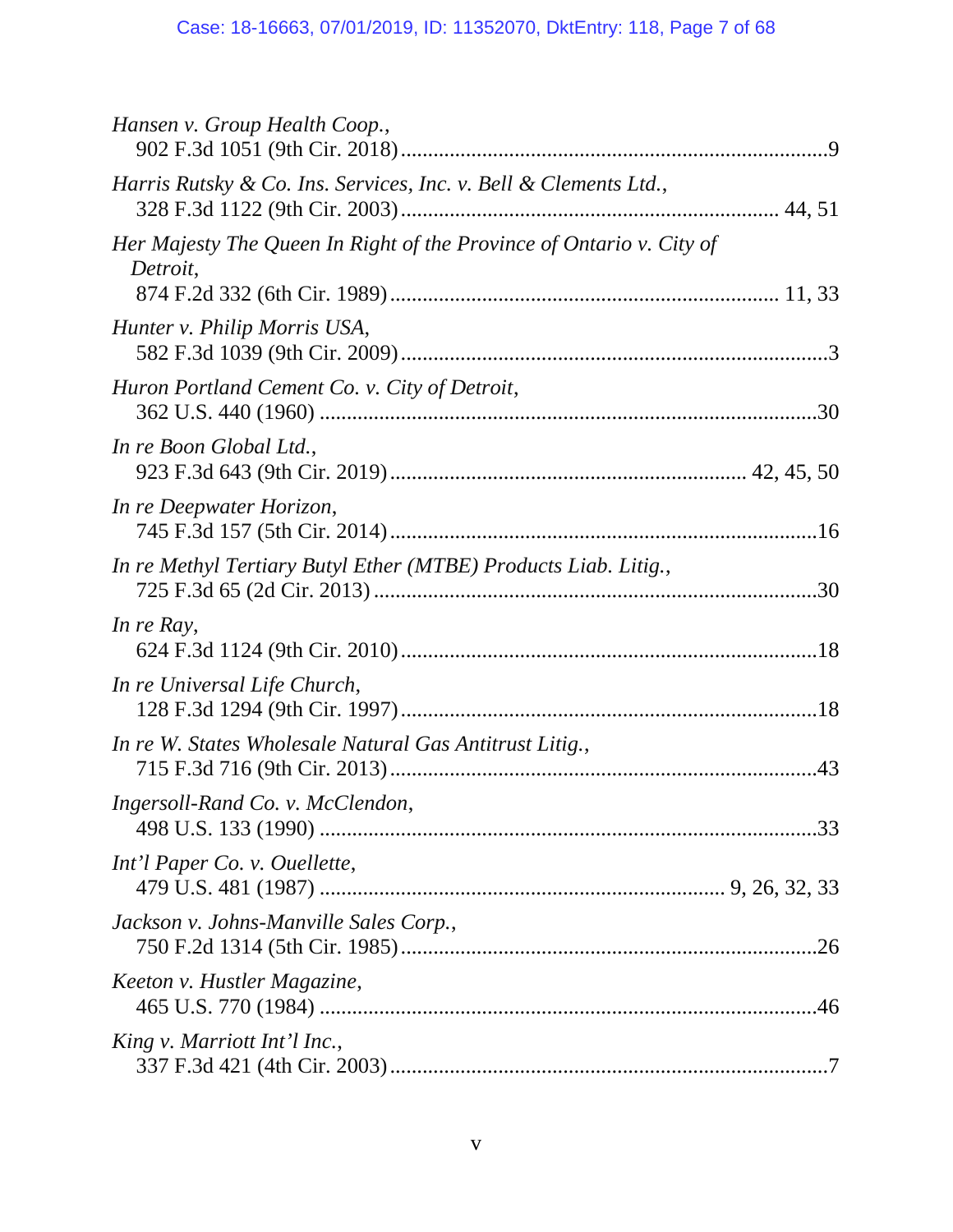| Local Union 598, Plumbers & Pipefitters Indus. Journeymen & Apprentices<br>Training Fund v. J.A. Jones Const. Co., |  |
|--------------------------------------------------------------------------------------------------------------------|--|
| Mavrix Photo, Inc. v. Brand Technologies,                                                                          |  |
| Mayor and City Council of Baltimore v. BP P.L.C.,                                                                  |  |
| Medtronic, Inc. v. Lohr,                                                                                           |  |
| Menken v. Emm,                                                                                                     |  |
| Merrell Dow Pharmaceuticals Inc. v. Thompson,                                                                      |  |
| Merrick v. Diageo Americas Supply, Inc.,                                                                           |  |
| Milavetz, Gallop & Milavetz, P.A. v. United States,                                                                |  |
| Missouri v. Illinois,                                                                                              |  |
| Moffitt v. Residential Funding Co., LLC,                                                                           |  |
| Morris v. Princess Cruises, Inc.,                                                                                  |  |
| Movsesian v. Victoria Versicherung AG,                                                                             |  |
| Murphy v. Nat'l Collegiate Athletic Ass'n,                                                                         |  |
| Myers v. Bennett Law Offices,                                                                                      |  |
| Native Village of Kivalina v. ExxonMobil Corp.,                                                                    |  |
| Natural Res. Def. Council, Inc. v. U.S. E.P.A.,                                                                    |  |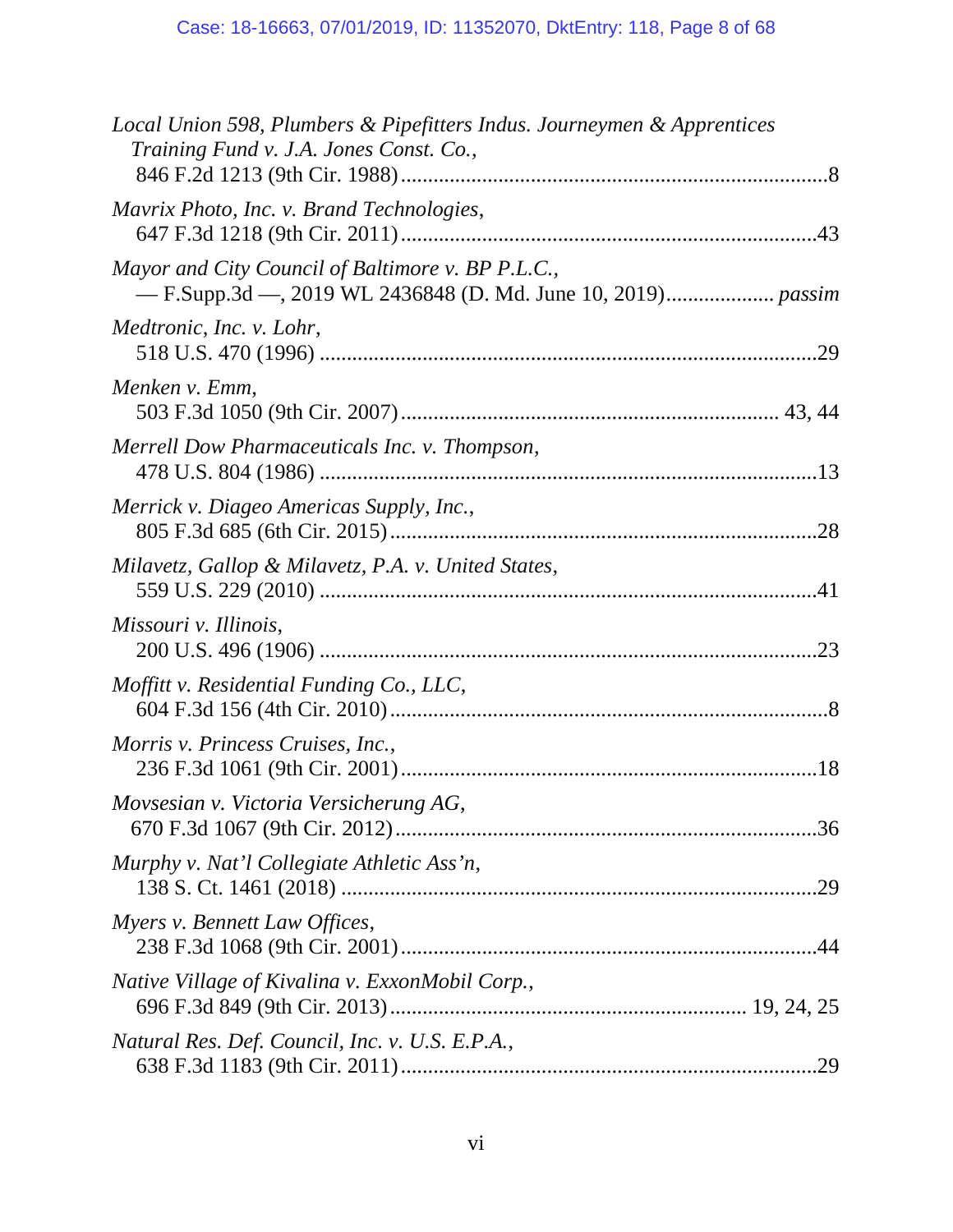| Nevada v. Bank of Am. Corp.,                                                       |
|------------------------------------------------------------------------------------|
| New SD, Inc. v. Rockwell Int'l Corp.,                                              |
| North Carolina, ex rel. Cooper v. Tennessee Valley Auth.,                          |
| O'Melveny & Myers v. FDIC,                                                         |
| Ohralik v. Ohio State Bar Ass'n,                                                   |
| Omeluk v. Langsten Slip & Batbyggeri A/S,                                          |
| Orr v. Plumb,                                                                      |
| Oxygenated Fuels Ass'n v. Davis,                                                   |
| Pakootas v. Teck Cominco Metals, Ltd.,                                             |
| Par. of Plaquemines v. Total Petrochem. & Ref. USA, Inc.,                          |
| Parker Drilling Mgmt. Servs., Ltd. v. Newton,                                      |
| Plains Gas Sols., LLC v. Tennessee Gas Pipeline Co., LLC,                          |
| Prince v. Sears Holdings Corp.,                                                    |
| Retail Property Trust v. United Brotherhood of Carpenters & Joiners of<br>America, |
| Rivet v. Regions Bank of Louisiana,                                                |
| Rocky Mtn. Farmers Union v. Corey,                                                 |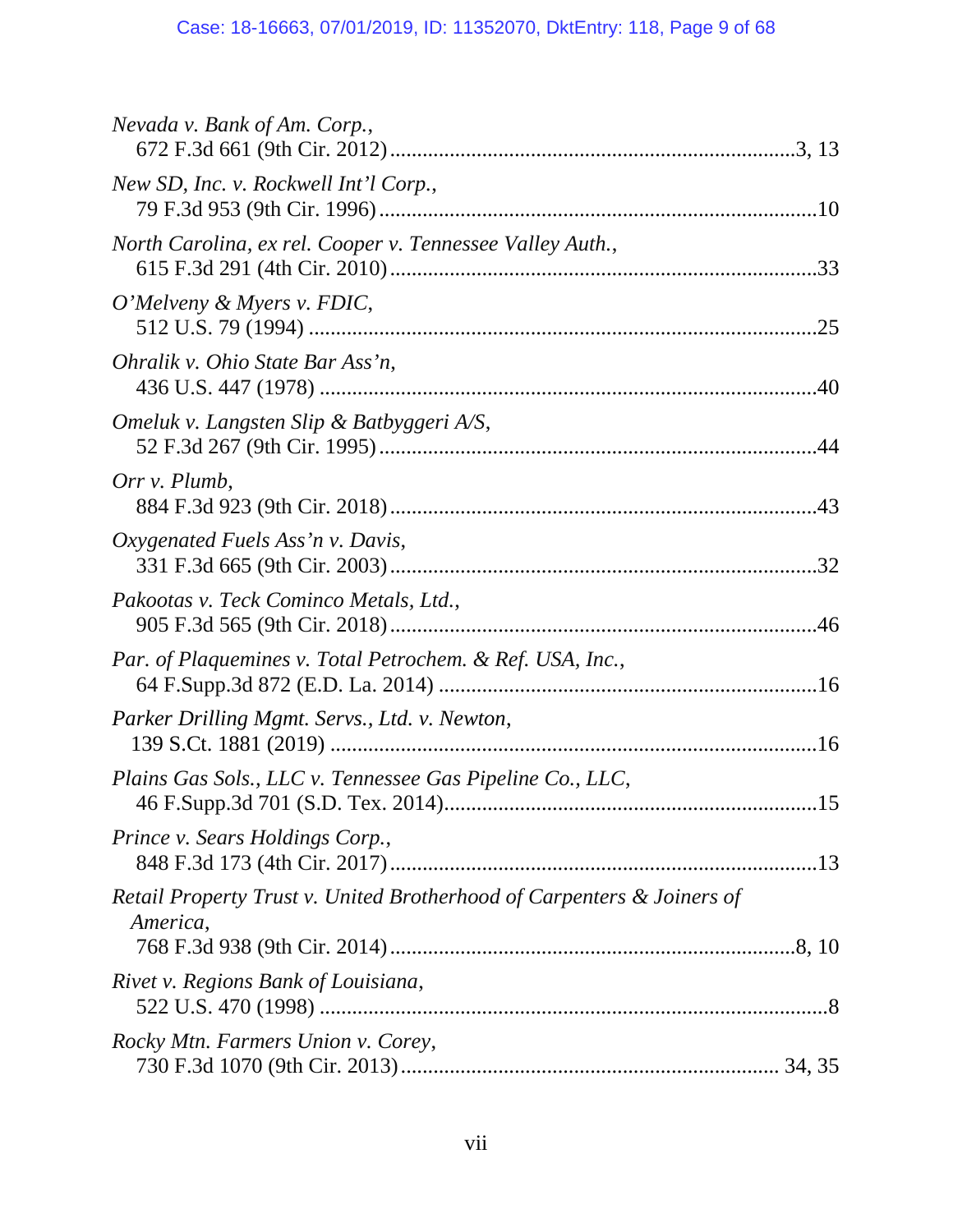| Rocky Mtn. Farmers Union v. Corey,                                             |  |
|--------------------------------------------------------------------------------|--|
| Rubin v. Coors Brewing Co.,                                                    |  |
| Sam Francis Found. v. Christies, Inc.,                                         |  |
| Sam L. Majors Jewelers v. ABX, Inc.,                                           |  |
| Schwarzenegger v. Fred Martin Motor Co.,                                       |  |
| Singh v. Am. Honda Fin. Corp.,                                                 |  |
| Sorrell v. IMS Health Inc.,                                                    |  |
| Sullivan v. First Affiliated Sec., Inc.,                                       |  |
| Tax Bd. of State of California v. Constr. Laborers Vacation Tr.,               |  |
| Texas Indus., Inc. v. Radcliff Materials, Inc.,                                |  |
| U.S. Dep't of Commerce v. Montana,                                             |  |
| United States v. Standard Oil of California,                                   |  |
| Virginia State Bd. of Pharmacy v. Virginia Citizens Consumer Council,<br>Inc., |  |
| Virginia Uranium, Inc. v. Warren,                                              |  |
| Waste Control Specialists, LLC v. Envirocare of Texas, Inc.,                   |  |
| Watson v. Philip Morris Cos., Inc.,                                            |  |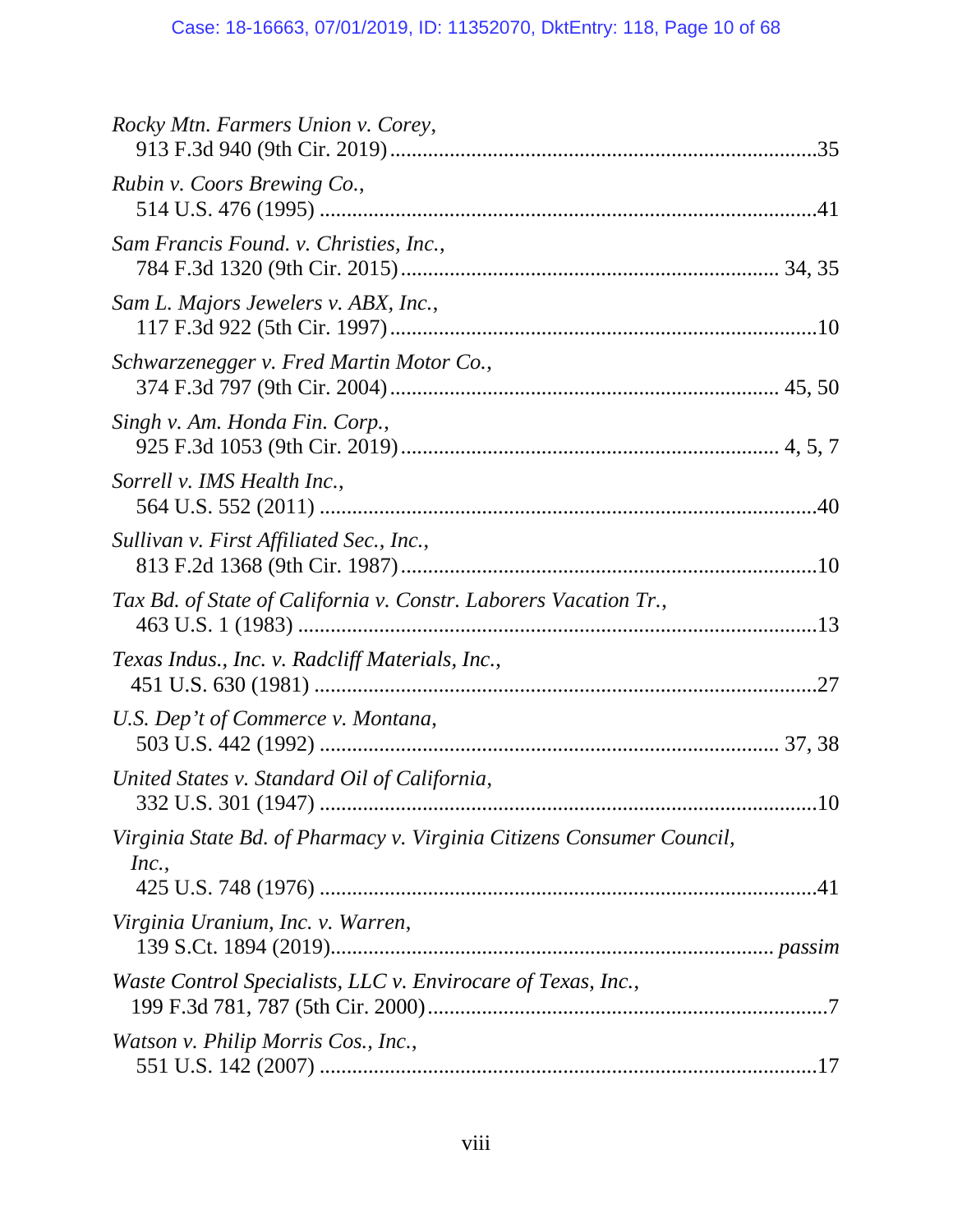| Wayne v. DHL Worldwide Express,                                      |  |
|----------------------------------------------------------------------|--|
| Wyeth v. Levine,                                                     |  |
| Yahoo! Inc. v. La Ligue Contre Le Racism et L'Antisemitisme,         |  |
| Zauderer v. Office of Disciplinary Counsel of Supreme Court of Ohio, |  |
| Zivotofsky ex rel. Zivotofsky v. Clinton,                            |  |
| <b>State Court Cases</b>                                             |  |
| Bowen v. Wendt,                                                      |  |
| Brown-Forman Corp. v. Miller,                                        |  |
| City of Modesto v. Dow Chem. Co.,                                    |  |
| Cty. of Santa Clara v. Atl. Richfield Co.,                           |  |
| Freeman v. Grain Processing Corp.,                                   |  |
| People ex rel. Gallo v. Acuna,                                       |  |
| People ex rel. Ricks Water Co. v. Elk River Mill & Lumber Co.,       |  |
| People v. ConAgra Grocery Prod. Co.,                                 |  |
| People v. Gold Run Ditch & Mining Co.,                               |  |
| Soto v. Bushmaster Firearms Intl. LLC,                               |  |
| Wilson v. S. California Edison Co.,                                  |  |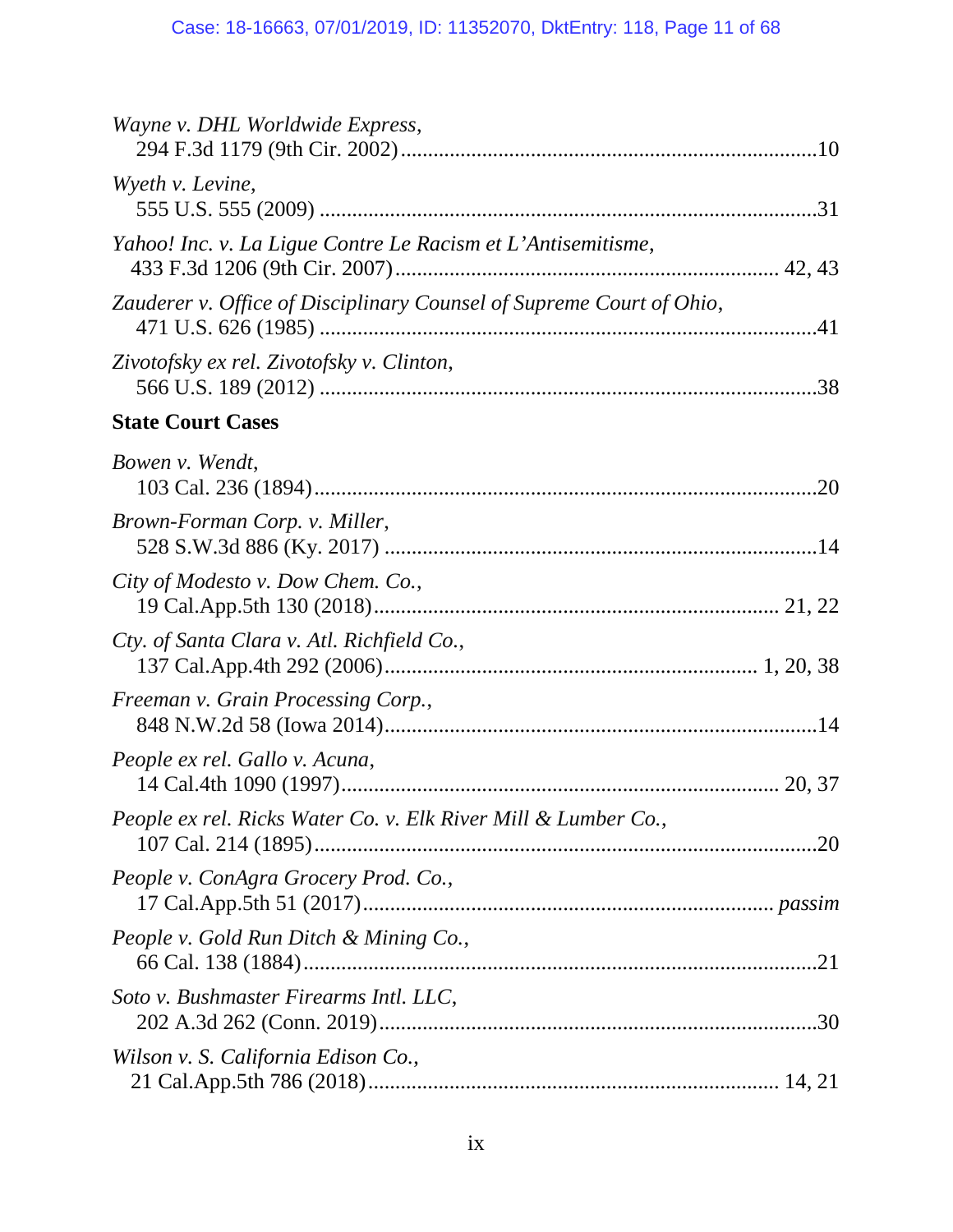# **Federal Statutory Authorities**

| <b>State Statutory Authorities</b>   |  |
|--------------------------------------|--|
|                                      |  |
|                                      |  |
|                                      |  |
|                                      |  |
| <b>Federal Rules and Regulations</b> |  |
|                                      |  |
|                                      |  |
| <b>Legislative Materials</b>         |  |
|                                      |  |
| <b>Additional Authorities</b>        |  |
|                                      |  |
|                                      |  |
|                                      |  |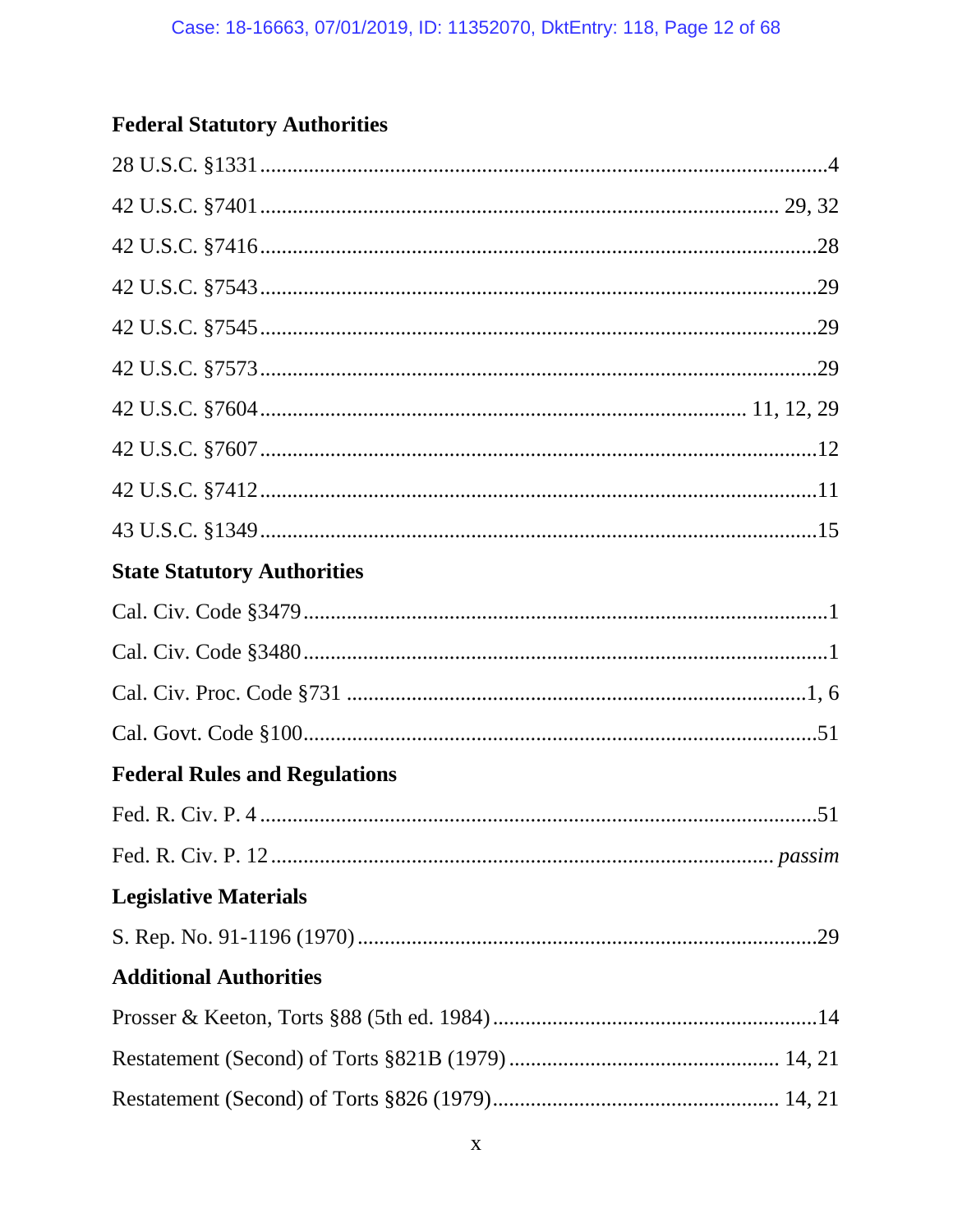# Case: 18-16663, 07/01/2019, ID: 11352070, DktEntry: 118, Page 13 of 68

| Gil Seinfeld, Climate Change Litigation in the Federal Courts:<br>Jurisdictional Lessons from California v. BP, 117 Mich. L. Rev. Online |  |
|------------------------------------------------------------------------------------------------------------------------------------------|--|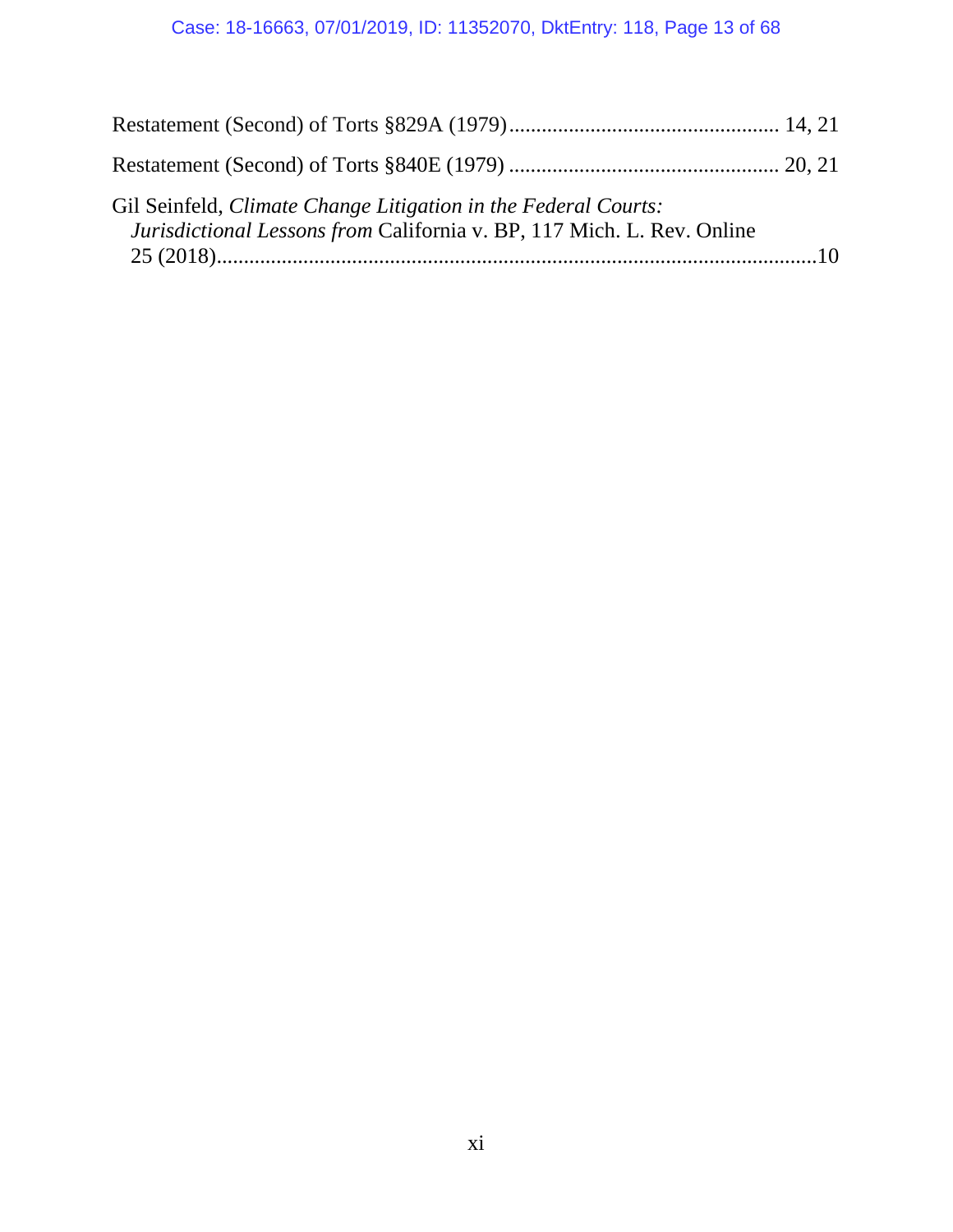#### **INTRODUCTION**

Although the parties and their amici have briefed a broad range of issues, the Court need only reach the threshold issue of federal subject-matter jurisdiction. These consolidated cases were improperly removed from state court. They should be remanded. While Defendants are entitled to challenge personal jurisdiction and the sufficiency of the People's public nuisance claims, they must do so in the proper forum, based on the actual allegations of the People's complaints and the well-established elements of California public nuisance law.

For more than a century, California public entities have had statutory authority to seek abatement of public nuisances, defined as "[a]nything which is injurious to health, ... or is indecent or offensive to the senses, or an obstruction to the free use of property, so as to interfere with the comfortable enjoyment of life or property" if it "affects at the same time an entire community or neighborhood, or any considerable number of persons." Cal. Civ. Code §§3479, 3480; *see* Cal. Code Civ. Proc. §731. Abatement liability merely requires "proof that a defendant knowingly created or assisted in the creation of a substantial and unreasonable interference with a public right." *People v. ConAgra Grocery Prod. Co.*, 17 Cal.App.5th 51, 79 (2017); *Cty. of Santa Clara v. Atl. Richfield Co.*, 137 Cal.App.4th 292, 309-10 (2006).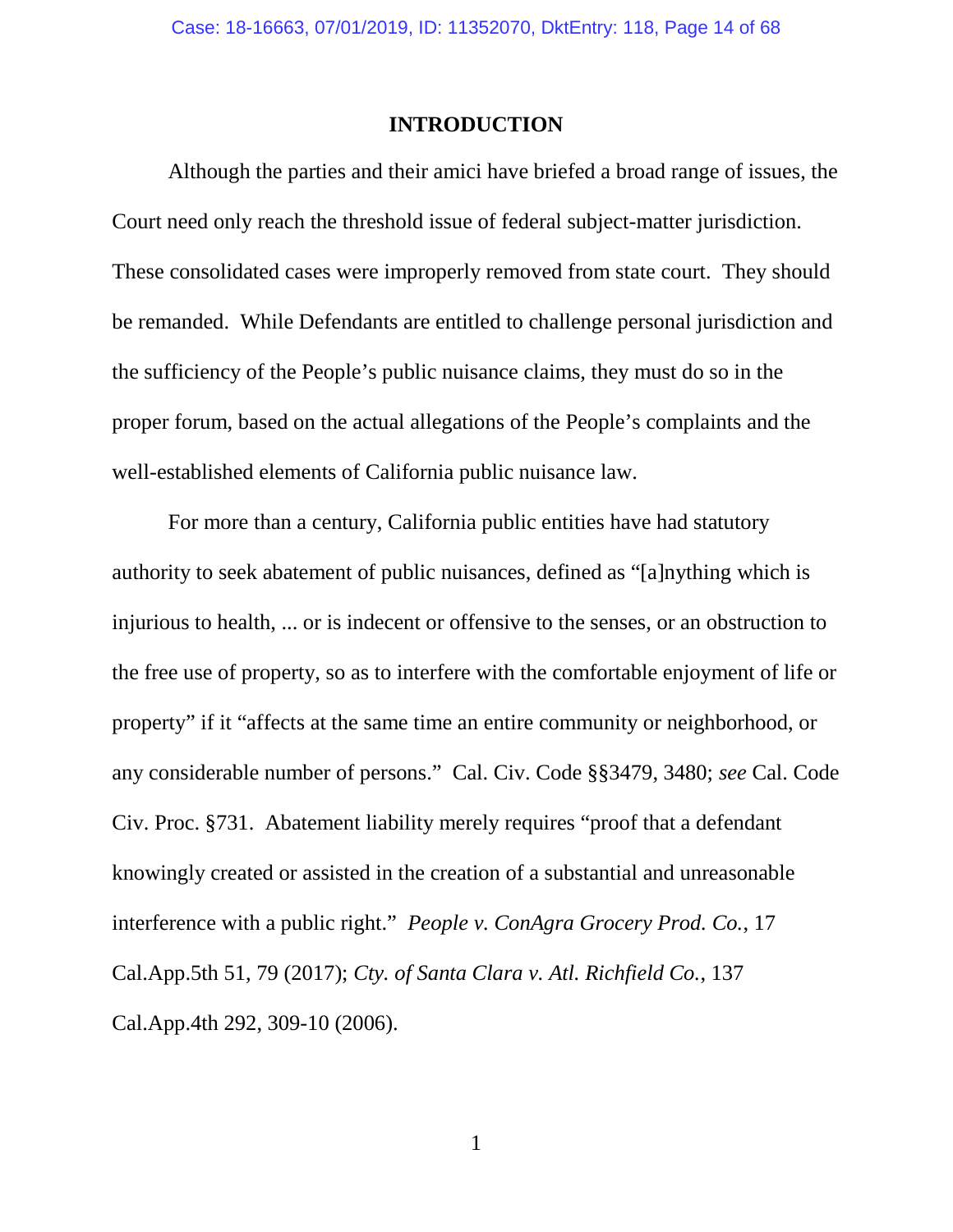The public nuisance in these cases is the substantial and unreasonable interference with public infrastructure resulting from rising sea levels and increasingly frequent and severe storms associated with climate change. *See, e.g.*, ER 84-114 ¶¶74-91, 124-36; ER154-179 ¶¶74-91, 124-36. Under California law, Defendants may be held responsible for abating that nuisance if, as the People's complaints allege, they misleadingly promoted their fossil-fuel products through "large scale, sophisticated advertising and communications campaigns to promote pervasive fossil fuel usage," including by deliberately concealing the known consequences of climate change on public infrastructure—knowledge that Defendants have had since at least the early 1970's. ER89-106 ¶¶92-123; ER159- 74 ¶¶92-123; AOB 1, 4; *see ConAgra*, 17 Cal.App.5th at 83-94.

If this Court agrees that these cases were improperly removed to federal court, it must remand for the California courts to adjudicate the People's claims under state public nuisance law. Even if the Court finds that federal subject-matter jurisdiction existed (despite the absence of complete preemption or any other ground for removal), these lawsuits must proceed in federal court under *state* law, because neither federal common law nor the Clean Air Act displace or preempt the People's public nuisance claims, and because the People's uncontested jurisdictional allegations fully satisfy due process requirements for specific personal jurisdiction.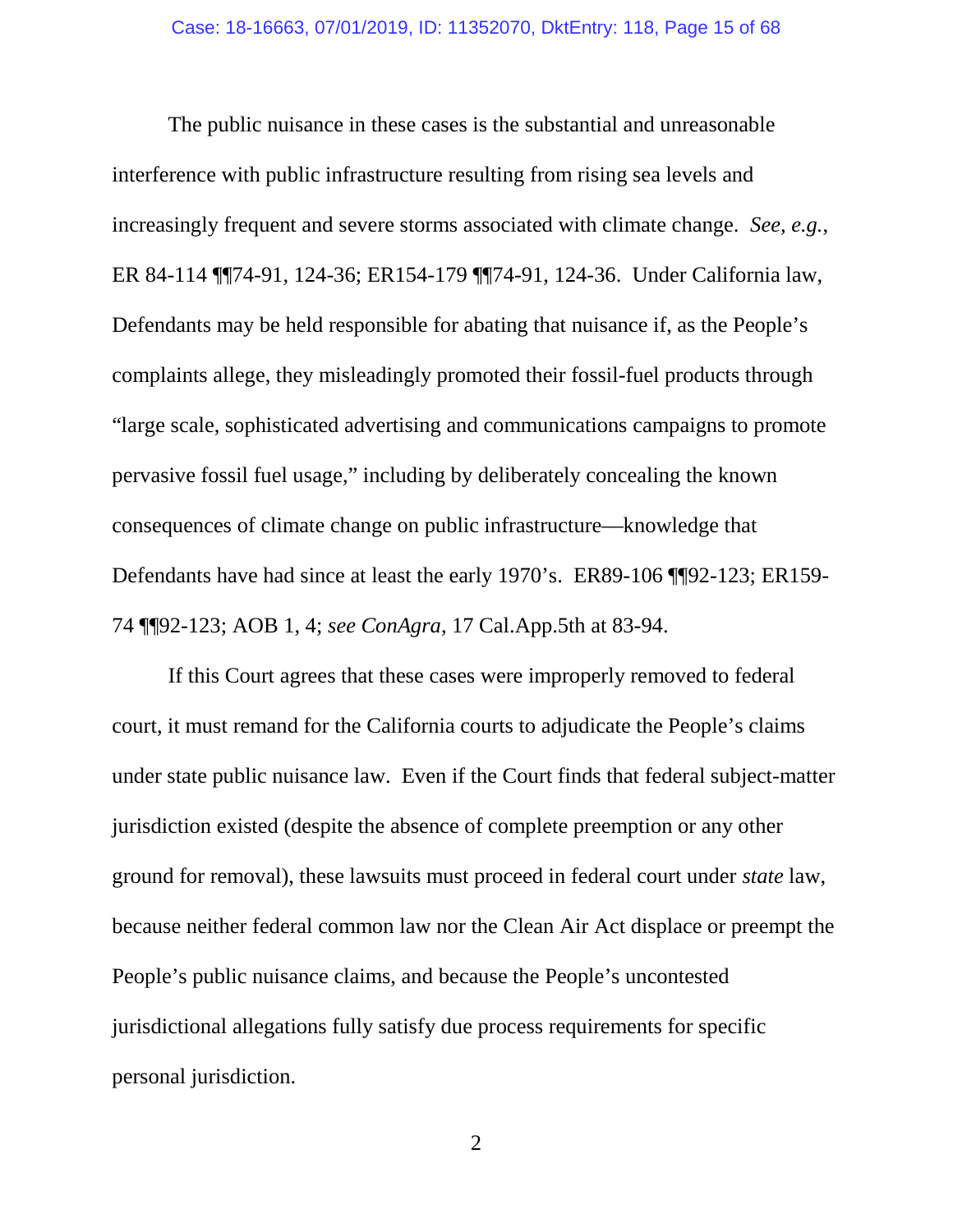#### **ARGUMENT**

#### L. **The District Court Erred in Denying the Motions to Remand.**

There is a "strong presumption against removal jurisdiction." *Hunter v. Philip Morris USA*, 582 F.3d 1039, 1042 (9th Cir. 2009) (quotation omitted). "[T]he defendant always has the burden of establishing that removal is proper, and … the court resolves all ambiguity in favor of remand to state court." *Id.* Where, as here, public entities brings state law claims in state court on behalf of the People to protect public health and safety, the "claim of sovereign protection from removal arises in its most powerful form." *Nevada v. Bank of Am. Corp.*, 672 F.3d 661, 676 (9th Cir. 2012) (quotation omitted). Defendants have not overcome that powerful presumption. *See Mayor and City Council of Baltimore v. BP P.L.C.*, — F.Supp.3d —, 2019 WL 2436848 (D. Md. June 10, 2019) ("*Baltimore*") (remanding city's public nuisance allegations under Maryland law against fossilfuel companies that improperly removed case to federal court).

#### **A. The People did not waive their objections to removal.**

After the district court denied the People's remand motions, the People had a choice: either allow entry of final judgment on their exclusively state law claims, or amend their complaints to conform to the district court's rulings while preserving their objections to removal. The People chose the latter course, adding a federal common law claim (whose allegations tracked the People's state law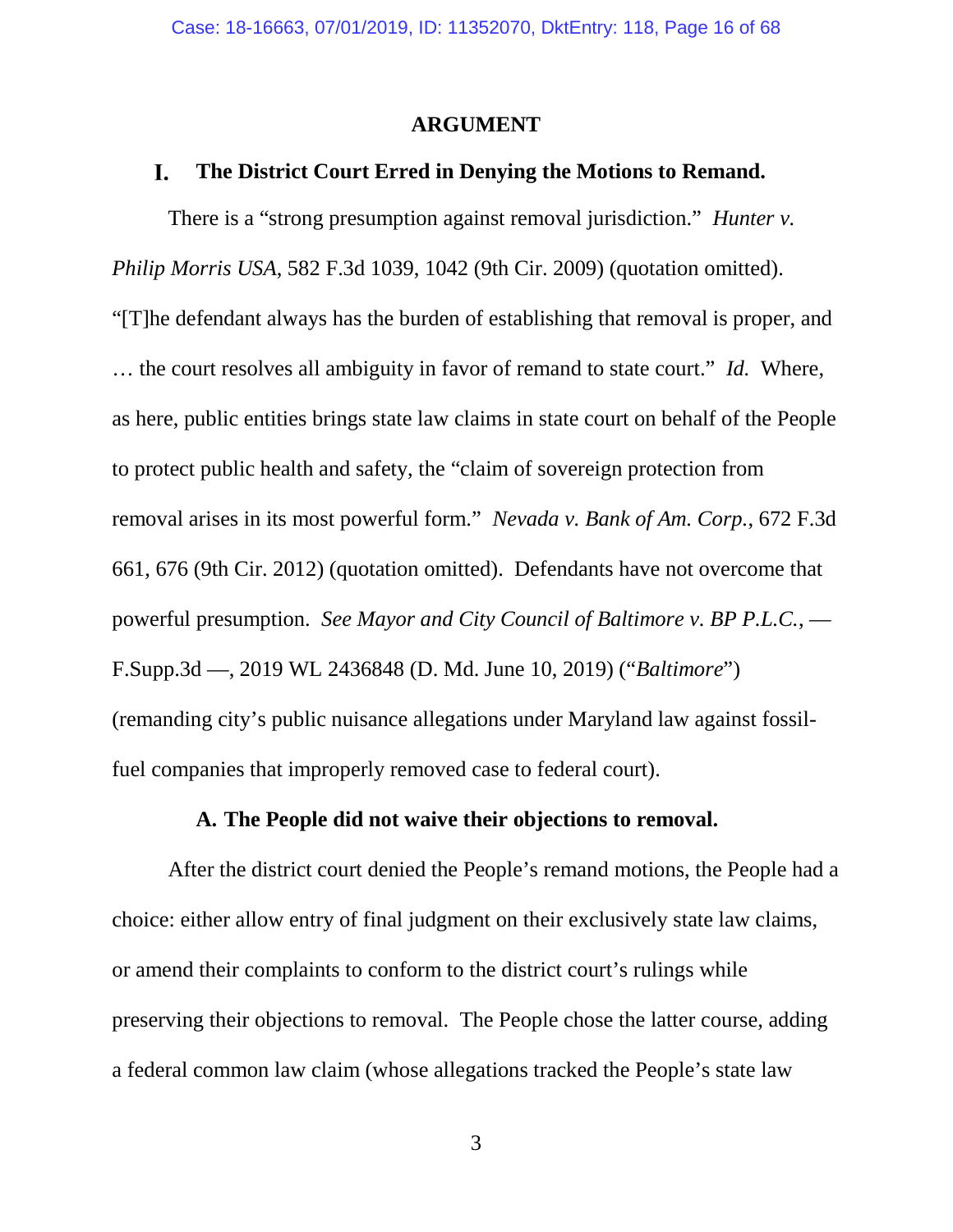claim almost word-for-word, *compare* ER116-117 ¶¶145-146 *with* ER115-16 ¶¶140-141 *and* ER182-183 ¶¶145-146 *with* ER180-181 ¶¶140-141), while expressly preserving their objections to subject-matter jurisdiction and stating that they only added the federal common law claim to conform to the Court's order. As the People explained in their amended complaints:

Defendants have removed to this Court and the Court has ruled that it has jurisdiction under 28 U.S.C. §1331. The People have amended this Complaint to conform to the Court's ruling and reserve all rights with respect to whether jurisdiction is proper in federal court.

ER63 ¶12; ER134 ¶12; *see also* ER115 ¶138 ("The People ... bring this claim seeking abatement pursuant to federal common law to conform to the Court's ruling ...."); ER180 ¶138; Chevron Supplemental Excerpts of Record ("SER") 3 (Notice of Filing Amended Complaint: "In order to conform their complaint to the Court's ruling, Plaintiffs have separately pled a federal common law claim.").

Defendants contend that despite the People's express preservation of their challenge to removal, the People forfeited their right to challenge removal on appeal by amending their complaints "to conform to the [District] Court's ruling." Chevron Br. 12-16. This Court's recent decision in *Singh v. Am. Honda Fin. Corp.*, 925 F.3d 1053 (9th Cir. 2019), precludes that argument.

The panel in *Singh*, after surveying the applicable case law, identified the following questions governing whether a plaintiff's timely challenge to removal jurisdiction has been waived: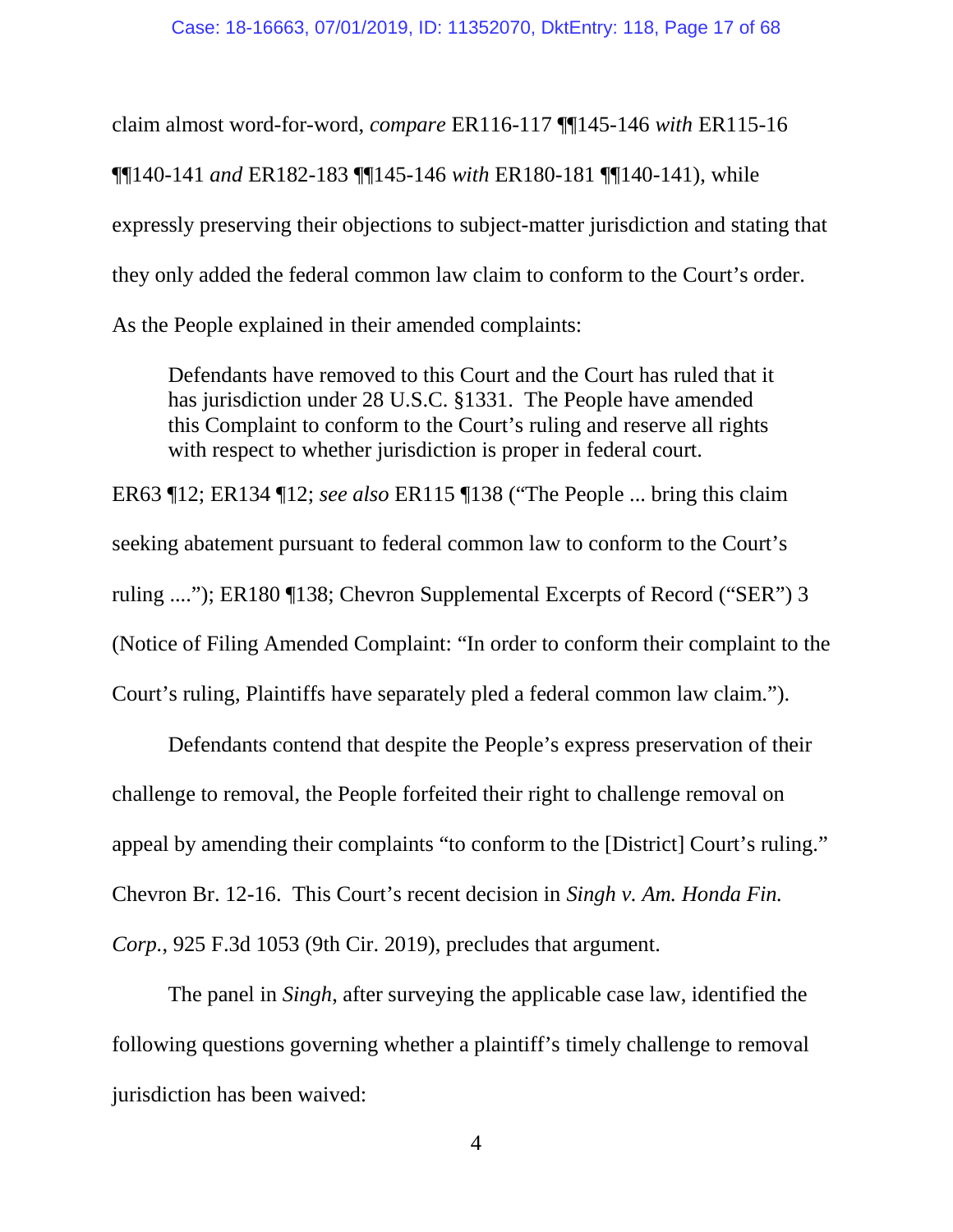*First*, has the party contesting jurisdiction preserved the contention that removal was improper? *Second*, was there a jurisdictional defect at the time of removal and, if so, was it properly cured before the entry of final judgment so that federal subject-matter jurisdiction existed at the time of final judgment? *Third*, if no jurisdictional defect remained at the time of final judgment, do "considerations of finality, efficiency, and economy," outweigh the statutory defect in the case ... such that dismissal would be inconsistent "with the fair and unprotracted administration of justice"?

925 F.3d at 1065 (italics added) (quoting *Caterpillar Inc. v. Lewis*, 519 U.S. 61, 73, 75, 77 (1996)). Under these standards, the People's jurisdictional challenge is not waived.

First, the People preserved their objections to removal by timely filing motions to remand, which is "'all that was required.'" *Id.* at 1064 (quoting *Caterpillar*, 519 U.S. at 74). No interlocutory appeals were necessary.

*Caterpillar*, 519 U.S. at 74.

Second, there was no federal subject-matter removal jurisdiction at the time of removal for the reasons set forth in the People's Opening Brief pages 9-29 and Section I.B, *infra*.

Third, although the People added a federal common law cause of action in response to the district court's refusal to remand, *Singh* makes clear that for purposes of analyzing waiver, compelled amendment does not "properly cure" a jurisdictional defect. *Singh*, 925 F.3d at 1066, 1070 n.17. Where a remand ruling forces a plaintiff to add new claims or parties to avoid dismissal and "[i]t is clear ...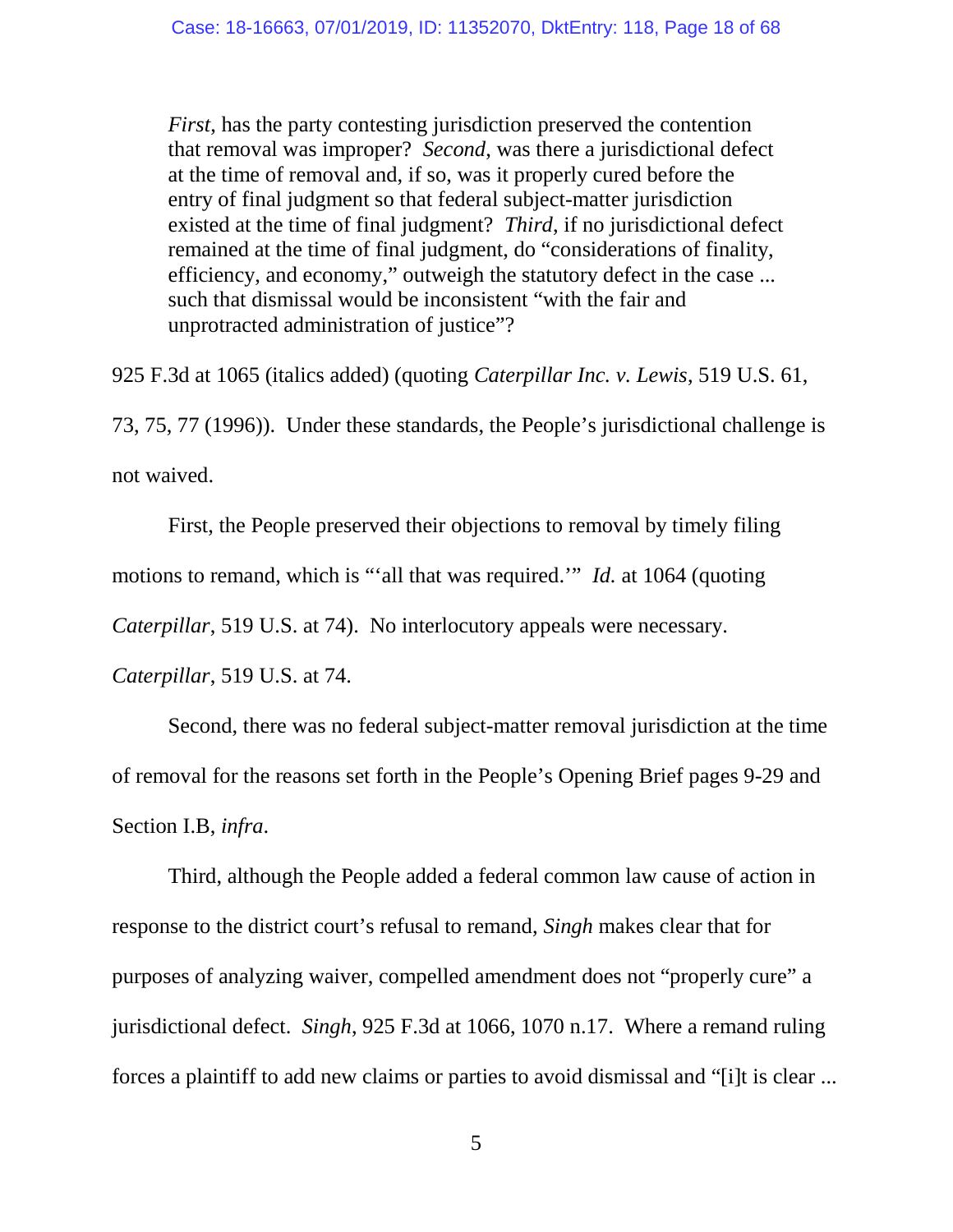#### Case: 18-16663, 07/01/2019, ID: 11352070, DktEntry: 118, Page 19 of 68

that [the plaintiff] had no intention of waiving her claim that jurisdiction was not proper in federal court," *Halloran v. Univ. of Washington*, 856 F.2d 1375, 1380 (9th Cir. 1988), amendment does not constitute waiver.

The district court's order denying remand unequivocally held that the People could proceed, if at all, only under federal common law. ER29, 34.<sup>1</sup> The People did everything they reasonably could to explain, in their amended complaints and the notices accompanying those amendments, that they added the federal common law claim only to conform to the district court's order and did *not* waive their previously-asserted removal objections. ER63, 115, 134, 180. Under *Singh* and *Halloran*, the People preserved those objections.<sup>2</sup>

Finally, even if the People's amended allegations had "properly cured" the lack of federal removal jurisdiction, remand would still be required because the

<sup>&</sup>lt;sup>1</sup> The district court's subsequent order dismissing the People's claims confirmed that position. *See* ER25 ("For the reasons stated in the ... order denying remand ... plaintiffs' nuisance claims must stand or fall under federal common law. Accordingly, plaintiffs' state law claims must also be dismissed.").

<sup>&</sup>lt;sup>2</sup> The amended complaints' addition of San Francisco and Oakland as plaintiffs does not change the analysis. Although California city attorneys may bring a representative public nuisance action in *state court* in the name of the People under California Code of Civil Procedure §731, no similar procedural mechanism seems to be available in federal court under federal common law. That is why, to ensure continued standing and to conform to the district court's ruling, the cities were added as plaintiffs with respect to the new federal common law claim (although there will be no need for them to continue as plaintiffs once the cases are remanded).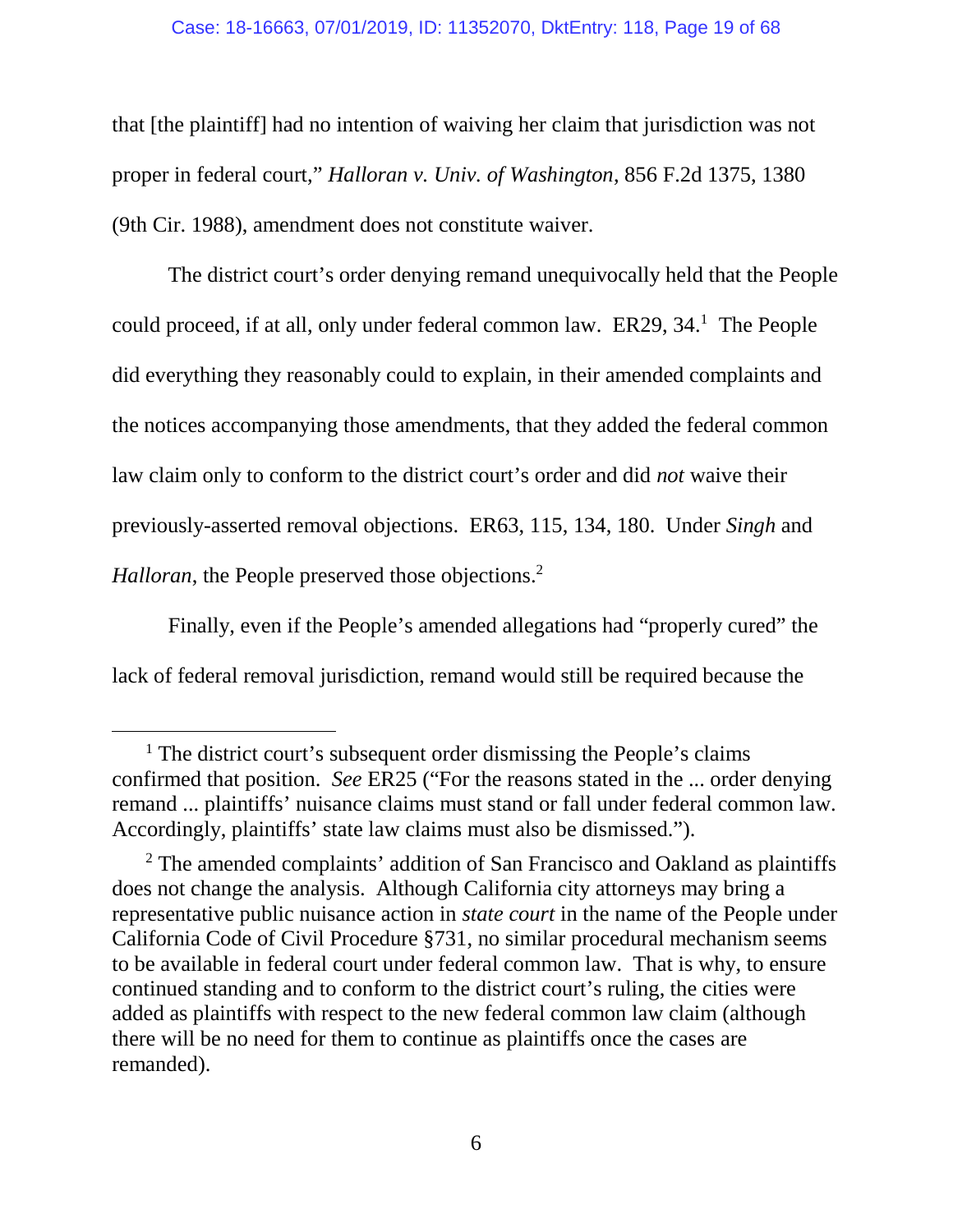#### Case: 18-16663, 07/01/2019, ID: 11352070, DktEntry: 118, Page 20 of 68

equitable "'considerations of finality, efficiency, and economy,' outweigh the statutory defect ... such that dismissing this case now ... would be inconsistent 'with the fair and unprotracted administration of justice.'" *Singh*, 925 F.3d at 1071 (quoting *Caterpillar*, 519 U.S. at 73).

Had there been extensive discovery and lengthy pre-trial maneuvering in these cases that culminated in a trial or summary judgment ruling by a federal court applying California law, this Court might have cause to excuse the improper removal under *Singh* to avoid "impos[ing] an exorbitant cost on our dual court system ... incompatible with the fair and unprotracted administration of justice" that would result from having to start again from scratch. *Id.* at 1071; *see, e.g.*, *Caterpillar*, 519 U.S. at 66-67 (lack of diversity cured long before six-day jury trial). But these cases were resolved at the earliest possible stage of litigation under Federal Rule of Civil Procedure 12, and the considerations of finality, efficiency, and economy all favor remand. Not only did the district court dismiss the People's claims at the outset of the litigation, but it did so incorrectly and under the wrong body of law, thus "destroy[ing the People's] legitimate state claim[s], rather than ... simply chang[ing] the identity of the deciding court." *King v. Marriott Int'l Inc.*, 337 F.3d 421, 426 (4th Cir. 2003); *see also Waste Control Specialists, LLC v. Envirocare of Texas, Inc.*, 199 F.3d 781, 787, *superseded in*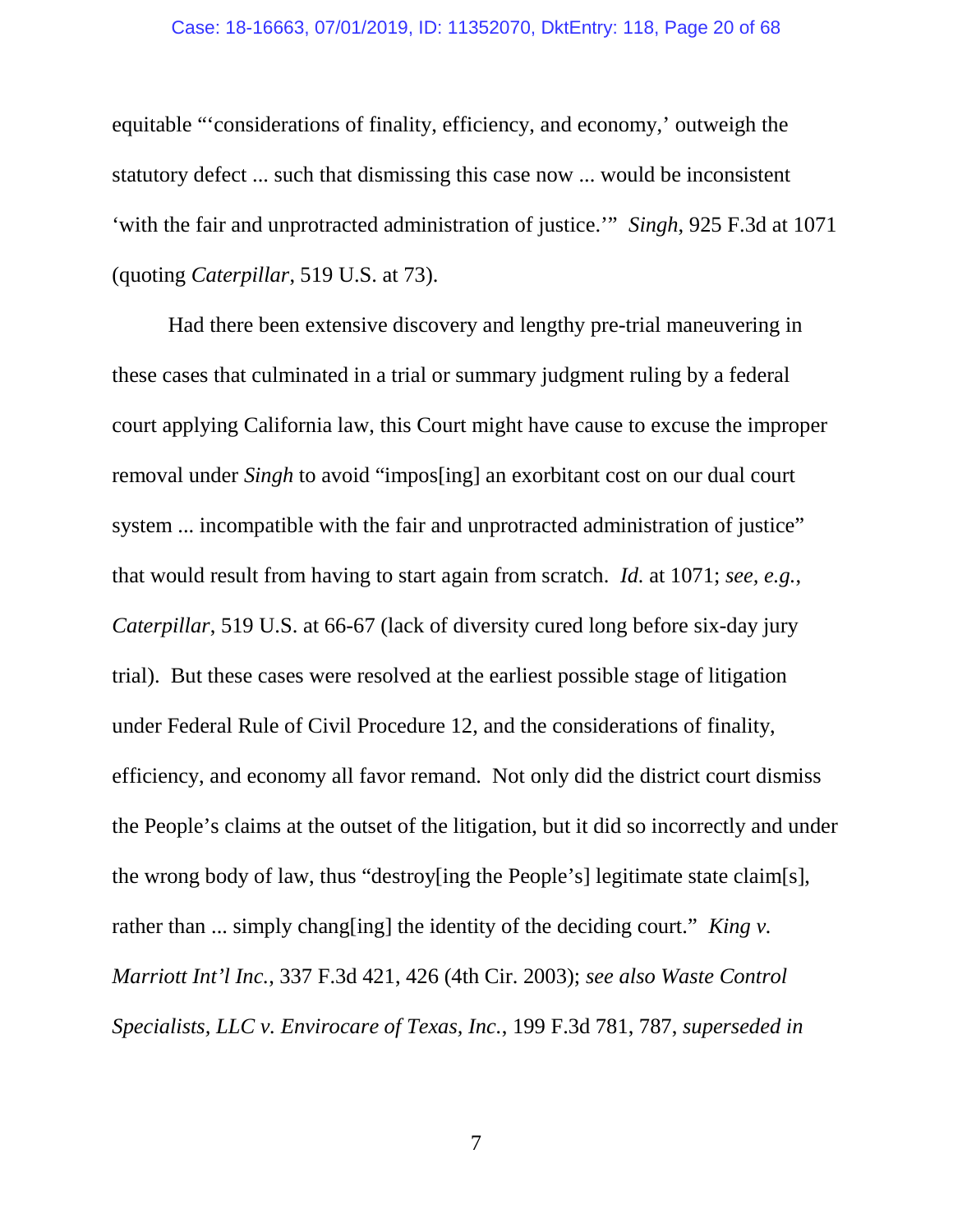*part on unrelated grounds*, 207 F.3d 225 (5th Cir. 2000); *Chivas Products, Ltd. v. Owen*, 864 F.2d 1280, 1286-87 (6th Cir. 1988).

For these reasons, and because Defendants' cited authorities pre-date *Singh* and are either inconsistent with that decision or easily distinguished, $3$  the Court should conclude that the People sufficiently preserved their jurisdictional objections under *Singh*.

### **B. The People's state law claims were not removable.**

### **1. The People's state law claims do not arise under federal common law.**

The "well-pleaded complaint rule" provides that "federal jurisdiction exists only when a federal question is presented on the face of the plaintiff's properly pleaded complaint." *Rivet v. Regions Bank of La.*, 522 U.S. 470, 475 (1998) (quotation omitted). This rule "makes the plaintiff the master of [its] claim" and allows it to "avoid federal jurisdiction by exclusive reliance on state law." *Caterpillar Inc. v. Williams*, 482 U.S. 386, 392 (1987) ("*Williams*"). The only

<sup>3</sup> *See Retail Property Trust v. United Brotherhood of Carpenters & Joiners of America*, 768 F.3d 938, 949 n.6 (9th Cir. 2014) (amendment voluntary where plaintiff failed to "indicate[] ... it was [amending] solely in order to comply with the district court's order and ask[] the court to note its objections"); *Local Union 598, Plumbers & Pipefitters Indus. Journeymen & Apprentices Training Fund v. J.A. Jones Const. Co.*, 846 F.2d 1213, 1215 (9th Cir. 1988) ("The plaintiff at no time has raised any objection to federal jurisdiction."); *Barbara v. N.Y. Stock Exchange, Inc*., 99 F.3d 49, 55 (2nd Cir. 1996) (same); *see also Moffitt v. Residential Funding Co., LLC*, 604 F.3d 156, 158-60 (4th Cir. 2010) (plaintiff amended complaint to add federal claims *before* moving to remand).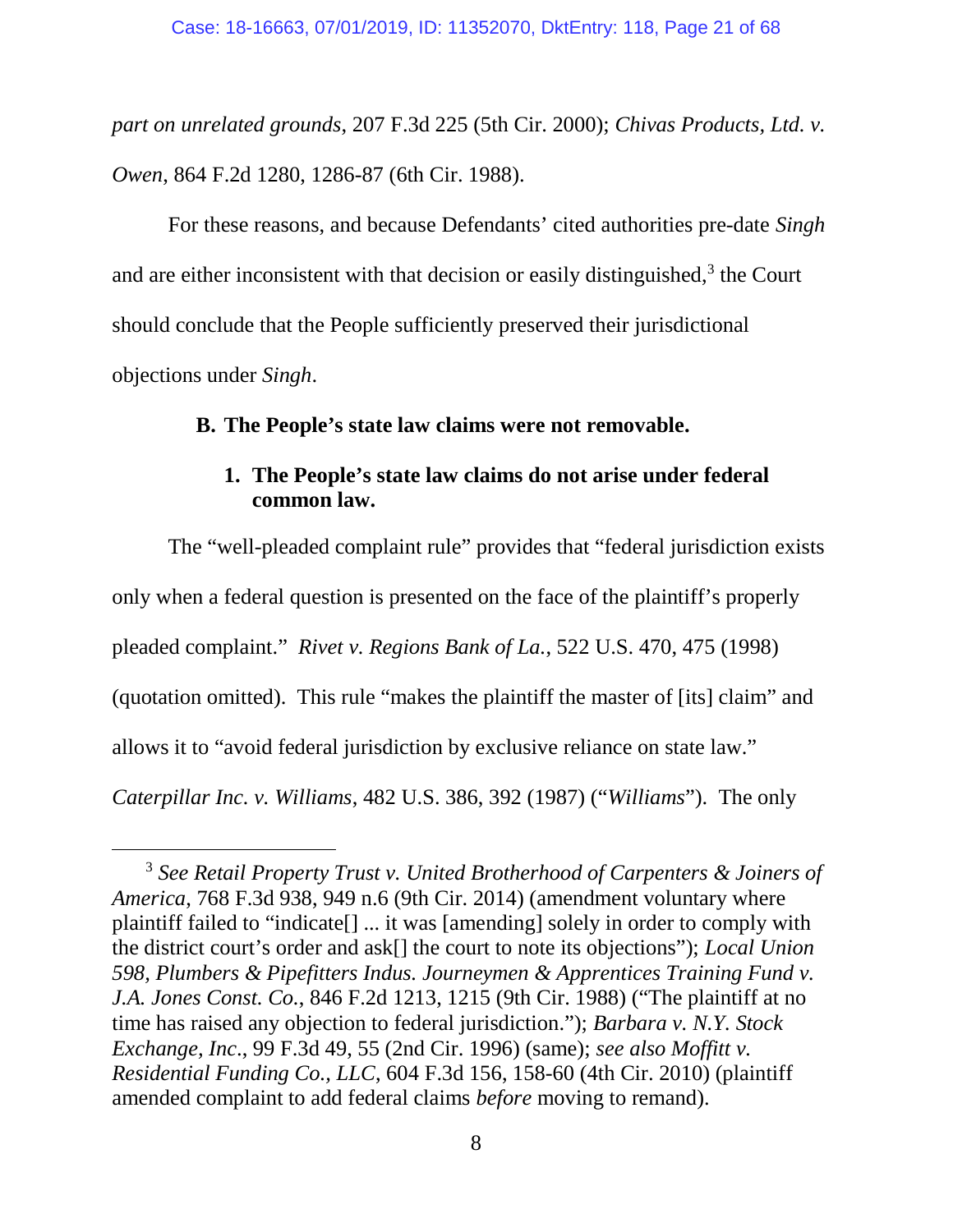#### Case: 18-16663, 07/01/2019, ID: 11352070, DktEntry: 118, Page 22 of 68

exception is where federal law provides the "exclusive cause of action" for a given claim, "wholly displac[ing] the state-law cause of action through complete preemption." *Beneficial Nat. Bank v. Anderson*, 539 U.S. 1, 8-9 (2003).

Defendants conflate the complete preemption required for removal with the defense of ordinary preemption, which is never a valid ground for removal. *See Williams*, 482 U.S. at 392. Complete preemption can only be found when "federal law not only preempts a state law cause of action, but also substitutes an exclusive federal cause of action in its place." *Hansen v. Group Health Coop.*, 902 F.3d 1051, 1057 (9th Cir. 2018).

Defendants ignore the fundamental jurisdictional principle that there can be no removal without complete, rather than ordinary, preemption. Instead, they reiterate the district court's assertion that because the People's state law claims allegedly involve "uniquely federal interests," they are necessarily "governed by federal common law" rather than state public nuisance law. Chevron Br. 17-28. That is an argument for ordinary preemption, though, not complete preemption, and it is not meritorious in any event. *See* Section II.C, *infra*; *Boyle v. United Tech. Corp*., 487 U.S. 500, 504 (1988); *Int'l Paper Co. v. Ouellette*, 479 U.S. 481, 488 (1987); *Baltimore*, 2019 WL 2436848, at \*6-9.

This Court has unambiguously held that "[i]f ... state law is preempted by federal law and federal law provides no remedy, the state claim cannot be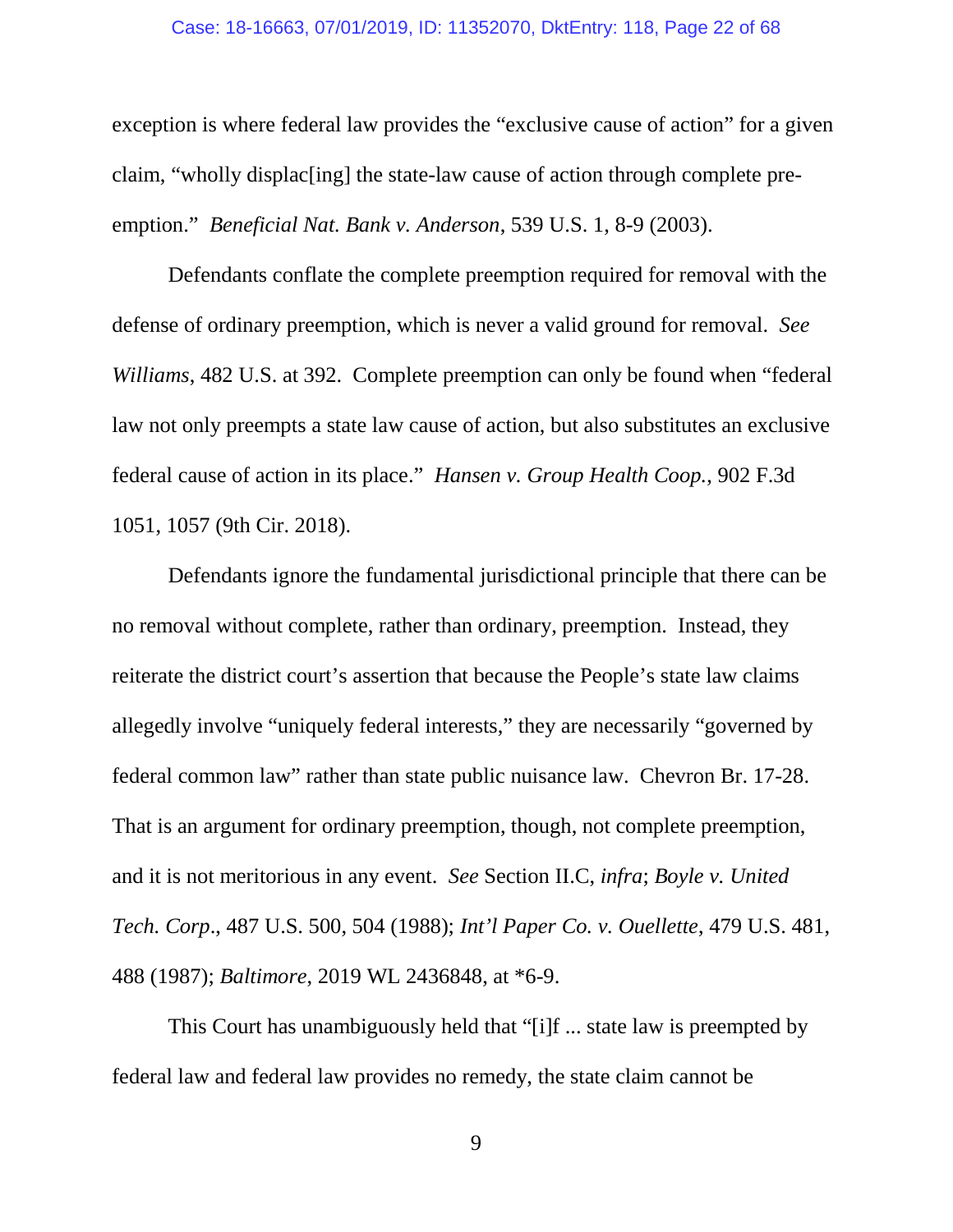recharacterized as federal, as no federal claim exists, preemption is interposed solely as a defense, and removal is improper." *Sullivan v. First Affiliated Sec., Inc.*, 813 F.2d 1368, 1372 (9th Cir. 1987). Defendants do not identify any federal common law cause of action or remedy available to the People. Chevron Br. 43- 52. Their "arising under" argument is just an improper attempt to circumvent the well-pleaded complaint rule. Because a case may not be removed based on ordinary preemption, *Williams*, 482 U.S. at 393; *Retail Property Trust*, 768 F.3d at 946-47, the district court's sole stated basis for denying remand was erroneous.<sup>4</sup> *See generally* Gil Seinfeld, *Climate Change Litigation in the Federal Courts: Jurisdictional Lessons from* California v. BP, 117 Mich. L. Rev. Online 25, 32-35 (2018) (criticizing the district court's ruling denying remand in this case).

<sup>&</sup>lt;sup>4</sup> Defendants' cited cases are not to the contrary. There was no dispute about removal or jurisdiction in *United States. v. Standard Oil of California*, 332 U.S. 301 (1947). The rulings in *Wayne v. DHL Worldwide Express*, 294 F.3d 1179, 1184 (9th Cir. 2002) and *New SD, Inc. v. Rockwell Int'l Corp*., 79 F.3d 953 (9th Cir. 1996) predate *Beneficial* (which requires defendants to demonstrate the existence of an exclusive federal replacement cause of action); both cases were limited to addressing whether federal common law applied; and in neither case did the plaintiffs dispute that removal jurisdiction was proper if federal common law applied. The Fifth Circuit's decision in *Sam L. Majors Jewelers v. ABX, Inc.*, 117 F.3d 922 (5th Cir. 1997), is inapposite because it concluded that, unlike here, Congress *had* expressly preserved a federal common law cause of action governing the claims at issue.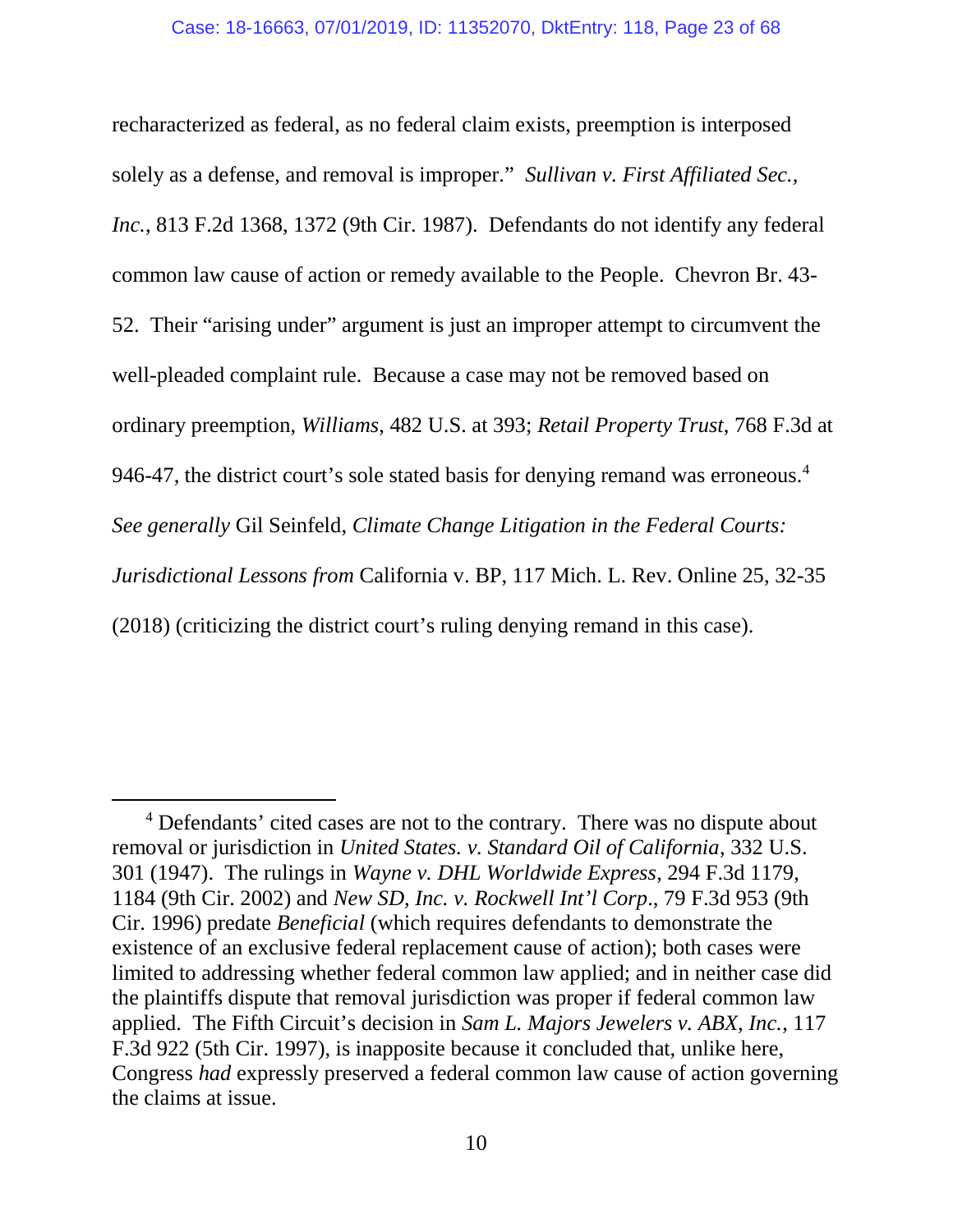### **2. The Clean Air Act does not completely preempt the People's state law claims.**

Complete preemption is "rare" and has only been recognized by the Supreme Court under three statutes: Section 301 of the Labor-Management Relations Act, Section 502(a) of the Employee Retirement Income Security Act, and Sections 85 and 86 of the National Bank Act. *Retail Prop. Trust*, 768 F.3d at 947-48 & n.5. Before a federal statute can be found to be completely preemptive, the defendant must establish that "Congress intended the scope of federal law to be so broad as to entirely replace any state-law claim." *Id.* at 947. The Clean Air Act's ("CAA") savings clauses, which expressly leave certain claims available under state law, *see* 42 U.S.C. §§7604(e), 7412(r)(11), thus preclude any finding that Congress intended the CAA to be *completely* preemptive. *See Her Majesty The Queen In Right of the Province of Ontario v. City of Detroit*, 874 F.2d 332, 342-43 (6th Cir. 1989); *see also Virginia Uranium, Inc. v. Warren*, 139 S.Ct. 1894, 1904-05 (2019) (Gorsuch, J., plurality opinion) (because preemption of state laws represents a "serious intrusion into state sovereignty," no intent to preempt state police power regulation may be inferred absent a "clear congressional command" in the statutory text) (quotation omitted).

The CAA cannot completely preempt the People's public nuisance claim because it does not replace that claim in any way: it does not provide *any* cause of action that would allow the People to seek *any* remedy for the harms to public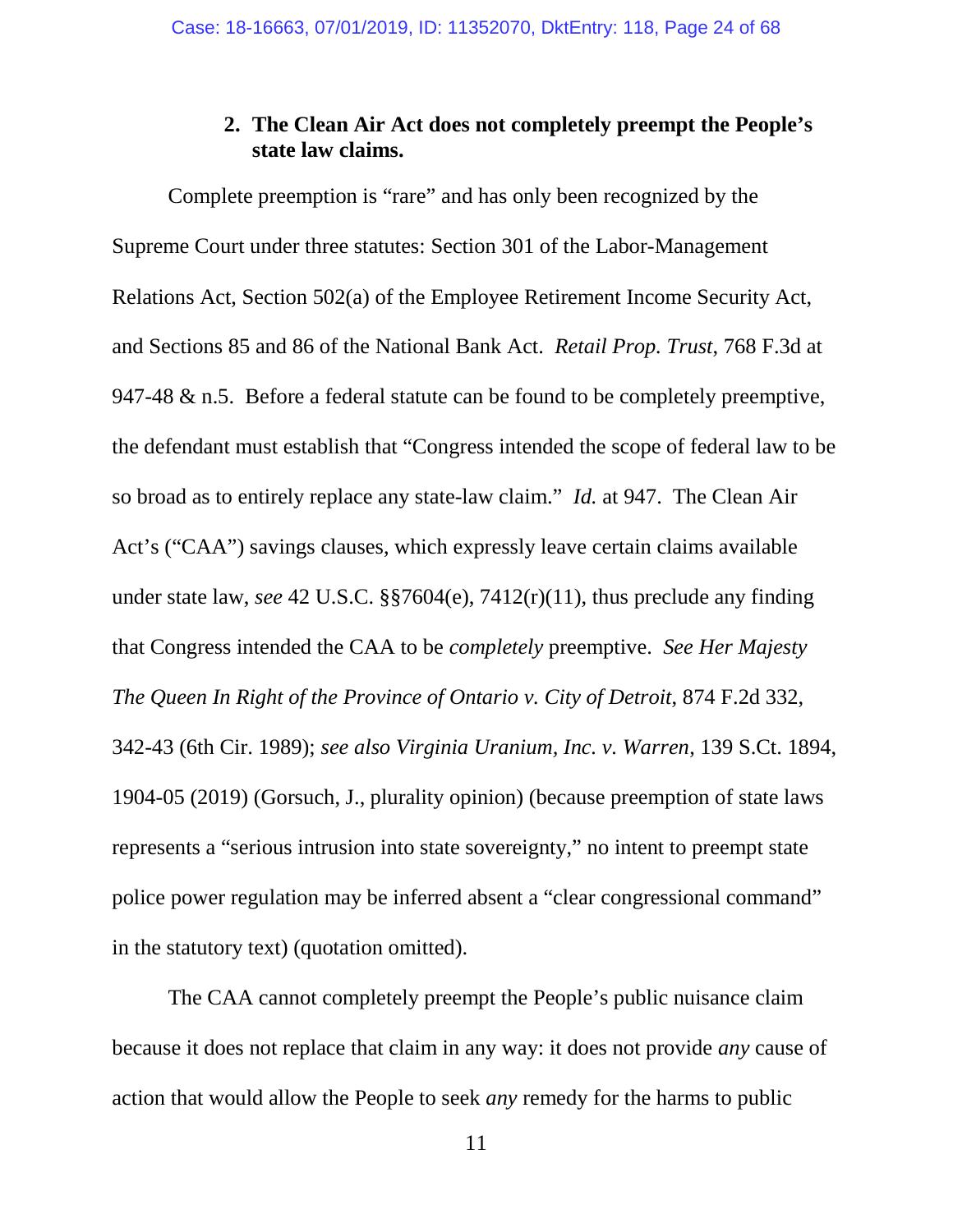infrastructure resulting from Defendants' wrongful marketing and sale of fossil fuels.<sup>5</sup>

The only private rights of action authorized by the CAA are for injunctive relief: to compel an emitter to comply with air quality standards or permits, 42 U.S.C. §7604, to compel the Environmental Protection Agency ("EPA") to comply with a nondiscretionary duty, *id.*, or to challenge an EPA emissions standard, *id.* §7607. Nothing in the CAA comes close to creating a cause of action against Defendants for contributing to a California public nuisance in the manner and on the facts alleged in the People's complaints. Nor does anything in those complaints preclude the EPA from setting whatever future emissions limits it may find appropriate. *See Baltimore*, 2019 WL 2436848, at \*11-13. While Defendants contend that federal law can be completely preemptive even if it does not provide a substitute federal cause of action, Chevron Br. 38, their cited cases simply indicate that the substitute federal law need not provide the same *remedies* for a particular wrong, while still requiring the federal law to provide a substitute *cause of action* to be completely preemptive. *See, e.g.*, *Fayard v. Northeast Vehicle Servs.*, *LLC*, 533 F.3d 42, 48-49 (1st Cir. 2008); *Botsford v. Blue Cross & Blue Shield of*

<sup>&</sup>lt;sup>5</sup> The CAA does not "ordinarily" preempt the People's state law claims either. *See* Section II.C, *infra*.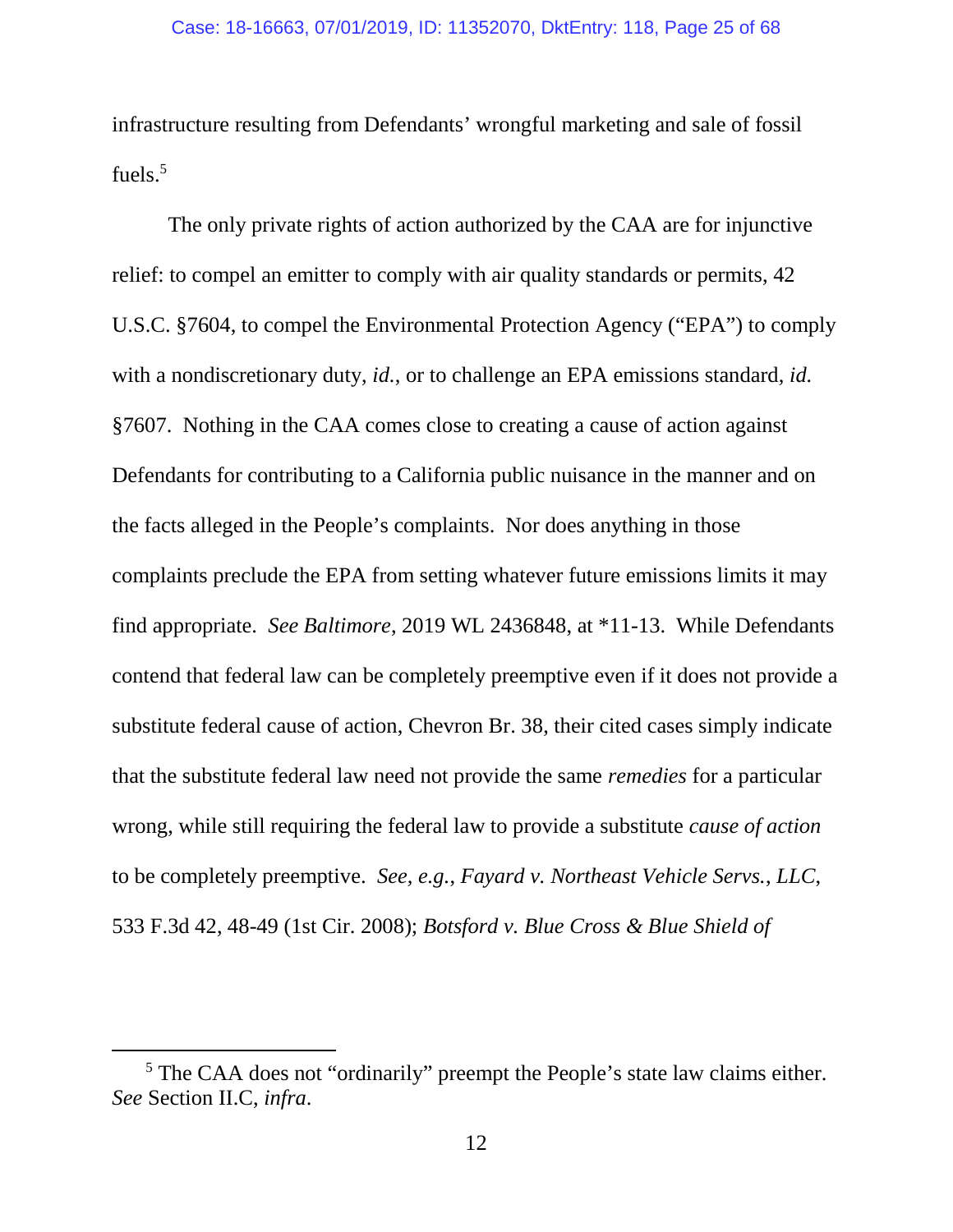*Montana, Inc*., 314 F.3d 390, 397 (9th Cir. 2002); *Prince v. Sears Holdings Corp.*, 848 F.3d 173, 177 (4th Cir. 2017).

### **3. The People's state law claims do not "necessarily raise" disputed, substantial issues of federal law.**

Defendants have not identified any question of federal law that is "necessarily raised" as an element of the People's state public nuisance claims for purposes of embedded federal question jurisdiction. A question of federal law is "necessarily raised" by a state law cause of action only if it "is a necessary element of one of the well-pleaded state claims." *Tax Bd. of State of Calif. v. Constr. Laborers Vacation Tr.*, 463 U.S. 1, 13 (1983); *see also Merrell Dow Pharmaceuticals Inc. v. Thompson*, 478 U.S. 804, 813 (1986) ("the mere presence of a federal issue in a state cause of action does not automatically confer federalquestion jurisdiction"); *Nevada*, 672 F.3d at 675 ("the mere use of a federal statute as a predicate for a state law cause of action does not necessarily transform that cause of action into a federal claim").

Instead of identifying elements of the People's public nuisance claims that necessarily require the courts to adjudicate an embedded federal law question, Defendants offer vague references to abstract federal policies that might tangentially be affected if the state courts were required to balance the costs and benefits of fossil-fuel production in adjudicating the People's claims. Chevron Br. 36-37. No such balancing is required under the People's theory of state law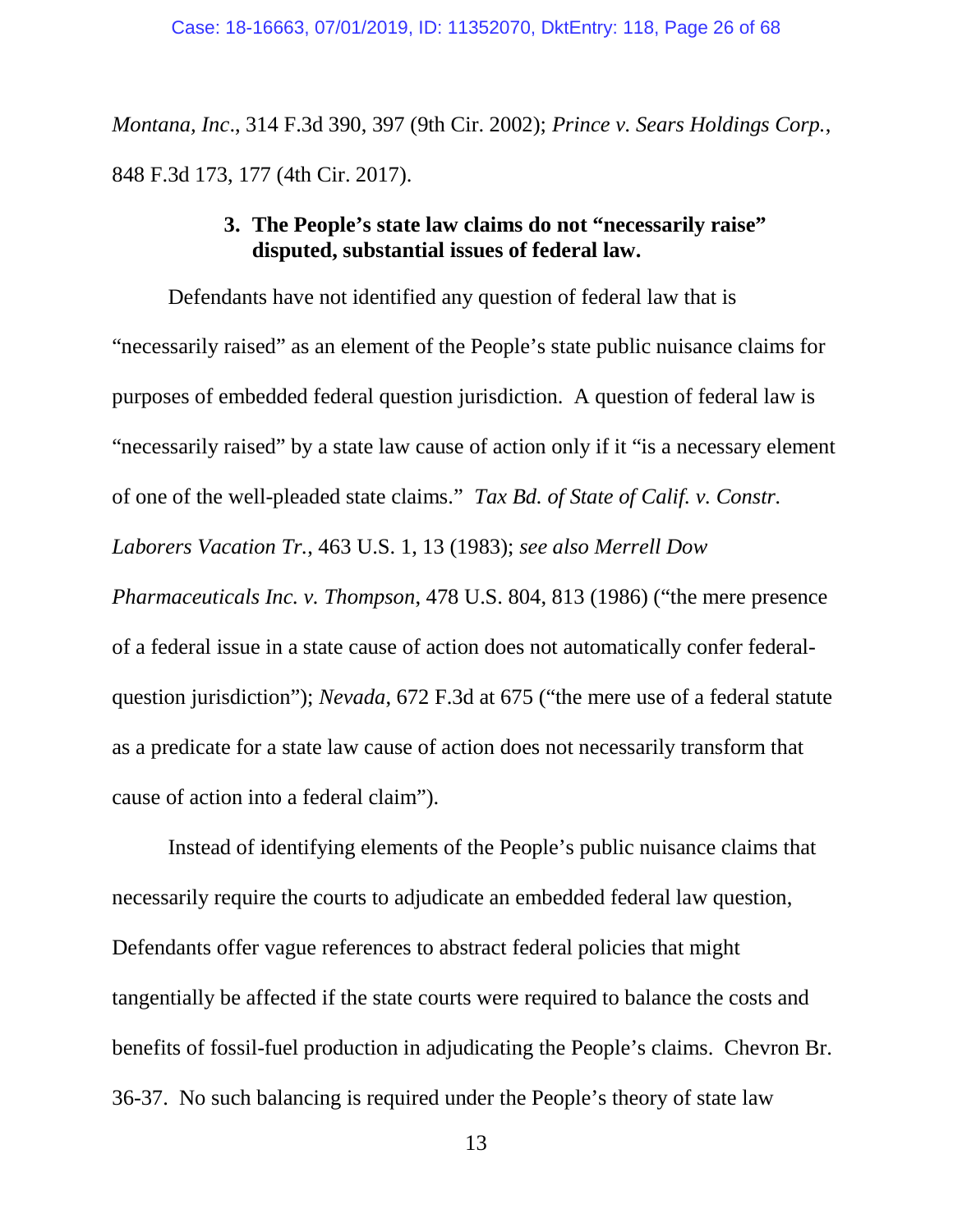liability. In any event, embedded federal question jurisdiction cannot rest on the speculative indirect effects of a state court claim on federal policy decisions.

To establish a "public nuisance," the People need only show the existence of a hazardous condition that substantially and unreasonably interferes with a public right; and a substantial hazard *unreasonably* interferes with the public right to safety and health if the costs of abatement are greater than the People in fairness should be required to bear. *See ConAgra*, 17 Cal.App.5th at 112; *Wilson v. S. Calif. Edison Co.*, 21 Cal.App.5th 786, 804 (2018) (citing Prosser & Keeton, Torts §88, p. 629 (5th ed. 1984)); Restatement (Second) of Torts ("Restatement") §§821B, 826(b) & cmt. f, 829A (1979).<sup>6</sup>

California state courts will also not be required to interpret or apply any federal statutes or regulations in adjudicating Defendants' abatement liability. Once the People establish the existence of a public nuisance, Defendants' responsibility for abatement will depend on whether they created or assisted in the creation of that nuisance—which has nothing to do with any of the federal laws Defendants have cited. *See* Chevron Br. 37 n.12. Although Defendants make

<sup>6</sup> Any balancing required for state law *tort claim* adjudication would in any event have a different focus and purpose than the balancing approach used by Congress or executive agencies to set regulatory policy. *See, e.g.*, *Freeman v. Grain Processing Corp.*, 848 N.W.2d 58, 69-70 (Iowa 2014); *Brown-Forman Corp. v. Miller*, 528 S.W.3d 886, 894 (Ky. 2017).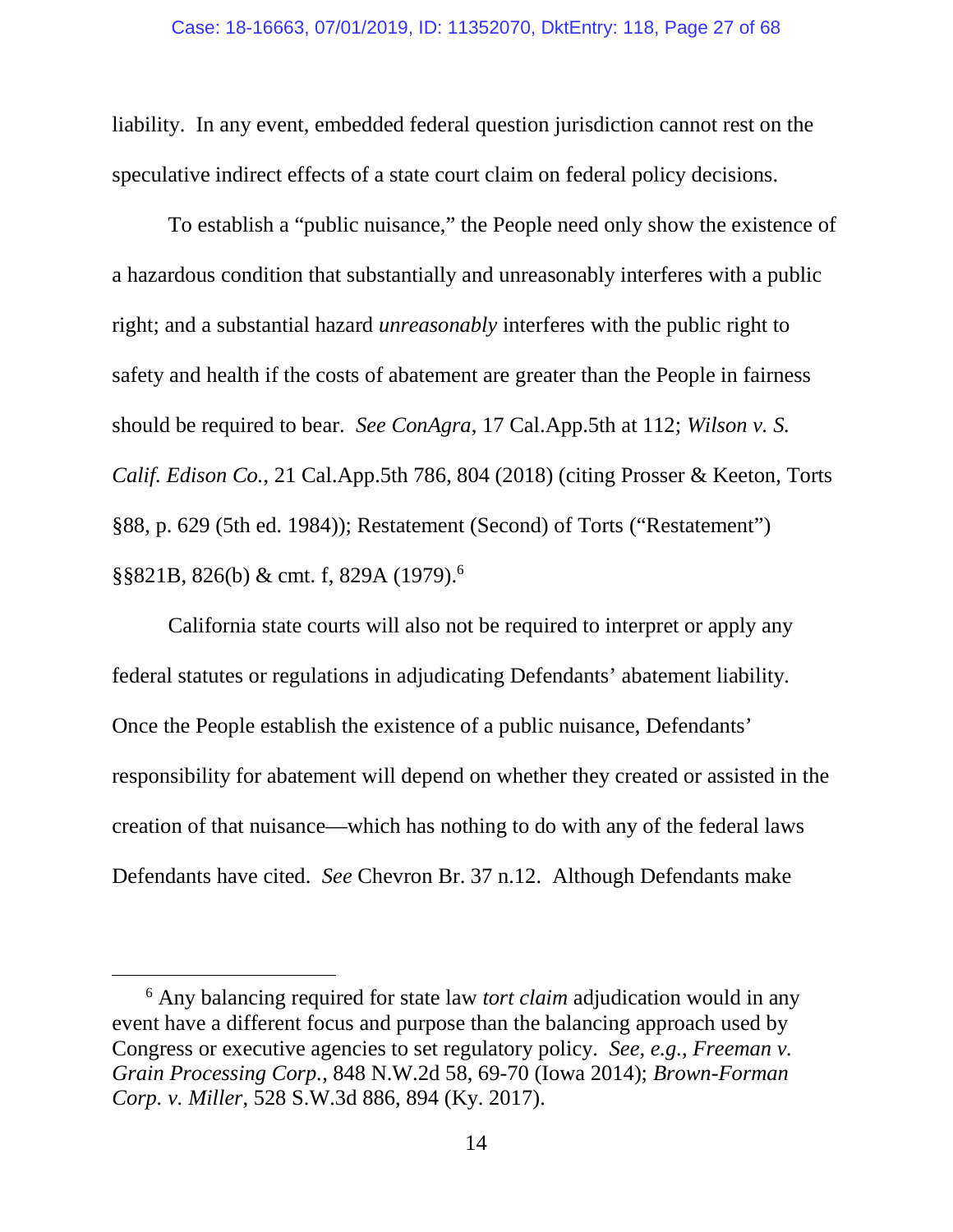generalized references to "foreign affairs," for example, they do not identify any particular federal treaty or law that would need to be interpreted to adjudicate any element of the People's public nuisance claims. Foreign affairs preemption is just another preemption defense anyway, *see* Section II.D.2, *infra*, so it cannot establish embedded federal question jurisdiction. *Williams*, 482 U.S. at 393; *Baltimore*, 2019 WL 2436848 at \*9-11.

Finally, Defendants' assertion that some unspecified question of federal law arises because "the instrumentality of the alleged harm is the navigable waters of the United States," ER25, is entirely unsupported, legally or factually, *see* AOB 14 n.4, which is why the United States disavowed that theory of jurisdiction. *See* U.S. Br. 9; *see also Baltimore*, 2019 WL 2436848 at \*10-11 (rejecting embedded federal question jurisdiction theory based on navigable waters).

### **4. There is no OCSLA jurisdiction.**

The Court should reject Defendants' overbroad interpretation of the Outer Continental Shelf Lands Act ("OCSLA"), 43 U.S.C. §1349(b)(1). The mere possibility that an abatement order might discourage a company from extracting fossil fuels from the outer continental shelf ("OCS") in the future, Chevron Br. 39- 40, does not establish a sufficiently direct connection to any OCS operations to establish federal jurisdiction. *See, e.g.*, *Plains Gas Sols., LLC v. Tennessee Gas Pipeline Co., LLC*, 46 F.Supp.3d 701, 704-05 (S.D. Tex. 2014) (rejecting OCSLA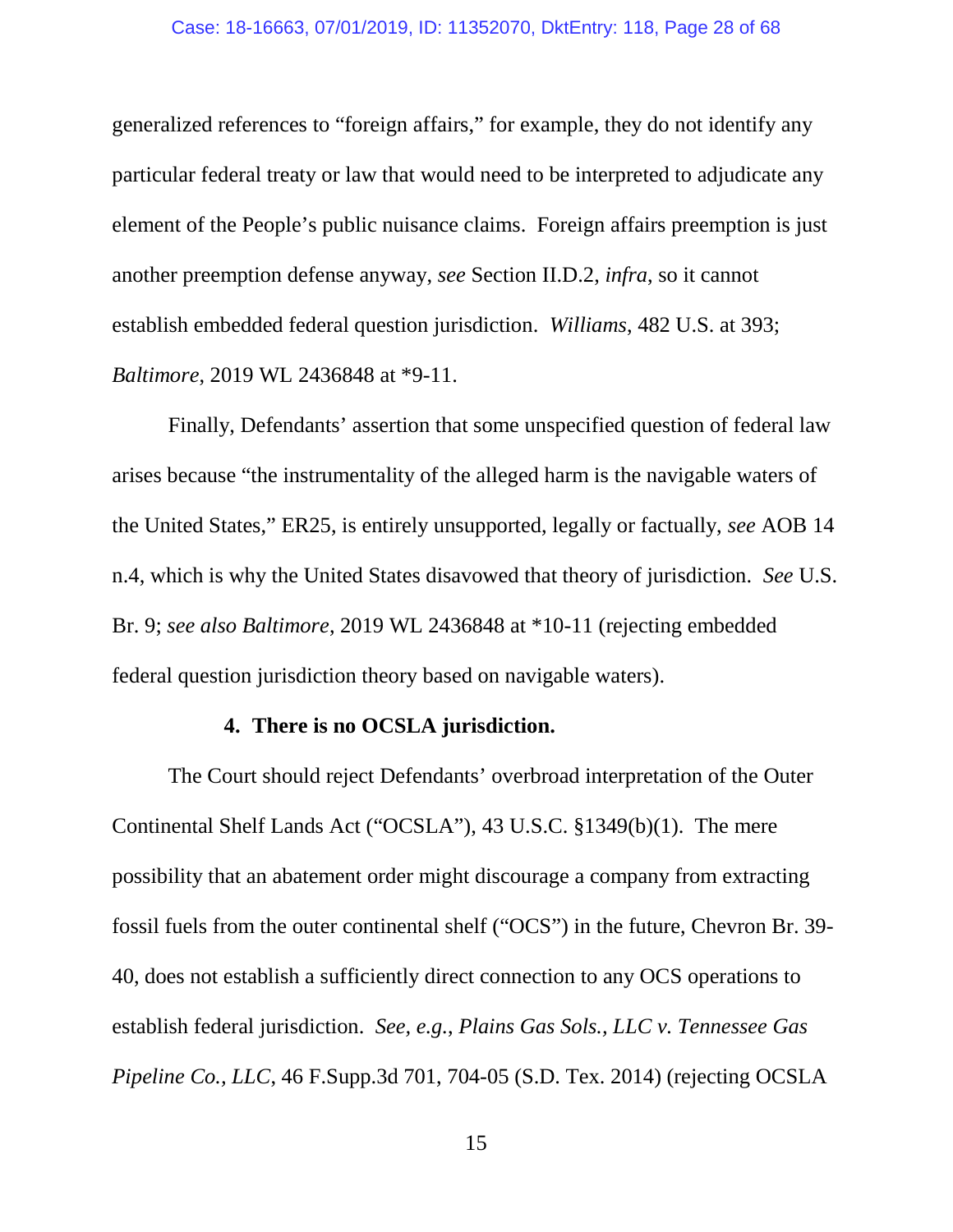#### Case: 18-16663, 07/01/2019, ID: 11352070, DktEntry: 118, Page 29 of 68

jurisdiction because the alleged connection to OCS operations was "'too remote'" and would lead to "absurd results") (quoting *In re Deepwater Horizon*, 745 F.3d 157, 163 (5th Cir. 2014)); AOB 23-25 and cases cited.<sup>7</sup>

Nor is the fact that some small subset of Defendants' fossil-fuel products may have originated in the OCS sufficient to confer OCSLA jurisdiction. The People's claims challenge Defendants' wrongful promotion and marketing activities. None of that allegedly tortious conduct occurred on the OCS. No actionable harms to public infrastructure occurred on the OCS. The location of any Defendant's fossil-fuel extraction has no bearing on its abatement liability. Consequently, any link between Defendants' "physical acts" on the OCS and the elements of the People's claims is "simply too remote and attenuated" to confer OCSLA jurisdiction. *Par. of Plaquemines v. Total Petrochem. & Ref. USA, Inc*., 64 F.Supp.3d 872, 898 (E.D. La. 2014); *see also Baltimore*, 2019 WL 2436848 at \*16-17 (rejecting OCSLA jurisdiction).<sup>8</sup>

<sup>7</sup> The claims in *Amoco Prod. Co. v. Sea Robin Pipeline Co.*, 844 F.2d 1202 (5th Cir. 1988), had a direct and immediate connection to physical activity on the OCS, and were of the type "Congress anticipated that [federal] oil and gas leases on the OCS and operations thereunder might generate." *Id.* at 1206-10 (addressing mineral lease dispute that determined the current and future production of specific OCS gas wells).

<sup>8</sup> The fact that federal law applies to the OCS, *see Parker Drilling Mgmt. Servs., Ltd. v. Newton*, 139 S.Ct. 1881 (2019), has no bearing on jurisdiction here because the People's claims do not arise out of, or in connection with, any operation on the OCS and because no jurisdictional question was before the *Parker*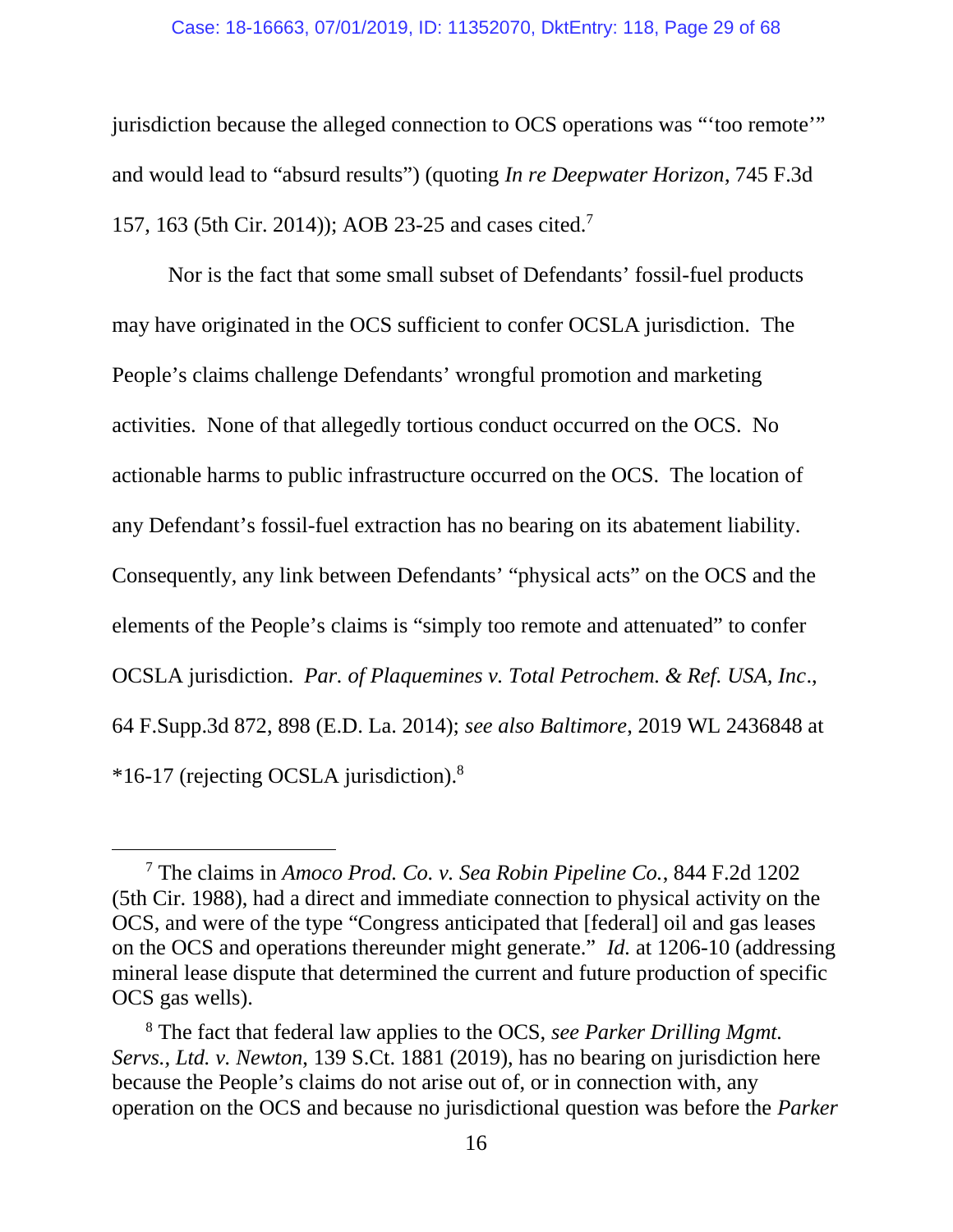### **5. There is no federal officer jurisdiction.**

The only federal contract that Defendants identify (pertaining to the Elk Hills Reserve) does not create federal officer removal. The language Defendants cite simply provides ordinary contract rights to the government—e.g., the ability to decide the upper range of permissible production and the extent of exploration in the reserve. SER27-28.<sup>9</sup> Those contract terms do not create the "unusually close" relationship "involving detailed regulation, monitoring, or supervision" required for federal officer removal. *Watson v. Philip Morris Cos., Inc.*, 551 U.S. 142, 153 (2007). Defendants also cannot establish the necessary "causal nexus" between the People's claims and any actions allegedly taken pursuant to a federal officer's directions. *Durham v. Lockheed Martin Corp.*, 445 F.3d 1247, 1251 (9th Cir. 2006). The Elk Hills contract had no bearing on Defendants' misleading marketing campaigns, and Defendants cannot show that any government contract directed them to conceal the hazards of fossil fuels or prohibited them from providing warnings to the consuming public. *See Baltimore*, 2019 WL 2436848 at \*17-18 (rejecting federal officer removal jurisdiction).

Court (as the entirety of the plaintiffs' wage claim was based on work physically performed on an OCS drilling platform and all parties agreed that OCSLA applied to that work). *Id.* at 1886.

<sup>9</sup> Contrary to Chevron Brief 41, that contract did not *require* Standard Oil to produce 15,000 barrels per day, but set that amount as the upper limit of removal from the shared field. SER28 §4(b).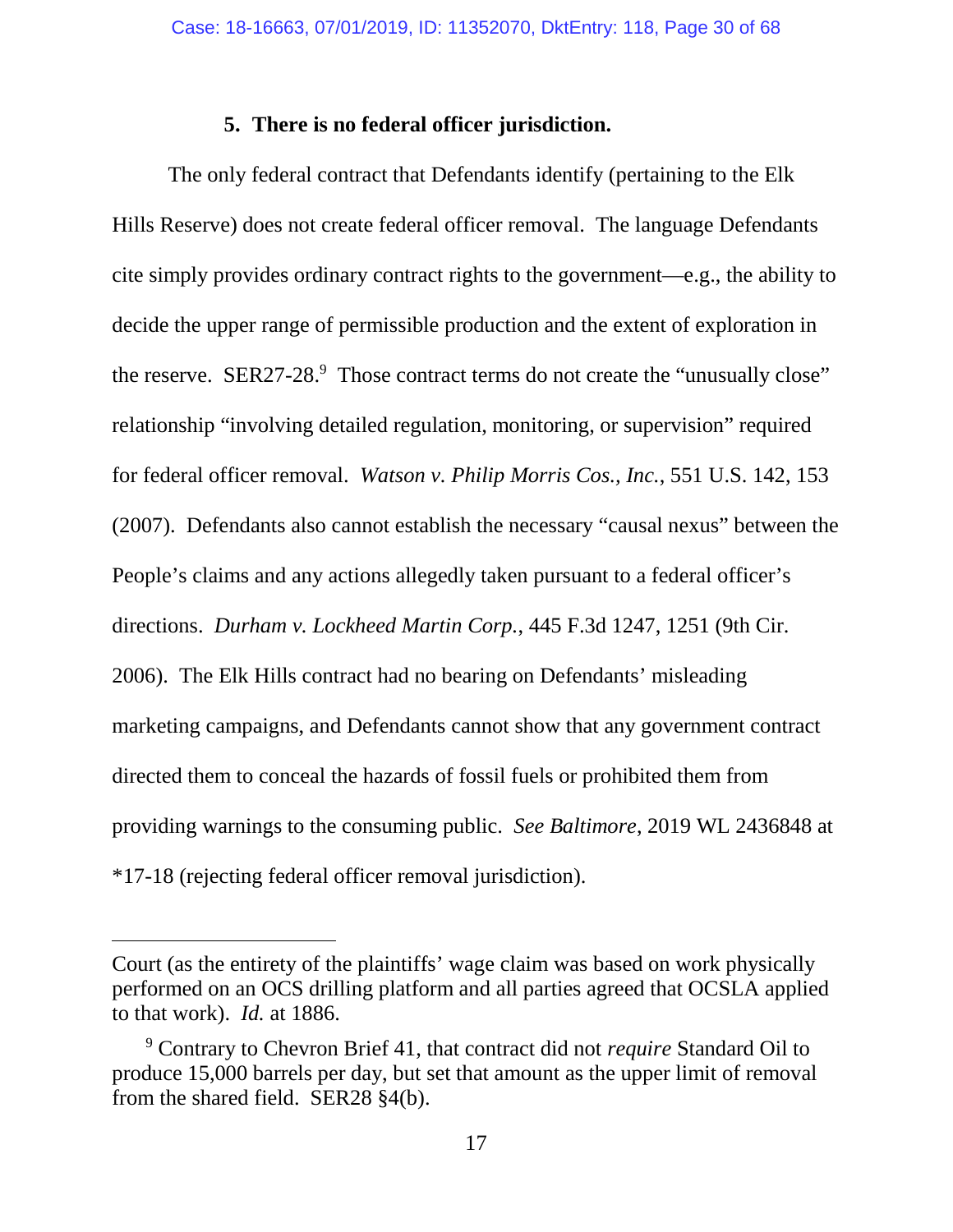### **6. There is no admiralty, bankruptcy, or federal enclave jurisdiction.**

Defendants do not seriously raise any other grounds for removal jurisdiction. They do not dispute that they waived their assertion of admiralty jurisdiction by failing to include it their removal notice. AOB 27-28. Nor do they dispute that the "saving-to-suitors" clause prevents the removal of admiralty claims brought in state court absent some other jurisdictional basis. *Morris v. Princess Cruises, Inc.*, 236 F.3d 1061, 1069 (9th Cir. 2001).

For bankruptcy jurisdiction, Defendants make no attempt to establish the requisite "close nexus," *In re Ray*, 624 F.3d 1124, 1134 (9th Cir. 2010), between this case and the single bankruptcy proceeding identified in their removal notice. ER234. The People's claims are also exempted from the jurisdiction of the bankruptcy courts by the police power exemption. AOB 27; *see City & Cty. of San Francisco v. PG&E Corp.*, 433 F.3d 1115, 1123-24 (9th Cir. 2006); *In re Universal Life Church*, 128 F.3d 1294, 1299 (9th Cir. 1997); *see also Baltimore*, 2019 WL 2436848, at \*19-21 (rejecting bankruptcy jurisdiction).

Finally, Defendants' one-sentence, conclusory assertion regarding federal enclave jurisdiction, Chevron Br. 40, ignores that federal enclave jurisdiction only covers torts that "arise on" federal enclaves, *Durham*, 445 F.3d at 1250. The People's claims here arise exclusively on non-federal lands within the jurisdictions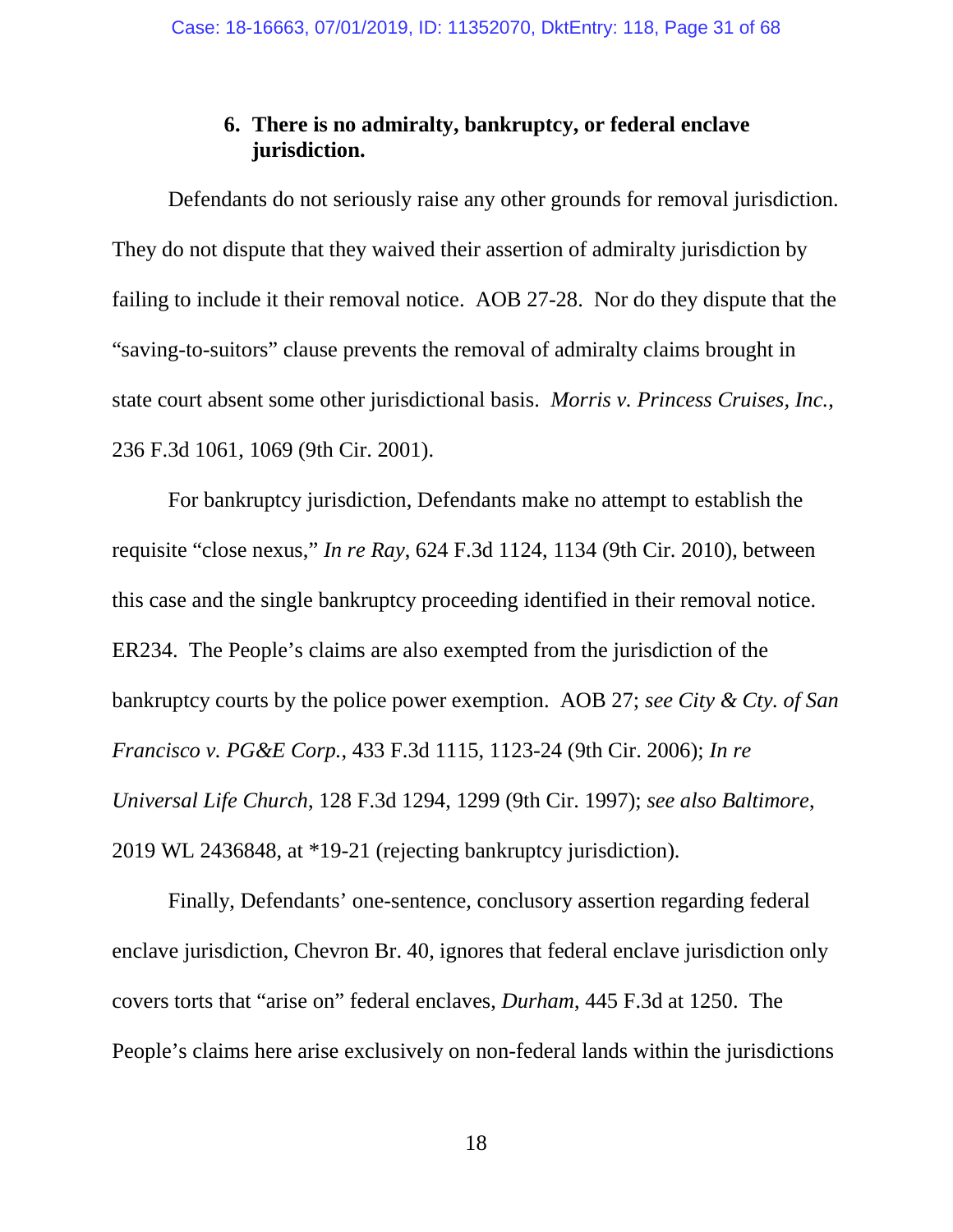of San Francisco and Oakland. *See* ER116 n.154, 118 n.155, 181 n.82, 183 n.83; AOB 26; *Baltimore*, 2019 WL 2436848 at \*14-16 (rejecting enclave jurisdiction). For all these reasons, remand is required.

#### II. **The District Court Erred in Granting Defendants' Rule 12(b)(6) Motions to Dismiss.**

The district court, after improperly denying remand on the theory that the People's state-law public nuisance claims were actually "governed by federal common law," then executed a complete turnabout by dismissing the case on the grounds that any federal common law claims the People could have asserted were displaced by the CAA and foreclosed by separation of powers and foreign policy concerns. ER19-25. That reasoning was erroneous, and was compounded by the district court's dismissive treatment of the People's state law claims. If this Court determines for any reason that these cases must proceed in federal court, it should allow the People to pursue abatement relief under *California* public nuisance law, for the reasons stated below.<sup>10</sup>

<sup>&</sup>lt;sup>10</sup> The People explained in their Opening Brief why there is no basis for creating a new category of federal common law to govern public nuisance cases that do not seek to regulate or reduce greenhouse-gas emissions and that neither allege nor require proof of defendants' emissions. *See* AOB 32-41. Even if this were an emissions regulation case, though, *Native Village of Kivalina v. ExxonMobil Corp.* 696 F.3d 849 (9th Cir. 2013), makes clear that any common law regulating such emissions, foreign or domestic, is displaced by the CAA, and thus could not preempt state nuisance law. *See* AOB 14-18. Consequently, even though the district court dismissed the federal common law cause of action that it erroneously believed the People were required to allege, the People focus their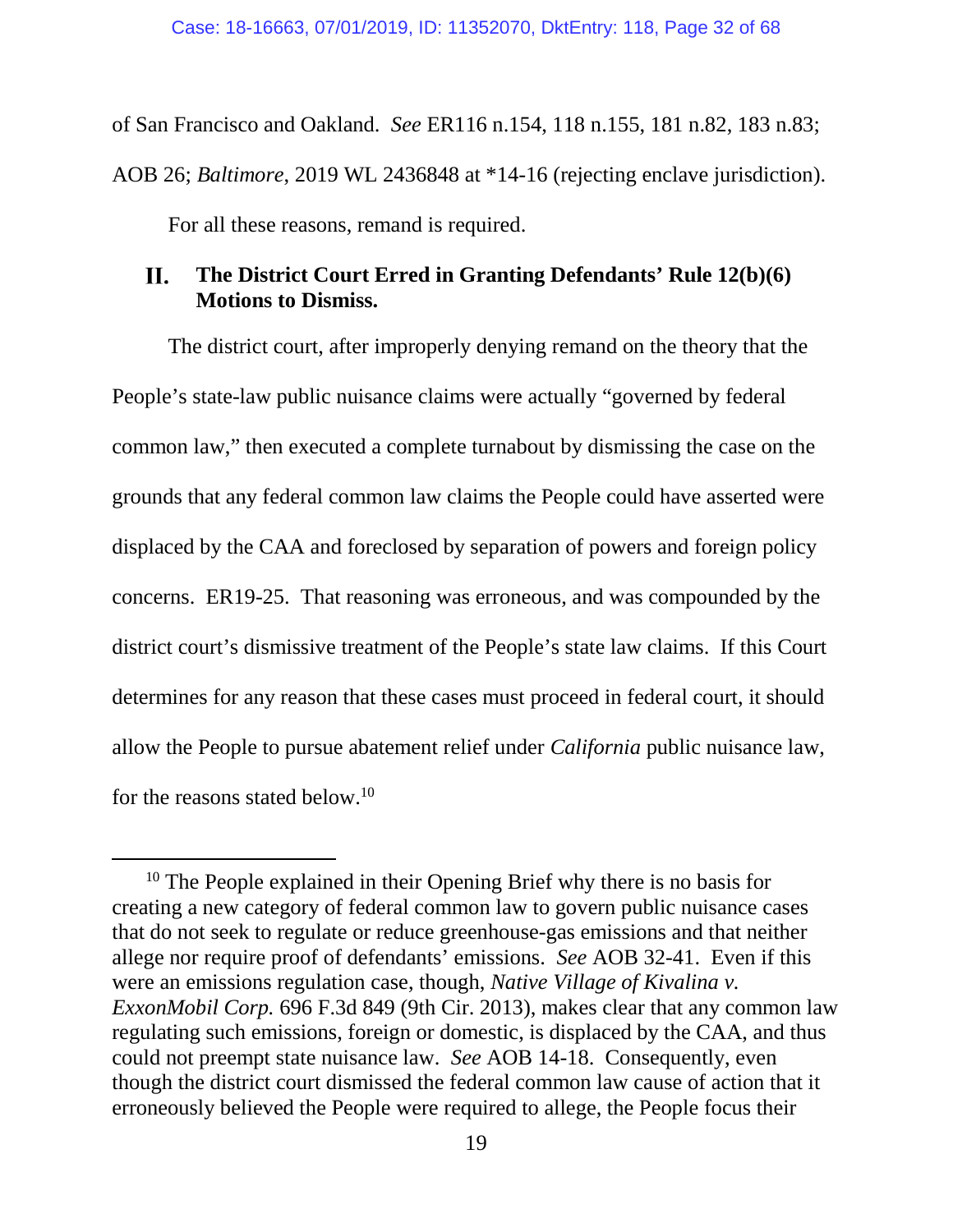### **A. The People properly allege ordinary California state law public nuisance claims.**

"There are few forms of action in the history of Anglo-American law with a pedigree older than suits seeking to restrain nuisances, whether public or private." *People ex rel. Gallo v. Acuna*, 14 Cal.4th 1090, 1103 (1997); *see, e.g.*, *People ex rel. Ricks Water Co. v. Elk River Mill & Lumber Co*., 107 Cal. 214, 219-20 (1895) ("pollution of the water by any unreasonable use"); *Bowen v. Wendt*, 103 Cal. 236, 238 (1894) ("polluting the waters of [a] creek"). Under California law, public entities suing on a representative basis on behalf of the People may seek prospective abatement (but no other remedy) from any person or entity whose conduct "knowingly created or assisted in the creation of" a nuisance, i.e., whose affirmative conduct "played at least a minor role in creating the nuisance that now exists"—a factual rather than a legal inquiry. *ConAgra*, 17 Cal.App.5th at 79, 102; *Santa Clara*, 137 Cal.App.4th at 309-10; *see also* Restatement §840E cmt. b.

Liability for prospective abatement does not require proof that a particular defendant is *entirely* responsible for a public nuisance or that it participated in *every* act in the chain of causation. *See* AOB 35-36; *ConAgra*, 17 Cal.App.5th at 164 (rejecting defense that lead manufacturers could avoid responsibility for

Rule 12(b)(6) analysis on why they stated a valid *state-law* public nuisance claim (although much of the analysis equally applies to any federal common law of public nuisance that has not otherwise been displaced).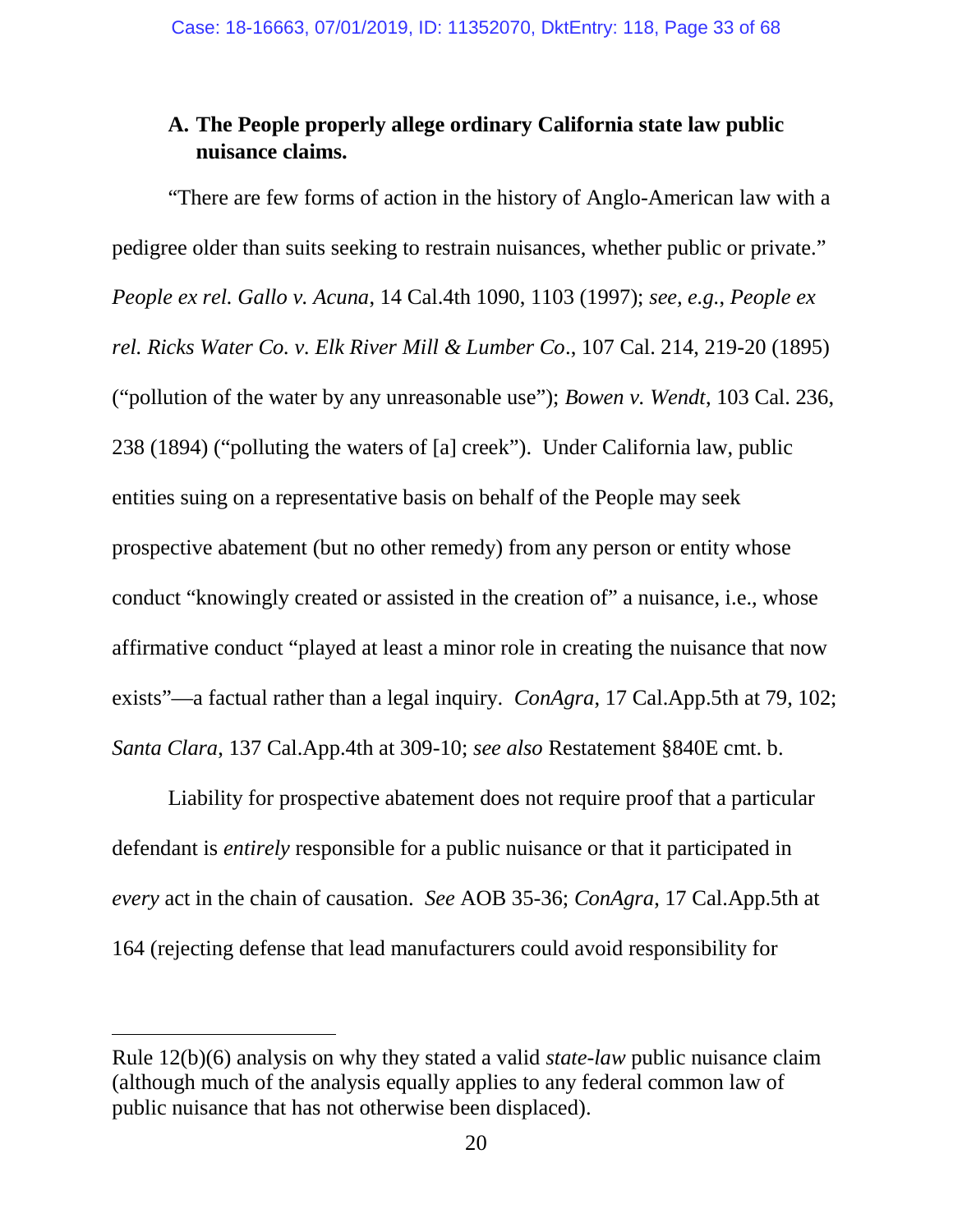abating public nuisance because the most direct cause of the nuisance was the enduse by painters of defendants' lead-based paint); *City of Modesto v. Dow Chem. Co.*, 19 Cal.App.5th 130, 153-58 (2018) (manufacturers' role in creating nuisance is question of fact for jury). Nor does California law require proof that the harms caused by the use of Defendants' fossil-fuel products outweigh the benefits of that use. *See supra* at 14 (citing *ConAgra*, 17 Cal.App.5th at 112; *Wilson*, 21 Cal.App.5th at 804; Restatement §§821B, 826(b) & cmt. f, 829A). "[T]he fact that other persons contribute to a nuisance is not a bar to the defendant's liability for his own contribution," either. Restatement §840E; *see also People v. Gold Run Ditch & Mining Co.*, 66 Cal. 138, 149 (1884). To "assist[] in the creation" of a public nuisance, *ConAgra*, 17 Cal.App.5th at 79, a defendant need only engage in the limited conduct alleged in the People's complaints.<sup>11</sup>

The People's complaints expressly state they "do not seek to impose liability on Defendants for their [or anyone else's] direct emissions of greenhouse gases." ER 62 ¶11 (emphasis omitted); ER134 ¶11. That is because, under California law, it makes no difference how, when, or by whom Defendants' products were released into the atmosphere—any more than it mattered in *ConAgra* which

<sup>&</sup>lt;sup>11</sup> Once the People establish, under traditional tort causation principles, that a Defendant's conduct was a "substantial factor" in contributing to the public nuisance at issue, that Defendant will have the opportunity to seek any appropriate apportionment. *ConAgra*, 17 Cal.App.5th at 102, 108.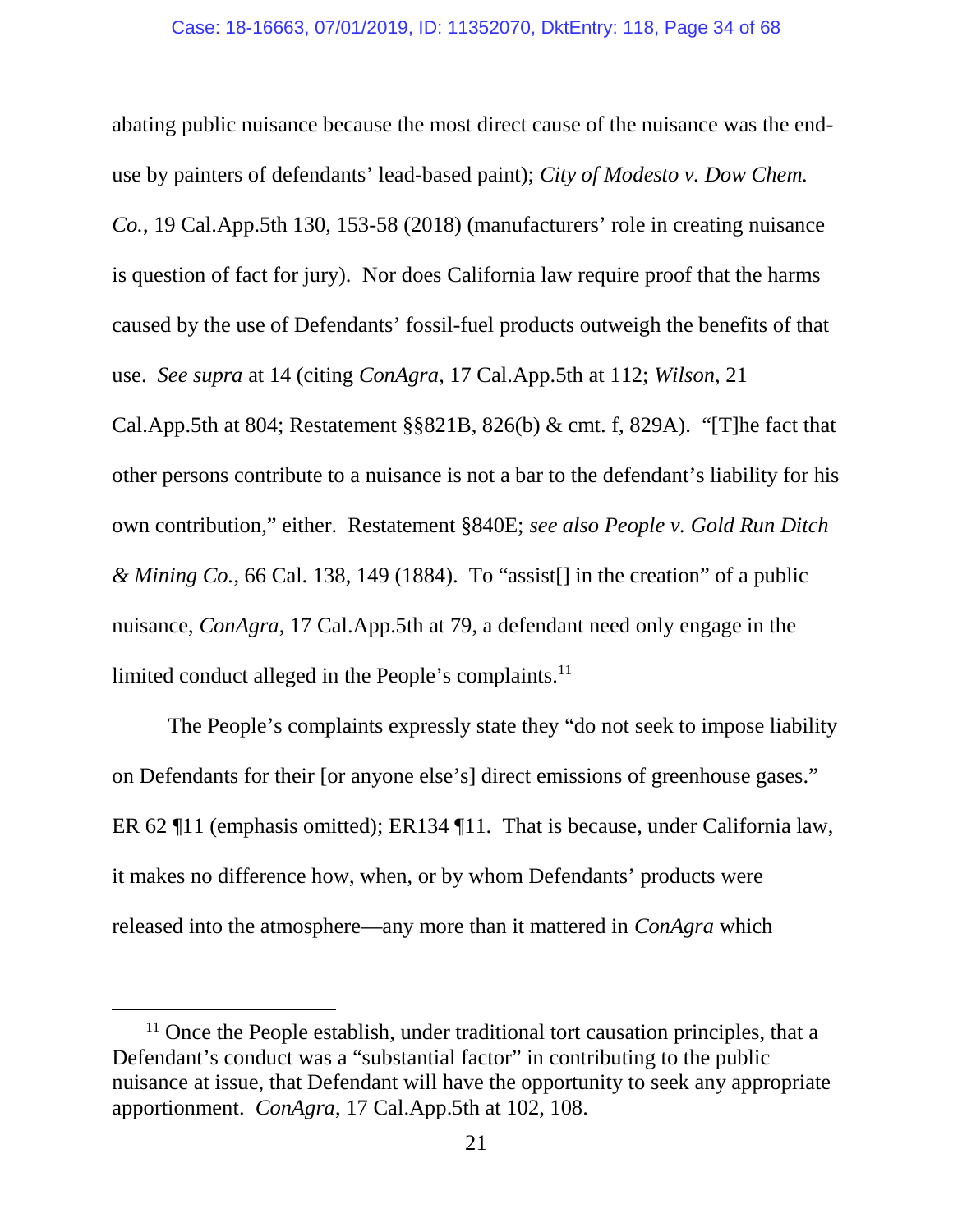painters or homeowners purchased or applied defendant manufacturers' lead-based paint or whether any homeowner's painted wall surfaces were maintained improperly. As in *ConAgra*, the People are entitled to prospective abatement as long as they can establish the existence of a public nuisance to which Defendants' wrongful promotional activities contributed. *See ConAgra*, 17 Cal.App.5th at 83- 84, 113-14; *Modesto*, 19 Cal.App.5th at 156; *see also* National League of Cities Br. 5-7 (collecting public nuisance cases by cities and states addressing the local impacts of exposures to asbestos, tobacco, gun violence, gasoline additives, lead paint, the subprime mortgage crisis, the opioid epidemic, and PCB contamination). $^{12}$ 

With those principles of California public nuisance law as background, we turn to Defendants' arguments in defense of the district court's Rule 12(b)(6) order.

### **B. Federal common law does not displace the People's state law public nuisance claims.**

Defendants contend that all state law claims relating in any way to global warming are necessarily preempted by federal common law. Chevron Br. 16-24. Largely ignoring the narrow scope of the People's factual allegations and legal

 $12$  Although an abatement remedy is characterized as prospective equitable relief, it is directed at the existing and continuing consequences of Defendants' *past* conduct, consistent with California public nuisance law. *See* ER59, 106 ¶¶4, 124; ER131, 174 ¶¶4, 124; Climate Scientists Br. 16-27.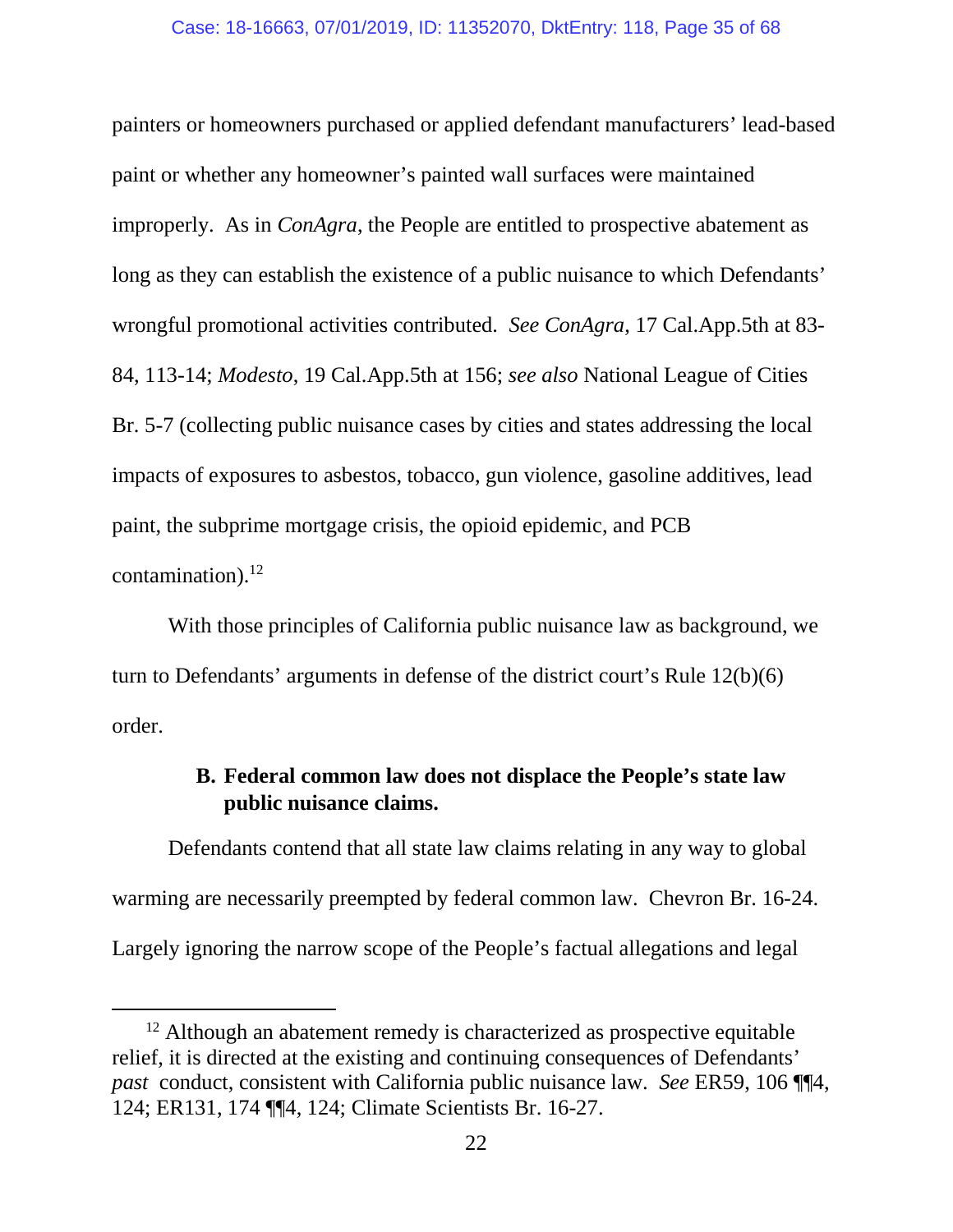#### Case: 18-16663, 07/01/2019, ID: 11352070, DktEntry: 118, Page 36 of 68

claims, Defendants assert that the practical effect of an abatement order would be indirectly to regulate the "transboundary pollution" caused by worldwide greenhouse-gas emissions by discouraging fossil-fuel companies from continuing their current practices. *Id.* 21. But the People's complaints expressly disclaim any intent to regulate emissions, directly or indirectly, ER62 ¶11; ER134 ¶11, and Defendants' liability for abatement can be established merely through proof that they engaged in the wrongful promotion and other affirmative conduct alleged. *See* ER98-106, 116-118 ¶¶103-123, 143-148; ER167-174, 182-183 ¶¶103-123, 143-148.

Defendants rely on cases in which a plaintiff sought to enjoin and obtain compensatory damages for harms directly caused by a company's polluting discharges or emissions. *See, e.g.*, *Missouri v. Illinois*, 200 U.S. 496 (1906) (sewage discharge). But those cases neither address nor govern a representative public nuisance claim that industrial defendants deliberately concealed the hazards they knew would inevitably result from use of their products as directed. While the combustion of fossil-fuel products is part of the chain of causation that begins with fossil-fuel extraction and ends with the need for abatement, that does not mean that the People are suing Defendants for emissions-related "transboundary pollution." No proof of Defendants' emissions practices is needed to hold them liable for assisting in the creation of a California public nuisance; and under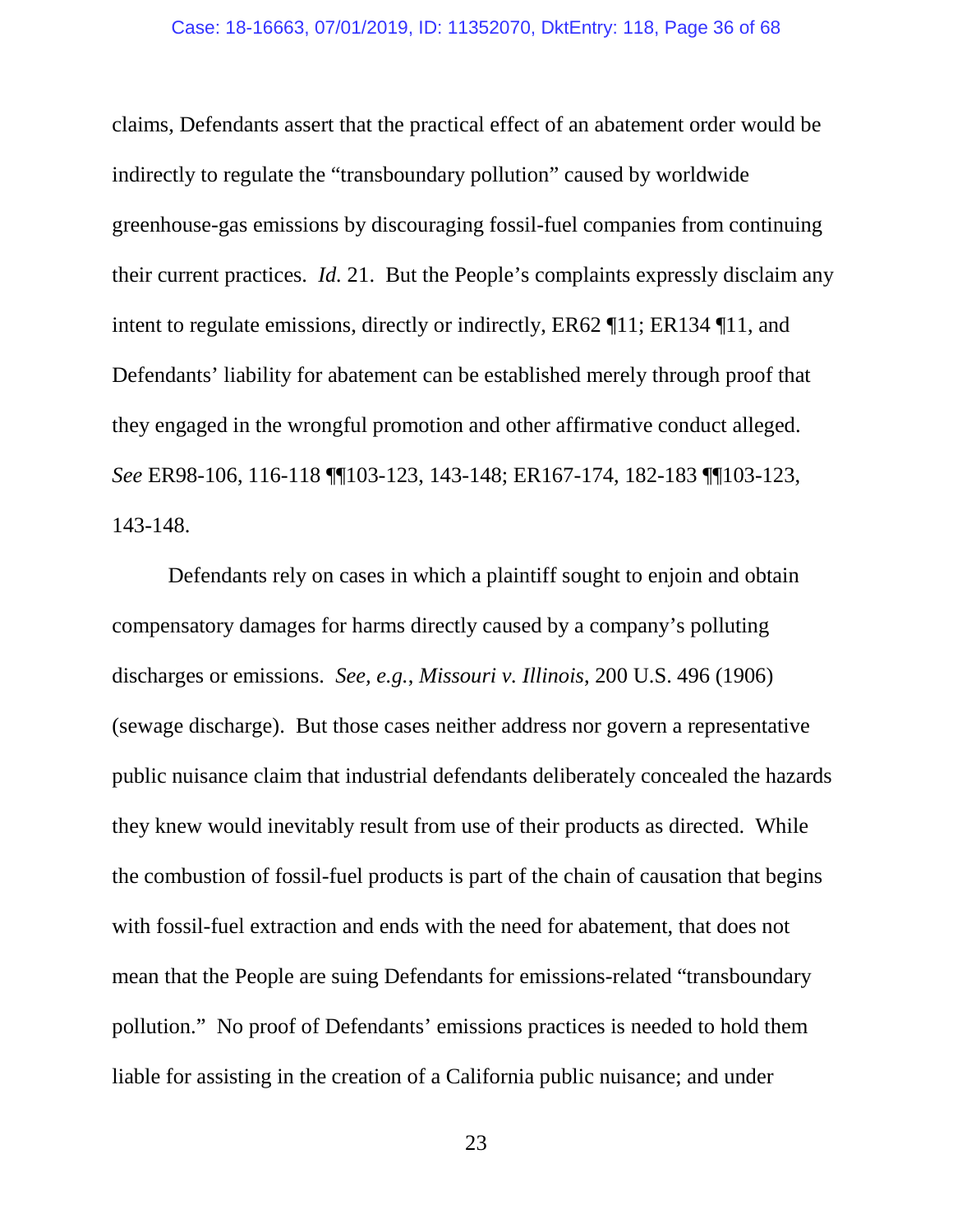#### Case: 18-16663, 07/01/2019, ID: 11352070, DktEntry: 118, Page 37 of 68

California law the only remedy available for Defendants' wrongful conduct is prospective abatement to remediate the effects of that conduct, not regulation of Defendants' future practices. *Cf. Virginia Uranium*, 139 S.Ct. at 1914-15 & n.4 (Ginsburg, J., concurring in judgment) (for purposes of preemption, courts must focus on what the state law actually regulates, not what upstream or downstream impacts that regulation might have).

Neither *AEP* nor *Kivalina* decided whether the federal common law governing transboundary pollution displaced state law public nuisance claims, let alone public nuisance claims that were not directed at emissions. *See Am. Elec. Power Co. v. Connecticut*, 564 U.S. 410, 429 (2011) ("*AEP*") ("None of the parties have briefed ... or otherwise addressed the availability of a claim under state nuisance law."); *Kivalina*, 696 F.3d at 858 (Pro, J., concurring) ("The district court dismissed the state law nuisance claim without prejudice to refiling in state court, and no one appeals that decision.").

In both cases, the issue before the court was limited to whether the CAA displaced the plaintiffs' *federal* common law claims that directly challenged the defendants' own greenhouse gas emissions. *AEP*, 564 U.S. at 424; *Kivalina*, 696 F.3d at 858. Neither case held that all public nuisance claims relating in any way to global warming are governed by federal law. Nor did either case decide whether such claims—even if they *did* directly challenge a defendant's emissions—would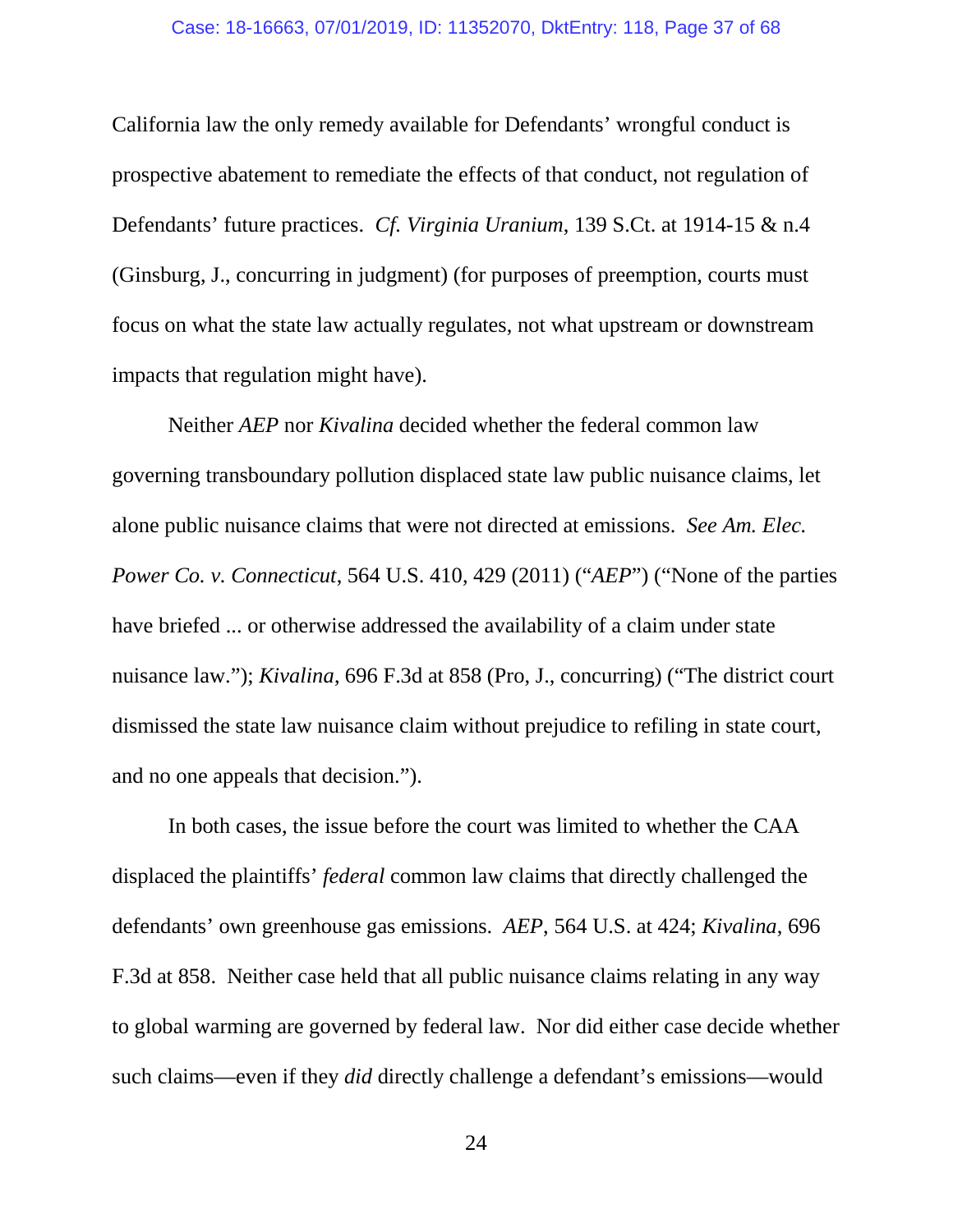#### Case: 18-16663, 07/01/2019, ID: 11352070, DktEntry: 118, Page 38 of 68

be cognizable under state law. In fact, the Supreme Court in *AEP* expressly remanded for consideration of the plaintiffs' state law claims, *see* 564 U.S. at 429, which it could not have done if those claims were entirely displaced by federal common law. *See also Kivalina*, 696 F.3d at 866 (Pro, J., concurring) (under *AEP*, plaintiff on remand may "pursue whatever remedies it may have under state law").

This is not one of the handful of "extraordinary cases" in which federal common law displaces an entire body of state law. *O'Melveny & Myers v. FDIC*, 512 U.S. 79, 89 (1994). Defendants have not established any overriding federal interest in having a "uniform" federal standard for global-warming-related public nuisance cases, or any "significant conflict" between state and federal interests. *See Boyle*, 487 U.S. at 507. Even if state and federal standards for adjudicating public nuisance claims were not based on well-established Restatement principles and thus already mostly uniform, *see* AOB 38-39; Chevron Br. 23-24, 56; *Kivalina*, 696 F.3d at 855, there is no reason why every sovereign state could not devise its own nuisance standard, pursuant to its own police power authority, to regulate conduct causing severe in-state harms.

To be sure, Congress *could* require federal law to govern all cases in which climate change may have contributed to a plaintiff's injury or in which a nonparty's contributions to climate change had some causal impact on the nature or extent of that injury. But Congress has not done so, *see infra* at 28-29, and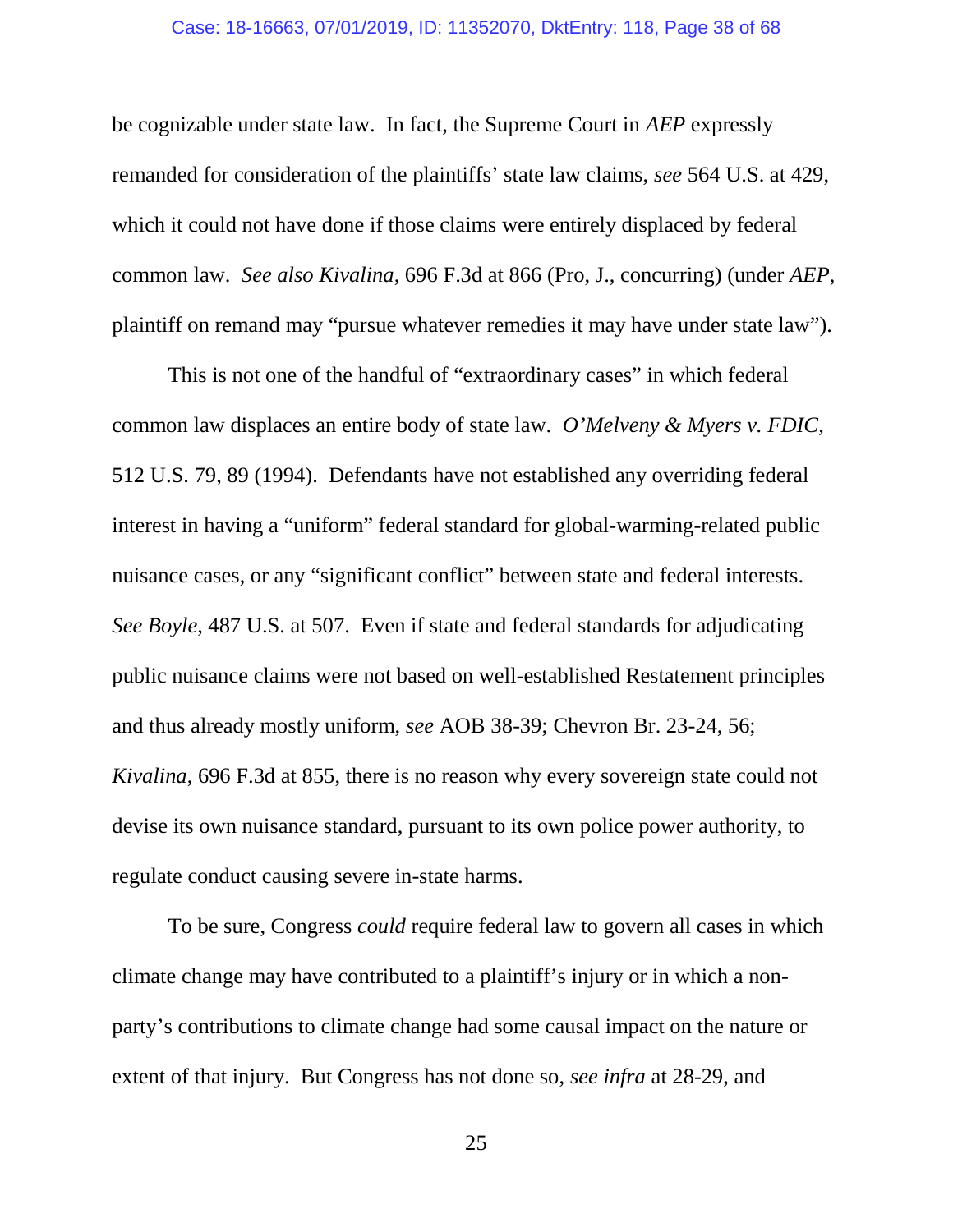Congress's inchoate authority to preempt has no effect on the enforceability of state law claims unless and until that authority is exercised. "Invoking some brooding federal interest or appealing to a judicial policy preference should never be enough to win preemption ...." *Virginia Uranium*, 139 S.Ct. at 1901 (plurality opinion).

Because the People's claims do not challenge or seek an order reducing greenhouse gas emissions, there is no risk here that courts would impose conflicting obligations on the same emission sources under different state laws. *Cf. Ouellette*, 479 U.S. at 496-97. Defendants will be just as free to continue selling fossil fuels in the future, and emitters will be just as free to continue consuming those products, regardless of the outcome of the People's lawsuits. Defendants' speculation that the practical impact of an abatement order could "cripple" the fossil fuel industry is entirely unsupported, and is an improper basis to decide a motion to dismiss in any event.

Remediating the effects of climate change is not a uniquely federal concern. *See* California et al. Br. 4; National League of Cities Br. 9; *Jackson v. Johns-Manville Sales Corp.*, 750 F.2d 1314, 1324-25 (5th Cir. 1985) ("the existence of national interests, no matter their significance, cannot by themselves give federal courts the authority to supersede state policy"). Nor does the availability of state public nuisance law allowing abatement of local harms trench on "relations with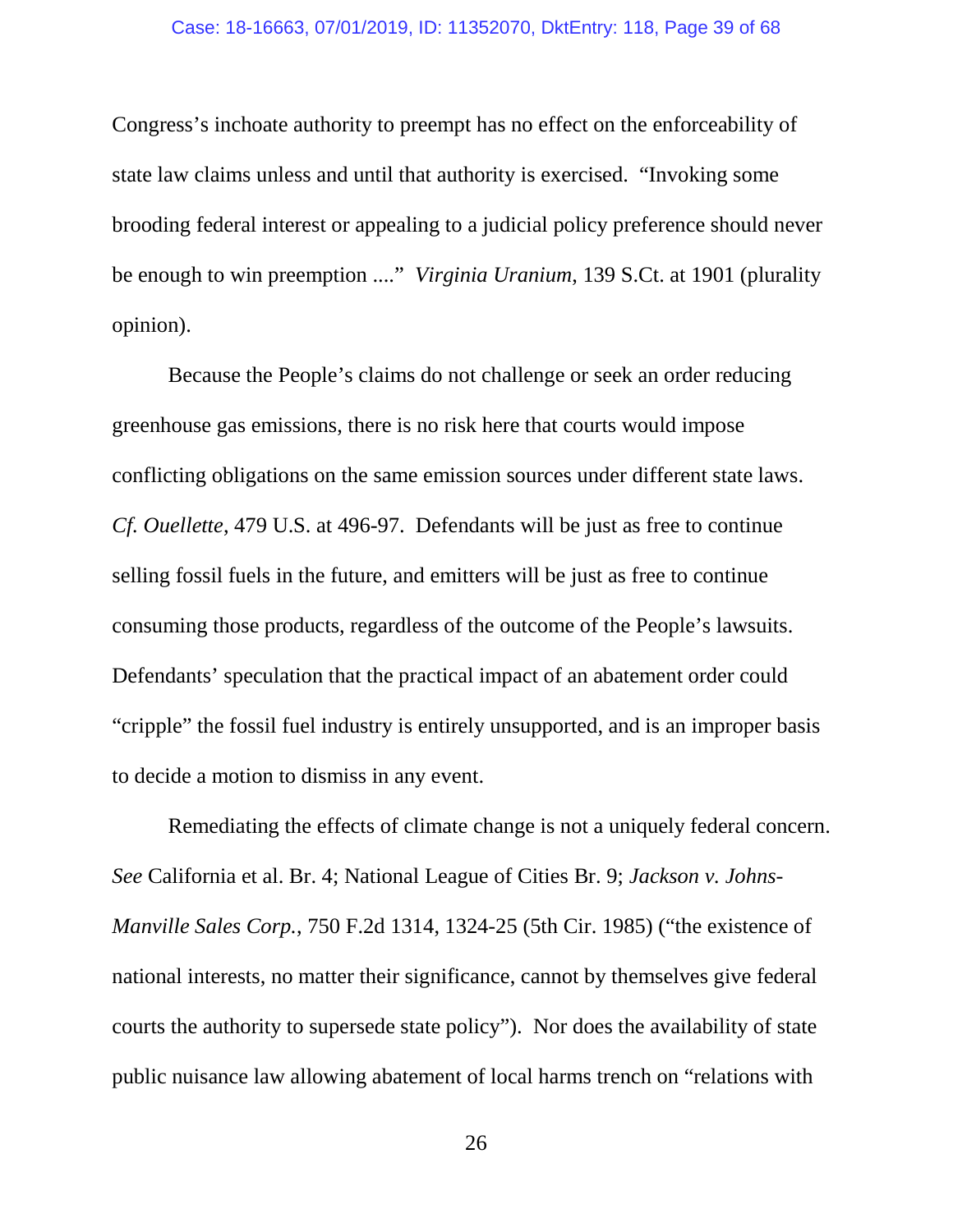foreign nations" or "international disputes." *Texas Indus., Inc. v. Radcliff Materials, Inc.*, 451 U.S. 630, 641 (1981); *see* Former U.S. Government Officials Br. 6-19. The federal government's international climate negotiations do not involve corporations or corporate liability, and Defendants have not identified any federal foreign policy interest in immunizing corporate deception or concealment.

Defendants' assertion that state law should not apply because of the potentially adverse effect on their profits if *they*, rather than the taxpayers of Oakland and San Francisco, must incur the costs of abatement, Chevron Br. 23, is an argument for avoiding legal responsibility, not for application of a uniform legal standard; and it is an argument for Congress, not the courts. *See City of Milwaukee v. Illinois,* 451 U.S. 304, 312-13 (1981) ("*Milwaukee II*") ("[T]he decision whether to displace state law ... is generally made not by the federal judiciary, purposefully insulated from democratic pressures, but by the people through their elected representatives in Congress.").

## **C. The CAA does not preempt the People's state law public nuisance claims.**

Defendants contend that even if the CAA does not "completely" preempt the People's state law claims for removal purposes, *see* Section I.B.2, *supra*, it nonetheless provides Defendants an ordinary preemption defense. That is incorrect.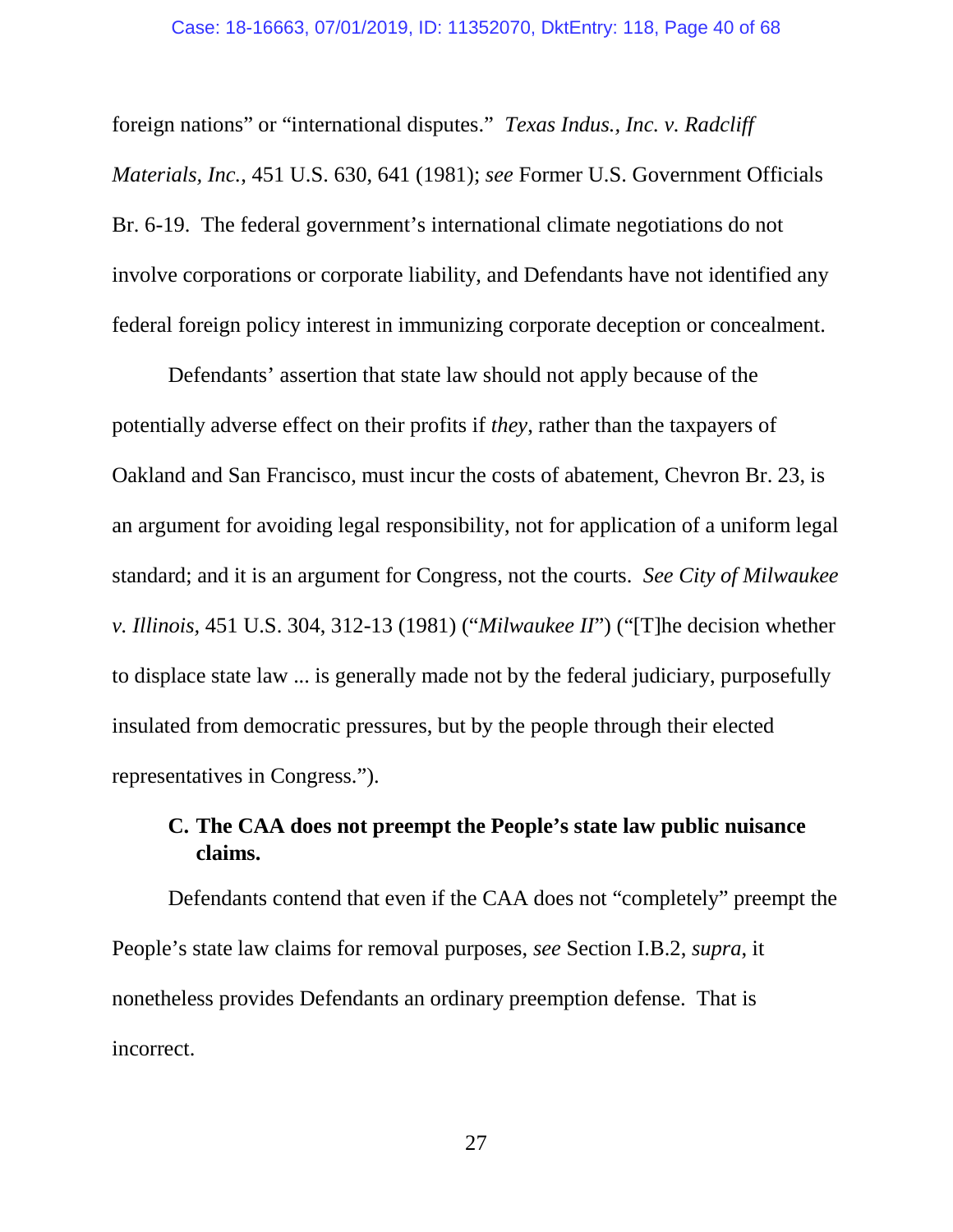Any analysis of the preemptive effect of federal legislation must "start with the assumption that the historic police powers of the States were not to be superseded by the [federal legislation] unless that was the clear and manifest purpose of Congress." *Milwaukee II*, 451 U.S. at 316 (citation omitted). No clear and manifest intent to preempt California public nuisance law can be found in the CAA, and that would be true even if proof of Defendants' emissions practices were an element of the People's state law claims (although, under *Kivalina*, the CAA would still displace any emissions-related *federal common law claims* that might otherwise exist, *see* AOB 14-18).

The CAA was designed to encourage cooperative state and federal efforts to improve air quality and reduce air-borne pollutants throughout the country. *See, e.g.*, 42 U.S.C. §7416. Far from prohibiting state governments' exercise of police powers to assist in that effort, the CAA "explicitly protects the authority of the states to regulate air pollution." *Exxon Mobil Corp. v. U.S. E.P.A.*, 217 F.3d 1246, 1254 (9th Cir. 2000). In a "sweeping and explicit provision entitled the 'Retention of State Authority,'" *id.*, the CAA expressly preserves any state standard "respecting emissions of air pollutants" or "respecting control or abatement of air pollution." 42 U.S.C. §7416. The CAA also explicitly preserves the states' rights to exercise their statutory and common law authority to obtain relief from harmful emissions, either through "enforcement of any emission standard or limitation" or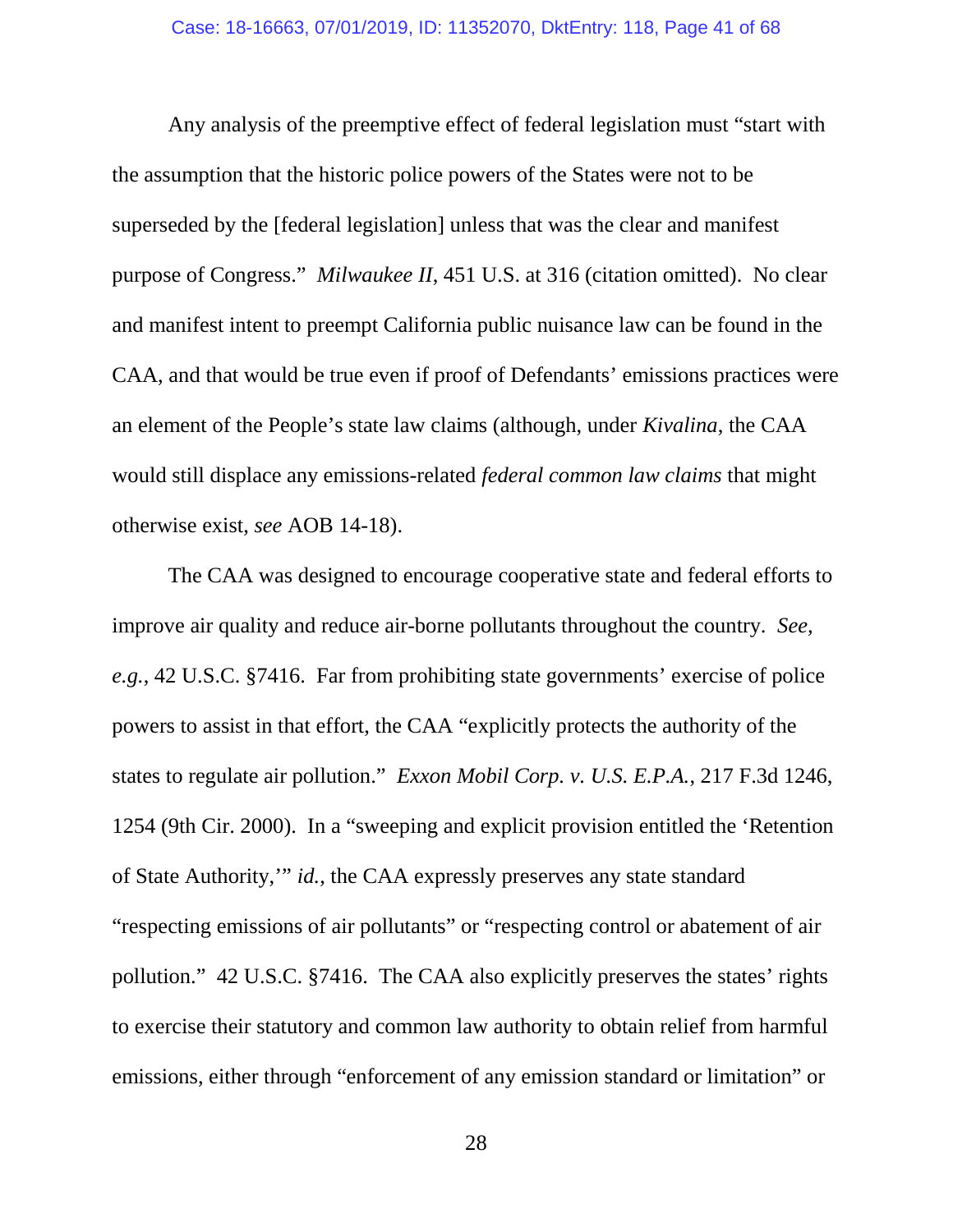through "other relief." 42 U.S.C. §7604(e); *see Merrick v. Diageo Americas Supply, Inc.*, 805 F.3d 685, 690 (6th Cir. 2015) (CAA savings clauses apply to state statutory and common law claims).

In the few instances in which Congress chose to have the CAA expressly preempt state law, it made that intention clear. *See, e.g.*, 42 U.S.C. §§7543(a), 7545(c)(4)(A), 7573. These express preemption provisions have been construed narrowly, *see* NRDC Br. 26 (collecting cases), and they demonstrate Congress's intent to preempt only those state laws that the CAA expressly designates as preempted.

Defendants do not contend that the CAA exclusively occupies the field of climate change regulation for field-preemption purposes. *See Murphy v. Nat'l Collegiate Athletic Ass'n*, 138 S. Ct. 1461, 1480 (2018). Nor could they, given the CAA's savings provisions; the congressional declaration that "states retain the leading role in regulating matters of health and air quality," *Exxon Mobil Corp.*, 217 F.3d at 1254 (citing 42 U.S.C. §7401(a)(3)); and the structure of the CAA, which embraces cooperative federalism and protects the states' right to continue enforcing laws relating to climate change and abatement. *See Natural Res. Def. Council, Inc. v. U.S. E.P.A.*, 638 F.3d 1183, 1185 (9th Cir. 2011); *see also* S. Rep. No. 91-1196, at 38 (1970) (Senate Committee on Public Works Report explaining that CAA citizen suit provision "would specifically preserve any rights or remedies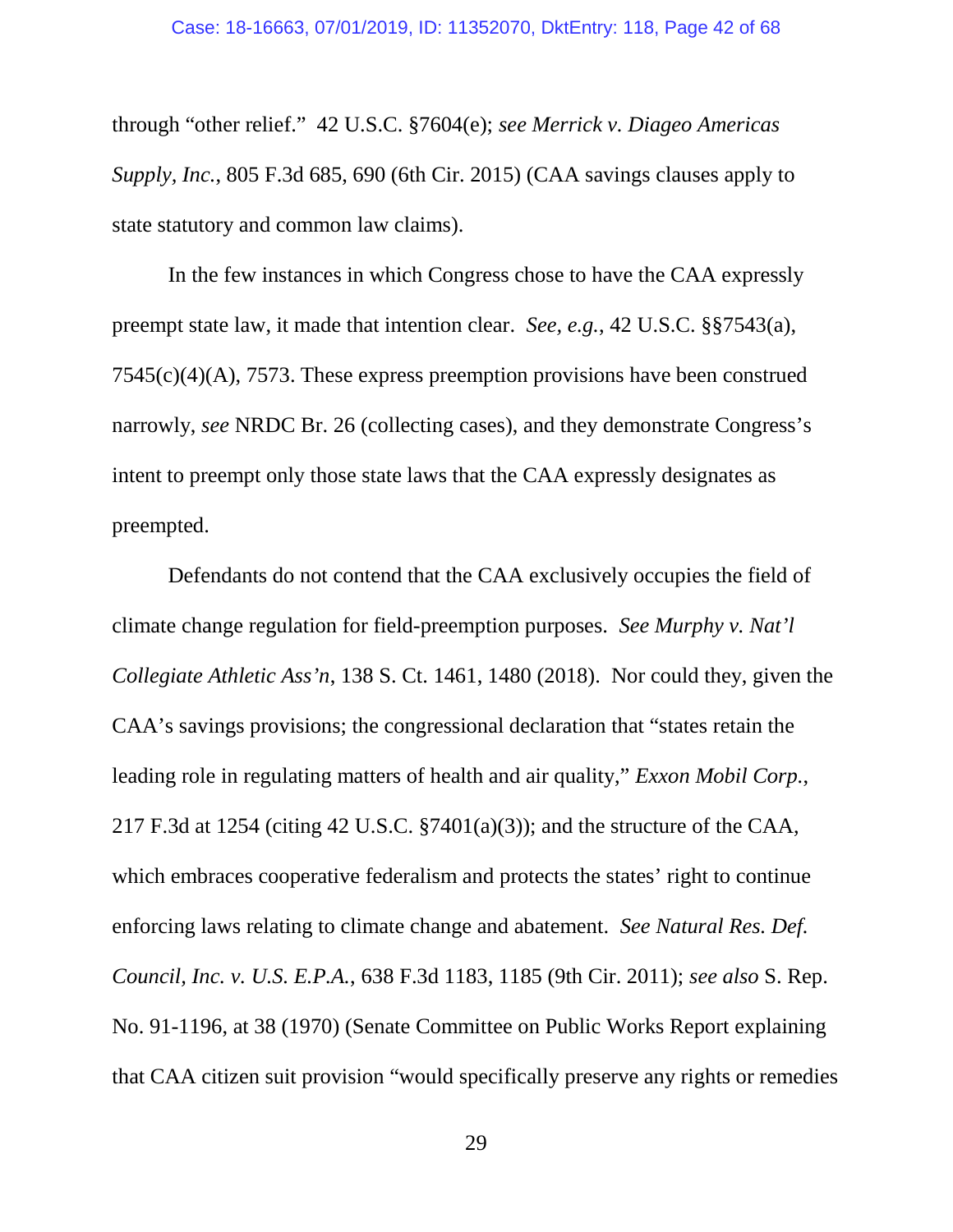under any other law"). Besides, regulation of public nuisances is historically a matter of state law concern, *see Medtronic, Inc. v. Lohr*, 518 U.S. 470, 485 (1996), and it is "well settled that the states have a legitimate interest in combating the adverse effects of climate change on their residents." *Am. Fuel & Petrochem. Mfrs. v. O'Keeffe*, 903 F.3d 903, 913 (9th Cir. 2018); *see Huron Portland Cement Co. v. City of Detroit*, 362 U.S. 440, 442 (1960) (environmental regulation is a field traditionally occupied by states); *In re Methyl Tertiary Butyl Ether (MTBE) Products Liab. Litig.*, 725 F.3d 65, 96 (2d Cir. 2013) ("state tort law liability for negligence, trespass, public nuisance, and failure-to-warn" "falls well within the state's historic powers to protect the health, safety, and property rights of its citizens"); *cf. Soto v. Bushmaster Firearms Intl. LLC*, 202 A.3d 262, 272-73 (Conn. 2019) ("regulation of advertising that threatens the public health, safety, and morals has long been considered a core exercise of the states' police powers").

There is also no conflict preemption. Even if the People were required to establish the nature and scope of Defendants' emissions activities to be entitled to an abatement order, there would be no conflict between the CAA and California nuisance law. Conflict preemption only arises where "compliance with both state and federal law is impossible," or where "the state law stands as an obstacle to the accomplishment and execution of the full purposes and objectives of Congress." *California v. ARC America Corp.*, 490 U.S. 93, 100-01 (1989) (quotation omitted).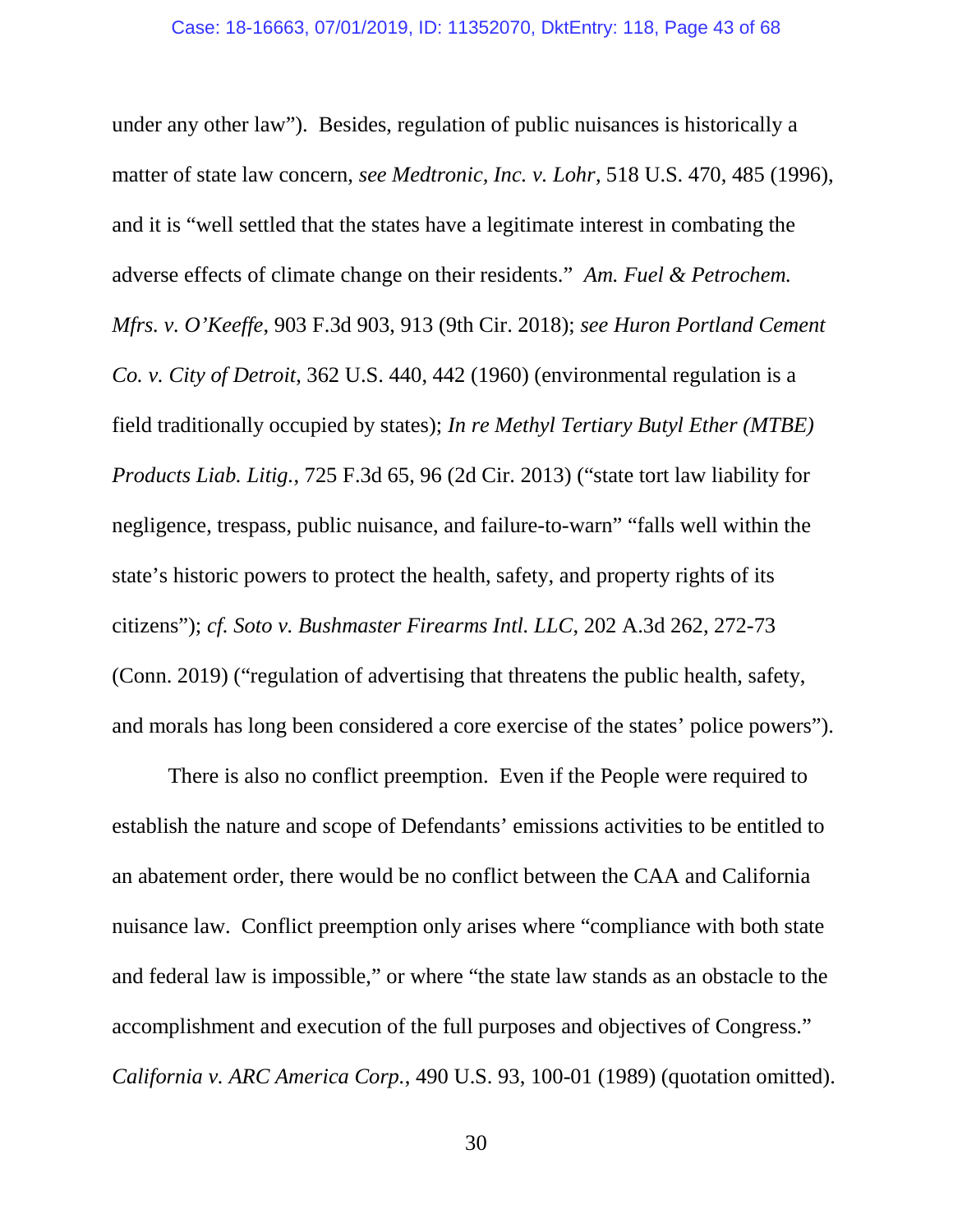Defendants speculate that a judicial order requiring abatement could "have the effect of curbing nationwide and global emissions," which would in turn interfere with federal regulatory requirements. Chevron Br. 38. That argument rests on the implausible (and in light of *Virginia Uranium*, impermissibly speculative) premise that a prospective abatement remedy would necessarily, and improperly, force Defendants to cease or sharply reduce their fossil-fuel exploration and production. In fact, an abatement remedy would *not* require Defendants to change any of their practices going forward, and Defendants can avoid future liability simply by no longer promoting their products based on knowing misrepresentations. The speculative indirect consequences of an abatement order do not make Defendants' compliance with state and federal law at the same time impossible. *Wyeth v. Levine*, 555 U.S. 555, 573 (2009); *see also Virginia Uranium*, 139 S.Ct. at 1907 (plurality opinion) (rejecting argument that purpose of federal statute would be "effectively undermined" if state law were enforced, as unduly "simplistic"); *English v. Gen. Elec. Co.*, 496 U.S. 72, 85-86 (1990) (whistleblower's state law tort claim not preempted by federal nuclear safety regulatory regime because, even though damages award "may have some effect" on future "decisions ... concerning radiological safety levels," "this effect is neither direct nor substantial enough to place petitioner's claim in the pre-empted field").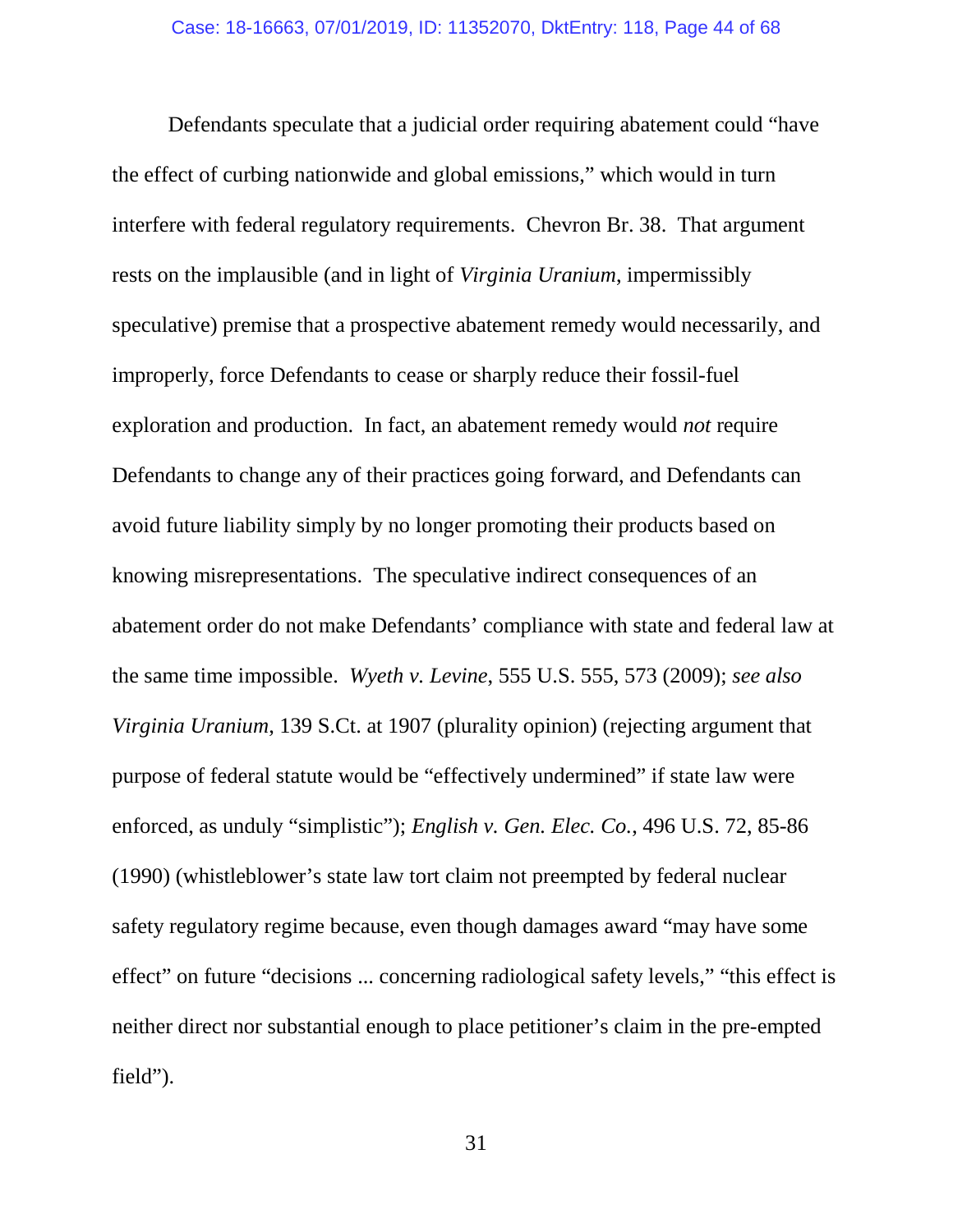Defendants have also not shown that the required elements of proof under California law stand as an obstacle to achieving the purposes of the CAA. Certainly, an abatement fund to remediate the consequences of rising sea levels on public infrastructure does not interfere with any of the CAA's stated goals. *See* 42 U.S.C. §7401(b); *see also Oxygenated Fuels Ass'n v. Davis*, 331 F.3d 665, 671-72 (9th Cir. 2003). Nor have Defendants identified any other conflicts.

The United States offers a different reason why the CAA purportedly preempts state law. U.S. Br. 11. Relying on *Ouellette*, 479 U.S. 481, the United States argues that the principles of conflict preemption applicable under the Clean Water Act ("CWA") should apply under the CAA because both statutes have staterights savings clauses. But this argument ignores important differences between the CWA and CAA and the fact that before conflict preemption can be found, there must actually be a conflict. *See Chicanos Por La Causa, Inc. v. Napolitano*, 558 F.3d 856, 863 (9th Cir. 2009).

In *Ouellete*, the Court considered a federal program regulating discharge of polluting effluents, a program that distinguished between the rights of "source states" and "affected states." The Court concluded that to apply the law of Vermont (the affected state, under the CWA) to pollution emanating from a "single" New York point source would conflict with the permitting process that the CWA established to address interstate water pollution. 479 U.S. at 489-91, 496.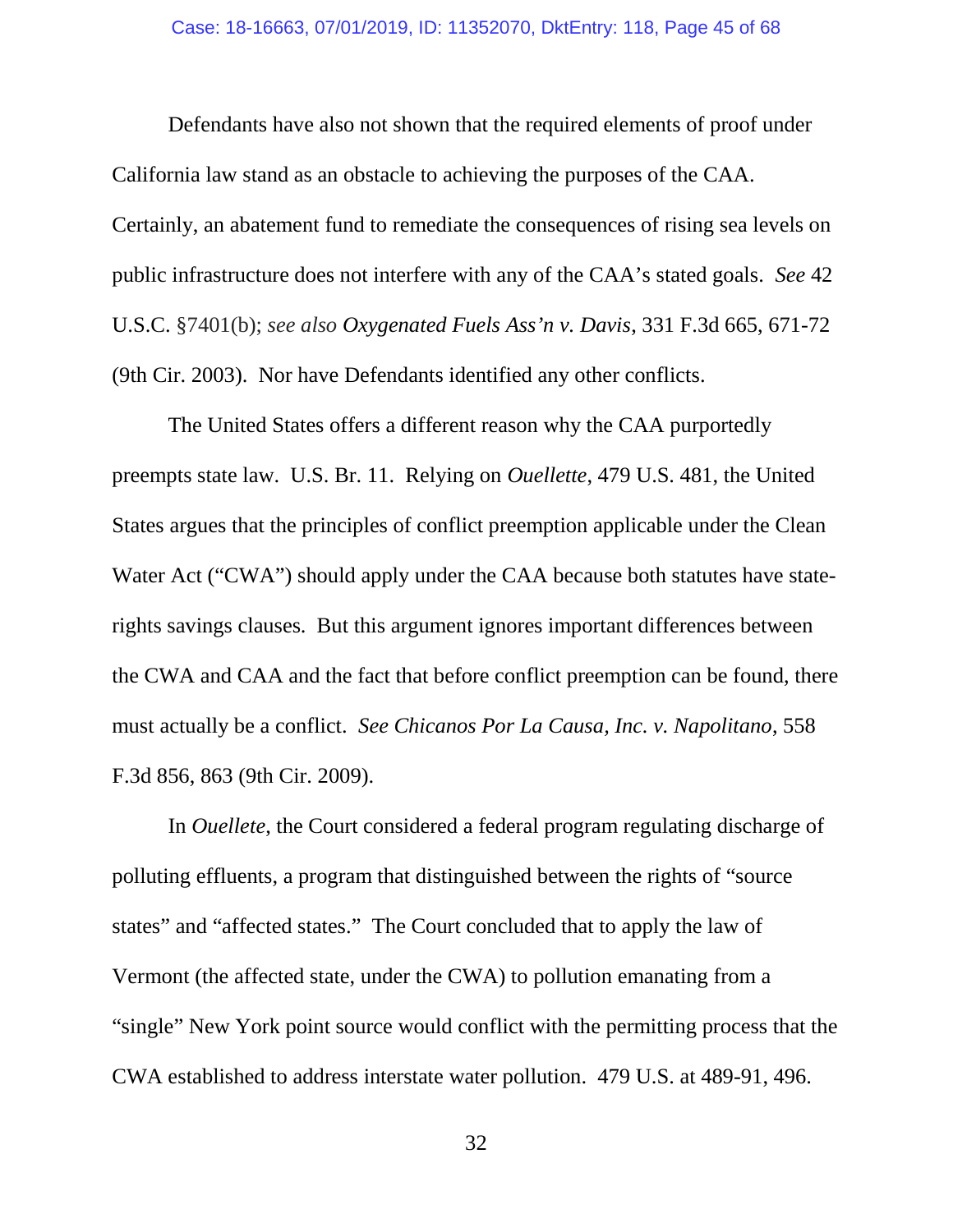The present cases are readily distinguishable because: (1) the People's lawsuits do not seek to regulate emissions, regardless of their source; (2) the only remedy available in a California representative public nuisance action is prospective abatement; and (3) the core purposes of California public nuisance law (protecting the public against environmental and other harms) and the CAA (preserving clean air) are complementary, not conflicting. In contrast to *Ouellette*, there is no basis here for finding that application of state law would be an obstacle to achieving the purposes of the CAA. *See Ingersoll-Rand Co. v. McClendon*, 498 U.S. 133, 143 (1990) ("'[T]he mere existence of a federal regulatory or enforcement scheme,' ... even a considerably detailed one, 'does not by itself imply pre-emption of state remedies.") (quoting *English*, 496 U.S. at 87).<sup>13</sup>

<sup>13</sup> *North Carolina, ex rel. Cooper v. Tennessee Valley Auth.*, 615 F.3d 291 (4th Cir. 2010), confirms that the Court's concern in *Ouellette* was with nuisance actions that sought "to establish emissions standards different" from the federal standards. This caution, and the resulting limitations on state authority, have no application to the People's public nuisance claims for equitable abatement. The United States also cites *Her Majesty*, 874 F.2d at 344, but the court in that case simply noted that the pending state court actions would, if successful, result in more stringent pollution controls (as permitted by the CAA) and would not interfere with any federal permit. Here, because the People's lawsuits do not seek to impose emissions standards, there is no tension between a state law remedy and the CAA.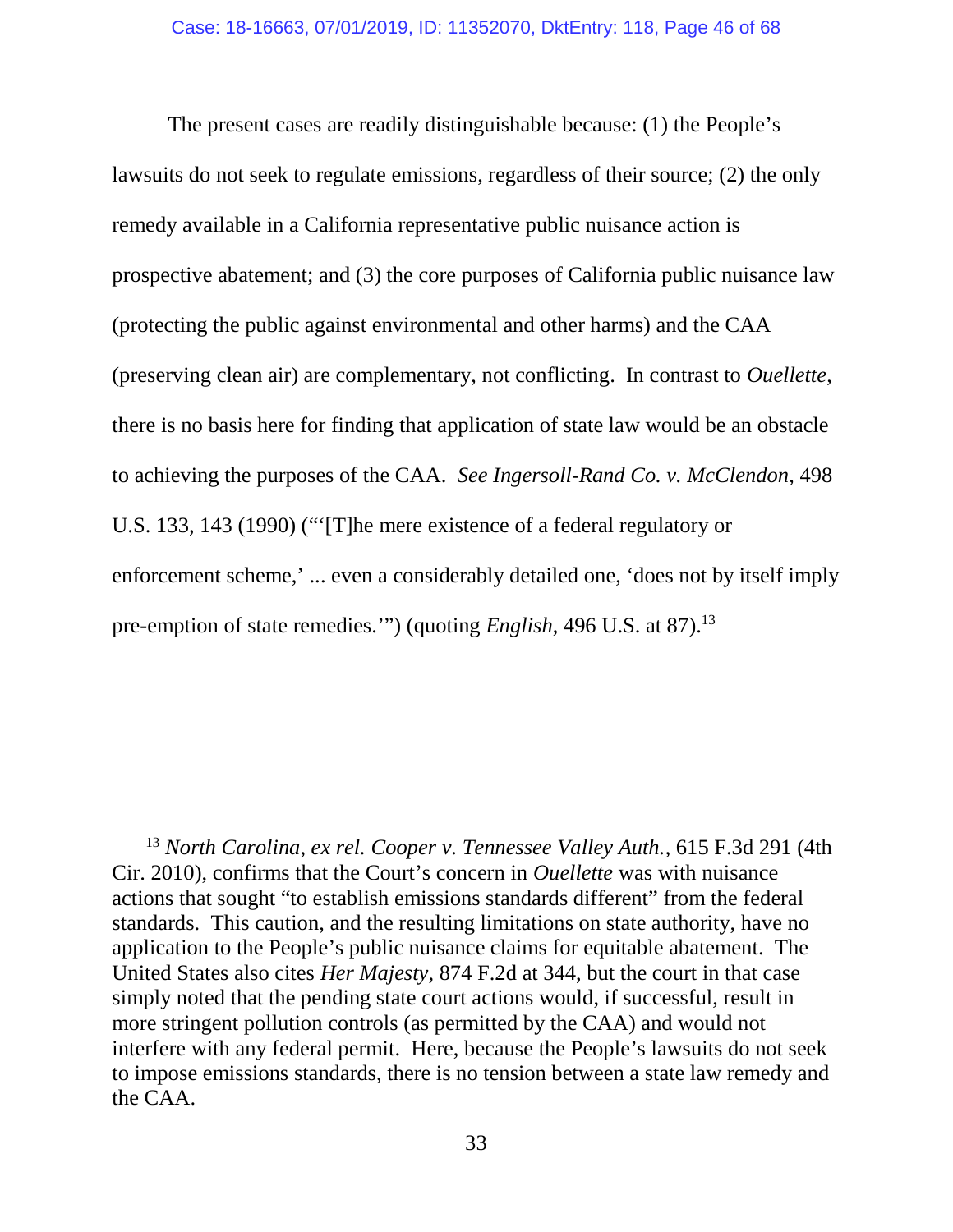### **D. Defendants' and their amici's newly-raised constitutional arguments provide no reason to dismiss the People's state law public nuisance claims.**

#### **1. The Dormant Commerce Clause**

"The dormant Commerce Clause ... prohibits a state from regulating conduct that 'takes place wholly outside of the State's borders.'" *Am. Fuel & Petrochem. Mfrs.*, 903 F.3d at 916-17 (quoting *Sam Francis Found. v. Christies, Inc.*, 784 F.3d 1320, 1323 (9th Cir. 2015) (en banc)). Although the Chamber of Commerce contends that the People's complaints violate the dormant Commerce Clause because they seek to regulate "Defendants' fossil-fuel production and exploration ... across the globe," Chamber Br. 19-20, Defendants themselves have not made a dormant Commerce Clause argument and therefore waived it.

In any event, the People's complaints focus on the exclusively *in*-state harms resulting from Defendants' conduct (while alleging in-state *and* out-of-state wrongful conduct). ER98-114 ¶¶103-123, 124-136; ER167-180 ¶¶103-123, 124- 136. Further, although the Chamber speculates that the People seek to subject fossil-fuel companies to "conflicting requirements" in different states, Chamber Br. 20 (quotation omitted), it has neither "present[ed] evidence that conflicting, legitimate legislation is already in place or that the threat of such legislation is both actual and imminent," *Rocky Mtn. Farmers Union v. Corey*, 730 F.3d 1070, 1104- 05 (9th Cir. 2013) ("*Rocky Mountain I*") (quotation omitted). And because the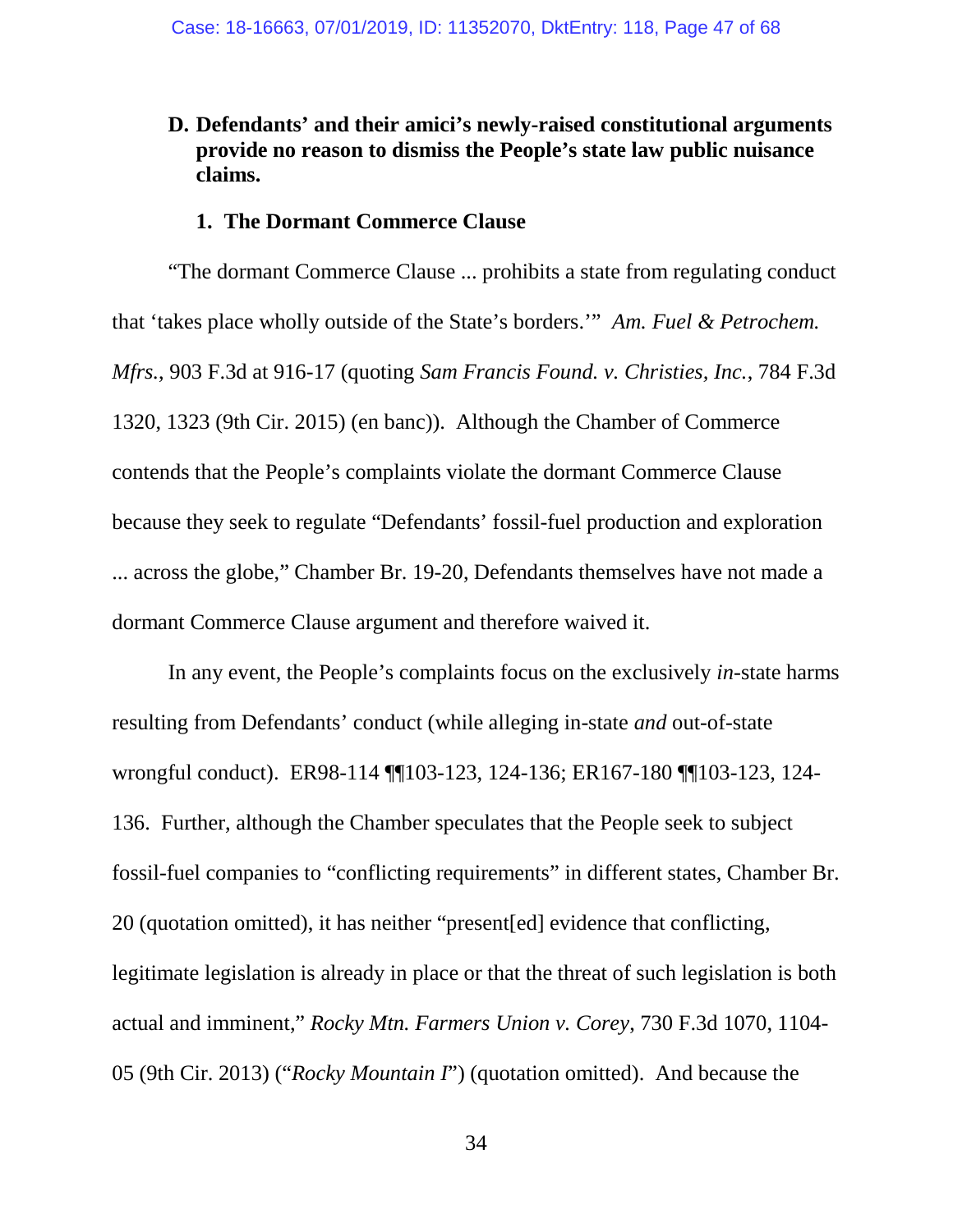#### Case: 18-16663, 07/01/2019, ID: 11352070, DktEntry: 118, Page 48 of 68

People's public nuisance lawsuits are a "classic exercise of police power," a statutory abatement order would not violate the dormant Commerce Clause. *See Rocky Mtn. Farmers Union v. Corey*, 913 F.3d 940, 953 (9th Cir. 2019); *Sam Francis Found.*, 784 F.3d at 1324.

#### **2. The Foreign Commerce Clause and foreign affairs preemption**

The United States makes a related argument under the Foreign Commerce Clause (also not raised by Defendants, and thus waived): that adjudication of the People's public nuisance claims will somehow have the effect of regulating "[d]ecisions by foreign governments about energy production." U.S. Br. 16. But the People's complaints are pleaded against investor-owned (rather than foreigngovernment-owned) companies, ER59, 67-83, and the United States has neither shown that this litigation will have the "practical effect" of "control[ling]" the energy policy of foreign nations, *Rocky Mountain I*, 730 F.3d at 1101 (quotation omitted), nor identified any statements or allegations by the People to support its speculative assertions.

Because these lawsuits seek to remediate local, in-state harms, they also do not interfere with the federal government's ability to speak with "one voice" when "regulating commercial relations with foreign governments." *Barclays Bank PLC v. Franchise Tax Bd. of Calif.*, 512 U.S. 298, 311 (1994). No matter the eventual outcome of these cases, the federal government will remain free to establish and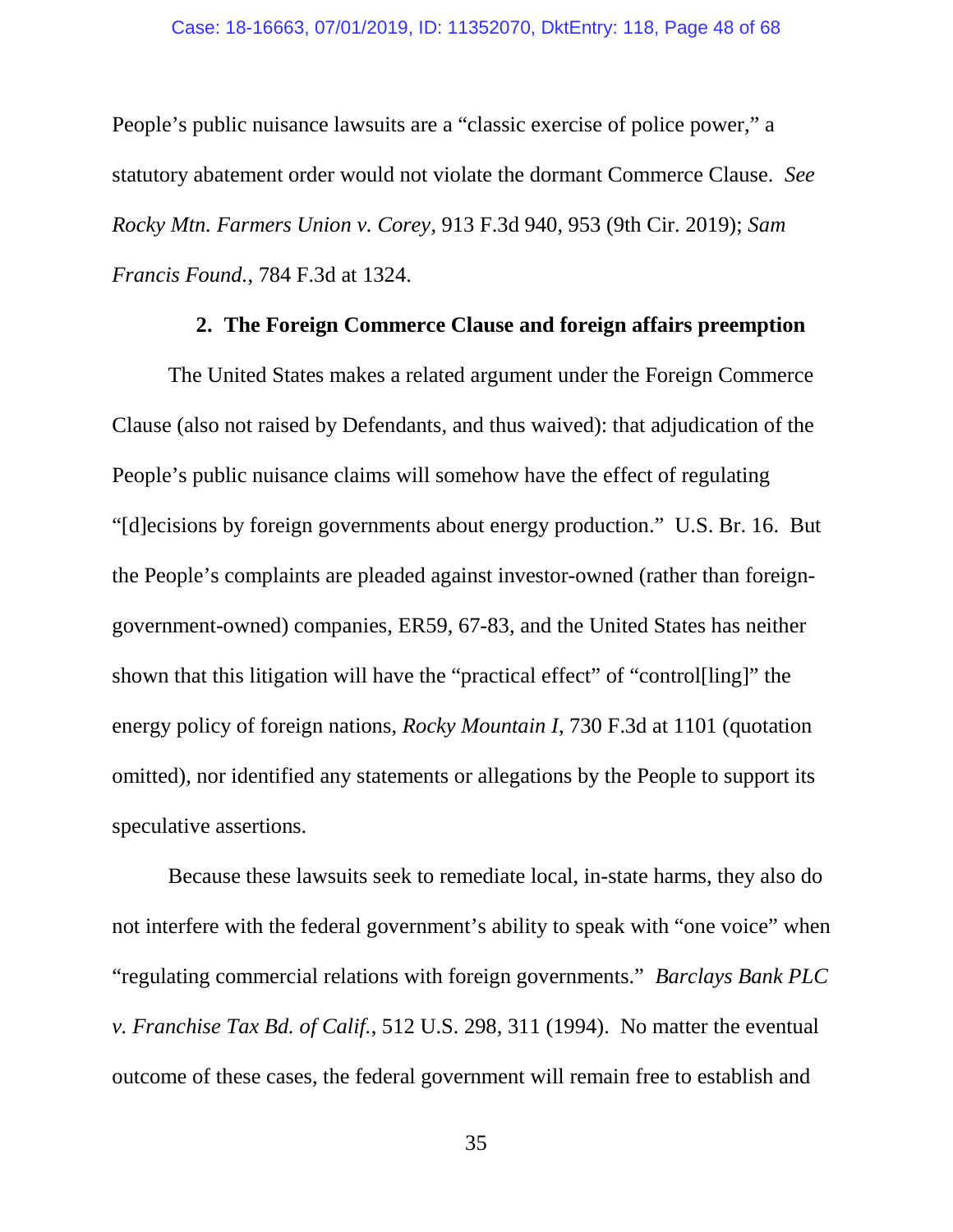#### Case: 18-16663, 07/01/2019, ID: 11352070, DktEntry: 118, Page 49 of 68

implement uniform foreign policy regarding climate change and its commercial relations with other nations.

For foreign-affairs *conflict* preemption, the Court must find "'evidence of clear conflict between the policies adopted by'" California public nuisance law and federal foreign policy. *Gingery v. City of Glendale*, 831 F.3d 1222, 1228 (9th Cir. 2016) (quoting *Am. Ins. Ass'n v. Garamendi*, 539 U.S. 396, 421 (2003)). Only an "express federal foreign policy," *Movsesian v. Victoria Versicherung AG*, 670 F.3d 1067, 1071-72 (9th Cir. 2012), is "fit to preempt state law," *Garamendi*, 539 U.S. at 398, and neither Defendants nor their amici identify any such policy. *See* Foreign Relation Scholars Br. 21-22 (collecting cases); Former U.S. Government Officials Br. 15  $\&$  n.29 (same). The only arguable policies might be (1) the federal government's asserted "longstanding" opposition to its own "sovereign liability" for climate change and (2) the UNFCCC provisions for financial assistance from developed nations to developing countries. U.S. Br. 17. But the People's claims concern *corporate* liability of companies—not intergovernmental or federal government liability. *See* Former U.S. Government Officials Br. 9-10  $\&$  n.18. There is no conflict between the United States' policies regarding its own liability and state law claims seeking to hold business entities liable. *Id.*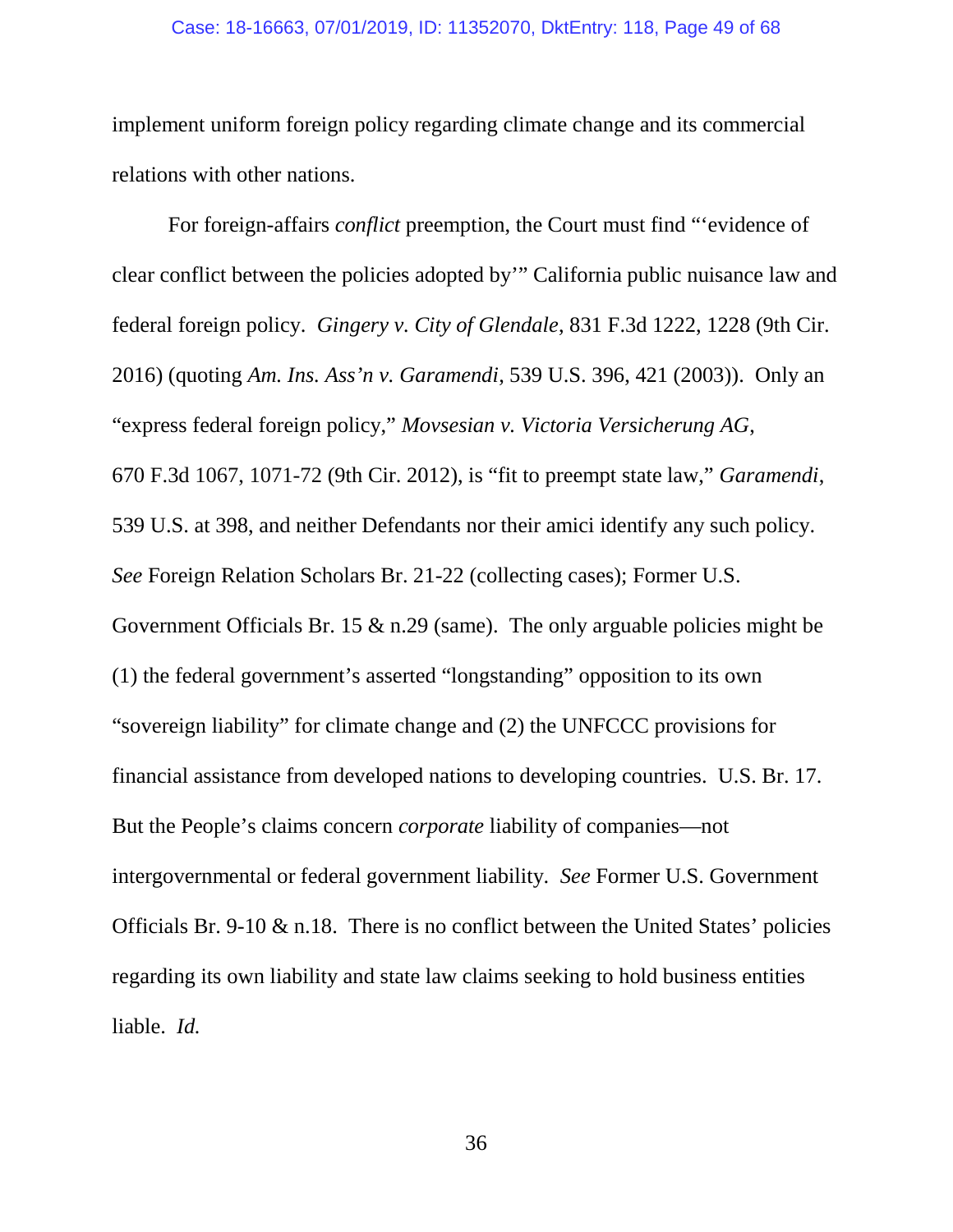Foreign affairs *field* preemption is also inapplicable, because the People's public nuisance claims address an area of "traditional state responsibility," *Gingery*, 831 F.3d at 1229-30; *see* Section II.A, *supra*. Even if there were a basis for considering foreign affairs field preemption, "[t]o intrude on the federal government's foreign affairs power, [an action] must have more than some incidental or indirect effect on foreign affairs." *Gingery*, 831 F.3d at 1230*.* (quotation omitted). There is no reason to conclude that a public nuisance claim seeking to impose corporate liability on investor-owned companies for in-state harms would have more than an "incidental or indirect" effect (if that) on the federal government's ability to conduct foreign affairs regarding climate change. *Id.*

#### **3. Political question**

Resolution of the People's state law public nuisance claims is "well within the competence of the Judiciary" and does not raise a non-justiciable political question. *U.S. Dep't of Commerce v. Montana*, 503 U.S. 442, 458 (1992). Amici's arguments (which again, Defendants have waived) rest on a characterization of the People's claims presented at an unrecognizable level of generality. *See* Indiana, et al. Br. 6 (courts not equipped to "regulate global climate change"); U.S. Br. 28 (courts not equipped to "determine what level of greenhouse gas regulation is reasonable").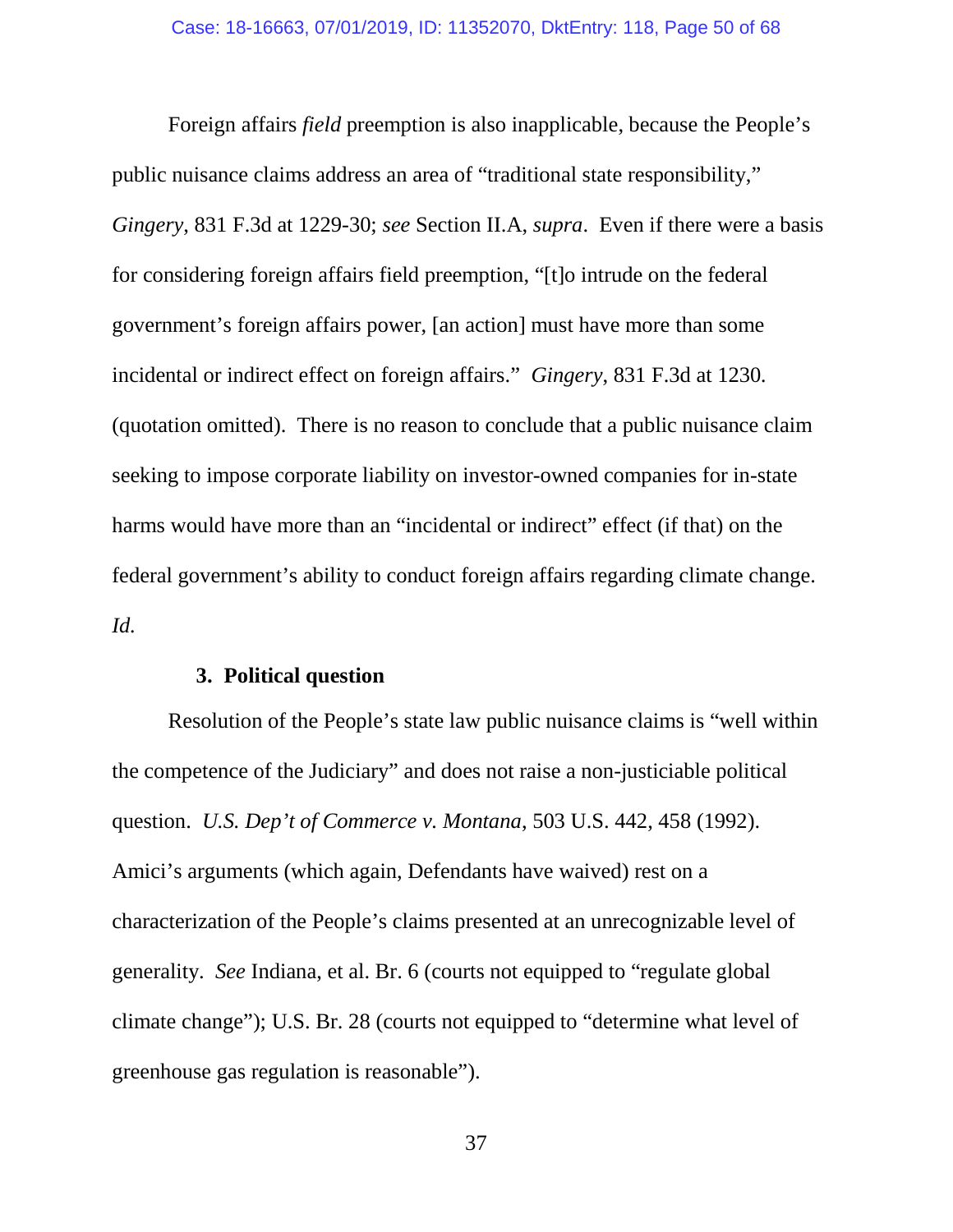The narrowly-tailored allegations of the People's complaints are plainly justiciable because there is no "'lack of judicially discoverable and manageable standards for resolving' the question" under controlling California law. *Ctr. for Biological Diversity v. Mattis*, 868 F.3d 803, 822 (9th Cir. 2017) (quoting *Zivotofsky ex rel. Zivotofsky v. Clinton*, 566 U.S. 189, 195 (2012)). To the contrary, California's century-old public nuisance statutes set forth clearly delineated standards that the state appellate courts have carefully developed over time. *See, e.g.*, *Santa Clara*, 137 Cal.App.4th at 309-10; *Gallo*, 14 Cal.4th at 1103-04.

The fact that other government entities have addressed the general topic of climate change in various ways does not render the People's claims "inherently political" either. Indiana, et al. Br. 12; *see U.S. Dep't of Commerce*, 503 U.S. at 457-58. Nor does application of the state law public nuisance standard require any "initial policy determination of a kind clearly for nonjudicial discretion." *Ctr. for Biological Diversity*, 868 F.3d at 824-25. Courts are fully competent to apply California public nuisance law as precedent requires, and nothing inherent in the climate-change context of these cases makes the applicable legal standards nonjusticiable. Whether state public nuisance laws should function differently in the realm of climate change is a question for legislatures, not courts.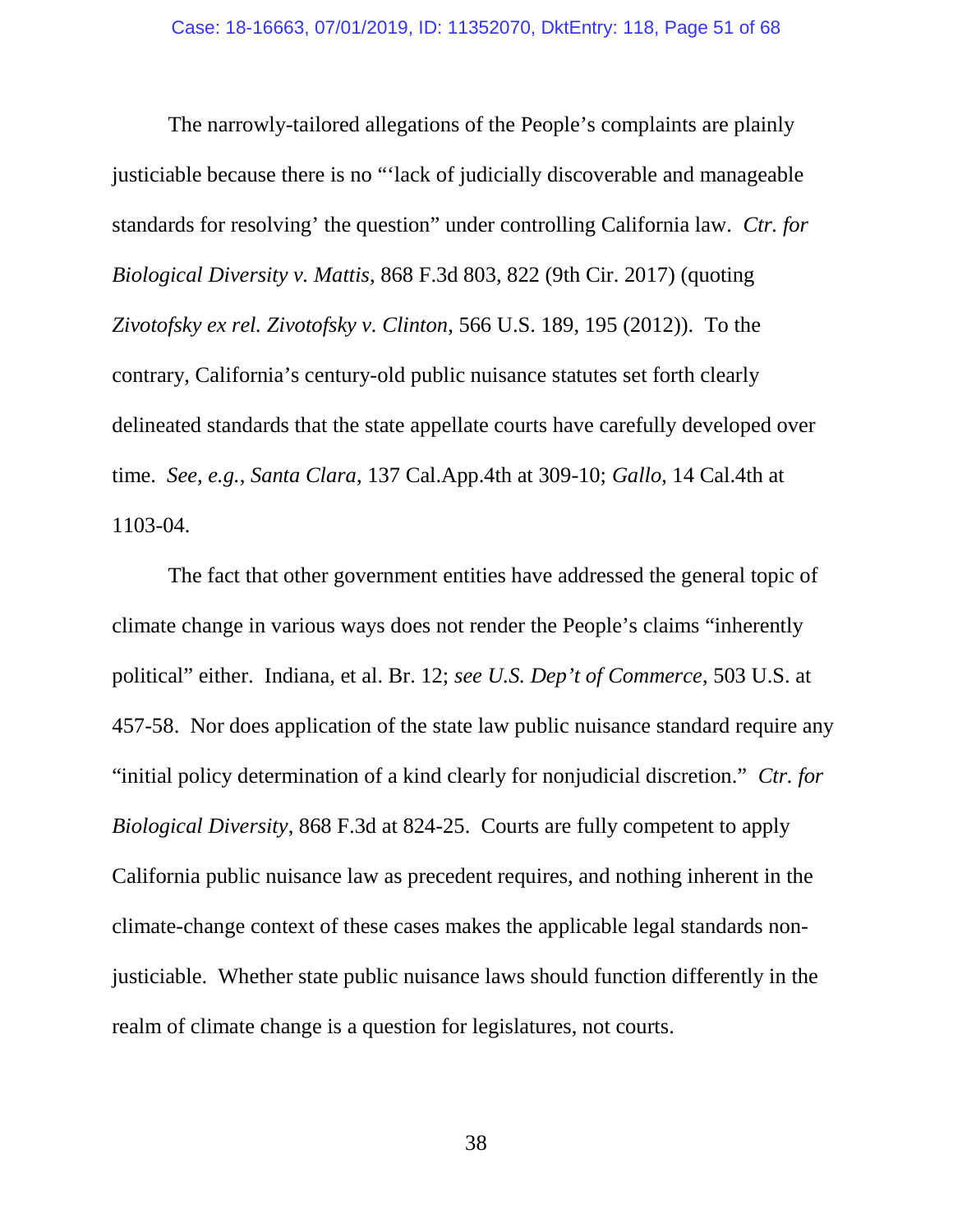### **4. The First Amendment**

Defendants finally argue that the People's public nuisance claims are barred by the First Amendment because they seek to hold Defendants liable for "constitutionally protected lobbying activity." Chevron Br. 54. The immediate answer is that the People's complaints expressly disavow any such basis for liability:

Plaintiffs do not seek to impose liability on Defendants for their direct emissions of greenhouse gases and do not seek to restrain Defendants from engaging in their business operations. *Nor do Plaintiffs seek to impose any liability for lobbying activity*; to the extent any particular promotional activity might have had dual goals of both promoting a commercial product in the marketplace and influencing policy, Plaintiffs invoke such activities for the purpose of the former, not the latter, and/or as evidence relevant to show Defendants' knowledge of the dangerous nature of their products.

ER62 ¶11 (italics added); ER134 ¶11.

The *actual* allegations of the People's complaints challenge Defendants' misleading promotion of fossil fuels to consumers, for commercial purposes, not for political purposes. *See, e.g.*, ER60, 98-106 ¶¶7, 103-23 (challenging Defendants' deliberately misleading "promotion of fossil fuels and efforts to undermine mainstream climate science" through commercial "marketing" to the general public designed "to increase sales and protect market share," rather than to obtain legislative or executive action); ER132, 167-74 ¶¶7, 103-23. Such misleading commercial statements are not protected by the *Noerr-Pennington*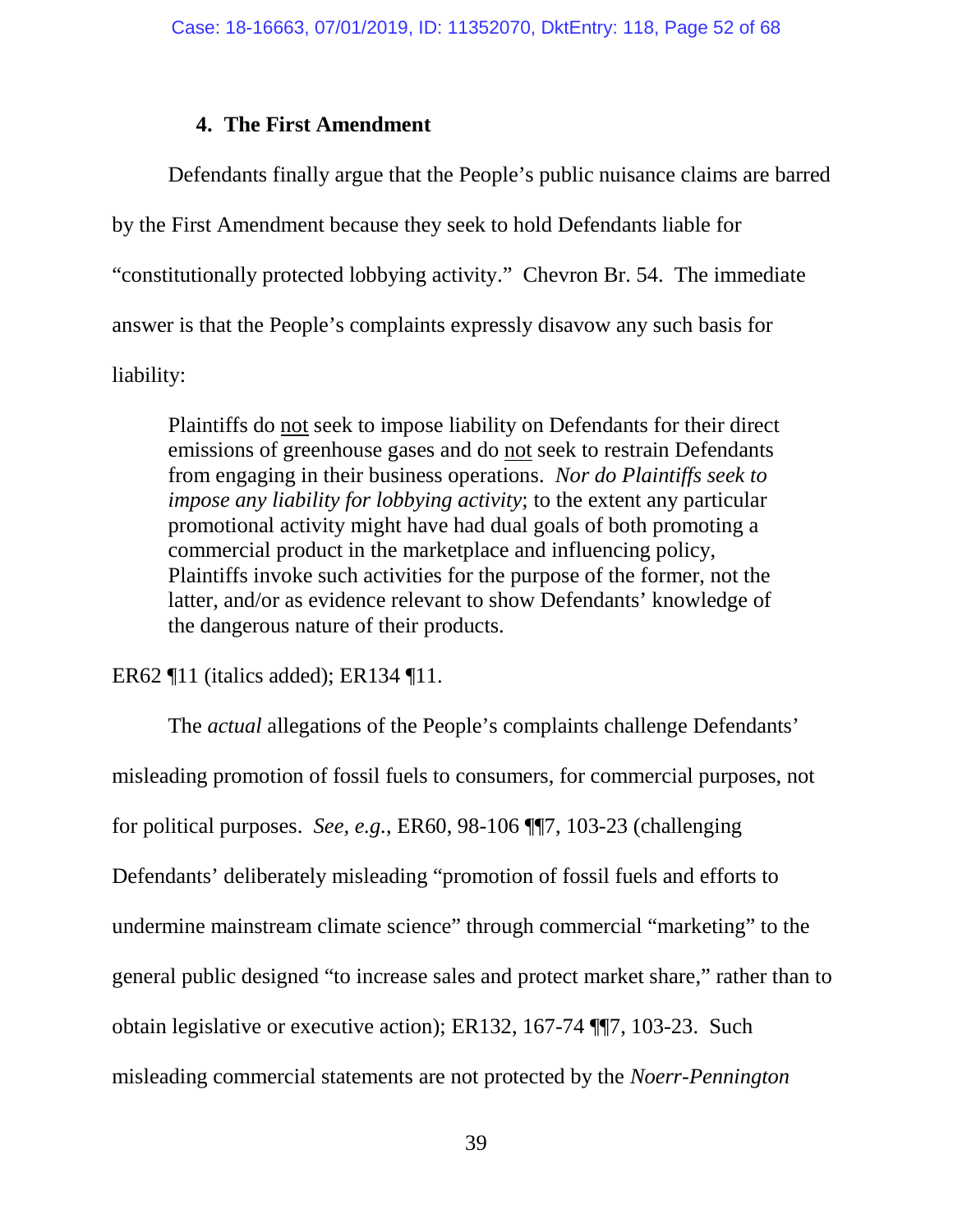doctrine. *See, e.g.*, *Allied Tube & Conduit Corp. v. Indian Head, Inc.*, 486 U.S. 492, 499-500 (1988). Nor is there any merit to Defendants' alternative argument that "consumer-facing advertising campaigns" are protected as commercial speech. "[T]he State does not lose its power to regulate commercial activity deemed harmful to the public whenever speech is a component of that activity." *Ohralik v. Ohio State Bar Ass'n*, 436 U.S. 447, 456 (1978); *see also Sorrell v. IMS Health Inc.*, 564 U.S. 552, 567 (2011).

If the First Amendment prohibited states from imposing liability on manufacturers for introducing a dangerous product into the stream of commerce and knowingly inducing consumers to use it in a harmful manner, "[n]umerous examples … of [other] communications that are [currently thought to be] regulated without offending the First Amendment, such as the exchange of information about securities, corporate proxy statements, the exchange of price and production information among competitors, and employers' threats of retaliation for the labor activities of employees" would no longer be subject to regulation. *Ohralik*, 436 U.S. at 456 (citations omitted). Nor could states impose tort liability for failure to disclose known hazards when promoting a product for a specific, dangerous use depriving public entities of critical police power authority. Likewise, Defendants' view of the First Amendment would require applying heightened scrutiny to "federal and state labeling requirements" for pesticides and other deadly products,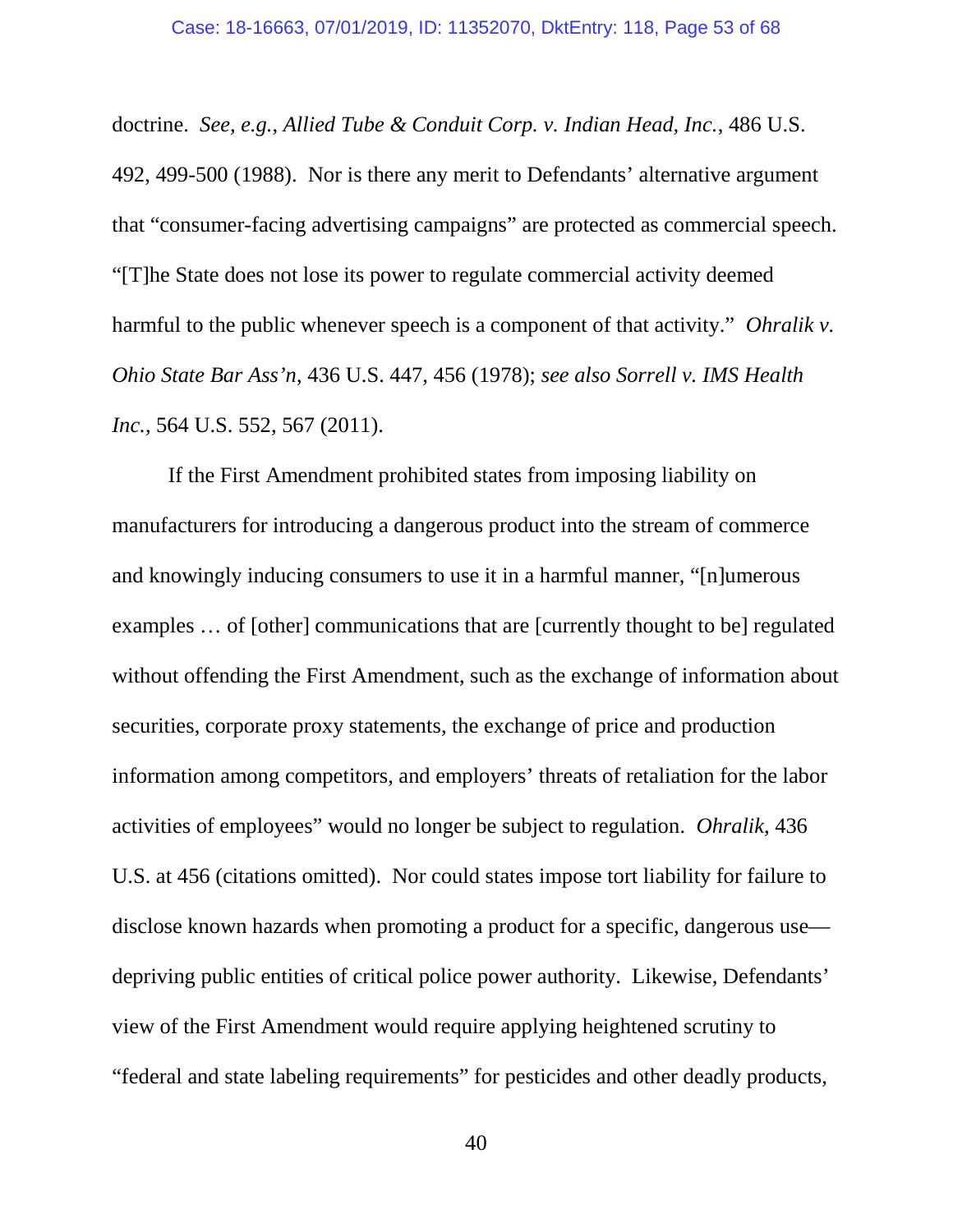#### Case: 18-16663, 07/01/2019, ID: 11352070, DktEntry: 118, Page 54 of 68

even those labelling requirements that merely require manufacturers not to make fraudulent or deliberately deceptive claims. *Cf. Bates v. Dow Agrosciences LLC*, 544 U.S. 431, 442 (2005) (states may impose liability for violations of federal and state labeling requirements; no suggestion First Amendment implicated). Indeed, almost every currently permissible law "requir[ing] disclosures" and "intended to combat the problem of inherently misleading commercial advertisements" would be subject to strict scrutiny. *Milavetz, Gallop & Milavetz, P.A. v. United States*, 559 U.S. 229, 250 (2010).

The Supreme Court has consistently held that, while the First Amendment protects "*accurate and nonmisleading* commercial messages," *44 Liquormart, Inc. v. Rhode Island*, 517 U.S. 484, 496 (1996) (plurality opinion) (italics added), governments may restrict "false, deceptive, or misleading" commercial speech. *Zauderer v. Office of Disciplinary Counsel of Supreme Court of Ohio*, 471 U.S. 626, 638 (1985); *see also Virginia State Bd. of Pharmacy v. Virginia Citizens Consumer Council, Inc.*, 425 U.S. 748, 771 (1976). These established precedents, not Defendants' inapposite citation to *Rubin v. Coors Brewing Co.*, 514 U.S. 476, 483 (1995)—which involved a prospective ban on advertising that the parties agreed was truthful and non-misleading—control the analysis and preclude Defendants' First Amendment arguments.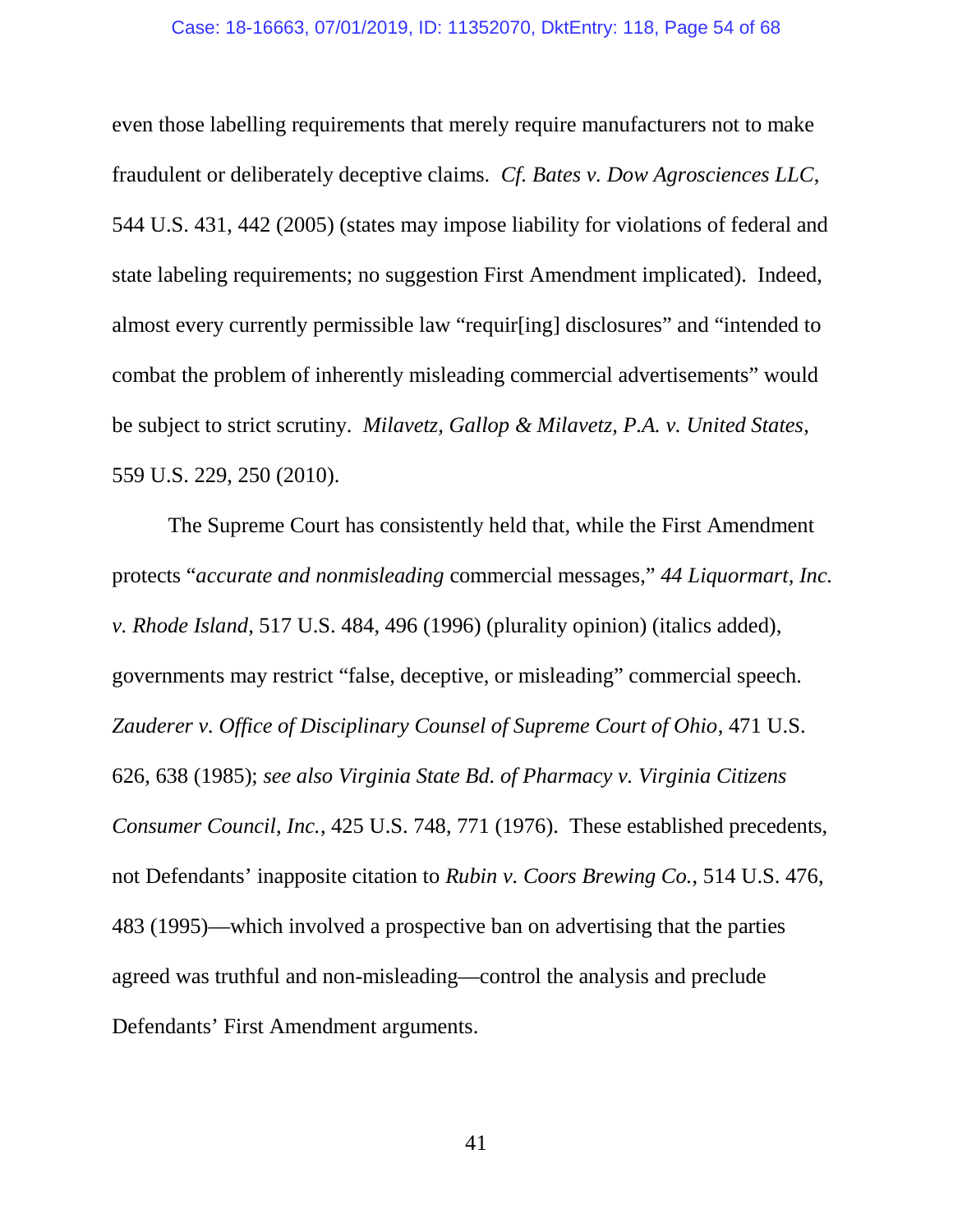#### III. **The District Court Erred in Declining to Exercise Specific Personal Jurisdiction Over ExxonMobil, BP, Royal Dutch Shell, and ConocoPhillips.**

For the reasons stated above and in the People's Opening Brief, the Court should remand without reaching the personal-jurisdiction issue. *See* AOB 9-29. Otherwise, it should reverse, because the complaints' jurisdictional allegations, which this Court must accept as true, establish the required "prima facie showing" of specific personal jurisdiction over ExxonMobil, BP, Royal Dutch Shell, and ConocoPhillips. *See* AOB 47-59 and cases cited; *In re Boon*, 923 F.3d 643, 650 (9th Cir. 2019).

Defendants conceded the first prong of specific-personal-jurisdiction analysis in district court. BP Br. 5 n.1; ER7; *see* Further Excerpts of Record ER561 ¶5 (BP's stipulation), ER566-581 (Shell's and Conoco's stipulations). Thus, for purposes of Rule 12(b)(2) they do not contest that they (and their subsidiaries) "purposefully directed" their allegedly tortious conduct at Oakland and San Francisco. *See* AOB 48-52. That means Defendants conceded each element of the Ninth Circuit's first-prong "purposeful direction" test, i.e., that "(1) the defendant committed an intentional act; (2) the act was expressly aimed at the forum state; and (3) the act *caused harm that the defendant knew was likely to be suffered* in the forum state." AOB 50 (citing *Yahoo! Inc. v. La Ligue Contre Le*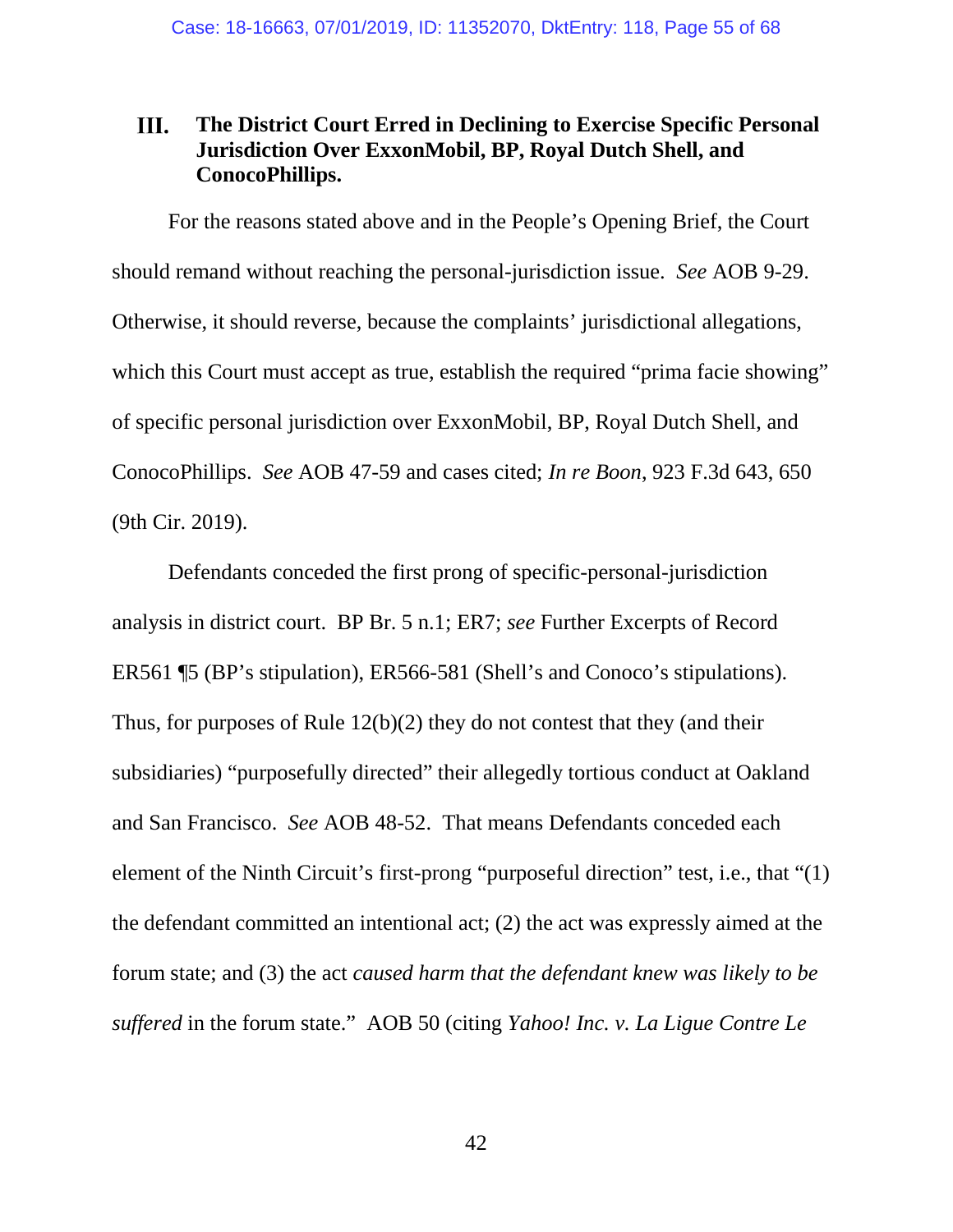*Racism et L'Antisemitisme*, 433 F.3d 1199, 1205-06 (9th Cir. 2007) (en banc)) (italics added).

Defendants dispute that the first two prongs effectively merge in an intentional tort case. BP Br. 16. But they do not cite a single intentional-tort case in which a plaintiff's allegations were found sufficient for purposes of the first "purposeful direction" prong yet not for the second causation prong. Nor could there be such a case, because to satisfy this Court's "purposeful direction" standard a plaintiff must allege that defendants' intentional conduct was aimed at the forum state and "caused the harm" that defendants "knew was likely to be suffered" in that state as a result of that conduct. *Yahoo!*, 433 F.3d at 1206.<sup>14</sup>

Defendants cite several cases that purportedly addressed second-prong causation after finding first-prong purposeful direction, apparently in an attempt to show that each prong is analytically distinct. *See* BP Br. 17. Four of those cases

<sup>&</sup>lt;sup>14</sup> Defendants incorrectly assert that the People are foreclosed from making this argument because they argued the two prongs separately below. *See* BP Br. 9, 16- 19, citing *Orr v. Plumb*, 884 F.3d 923, 932 (9th Cir. 2018) (argument waived where party "affirmatively represented" in prior brief that it would not pursue argument). This assertion goes too far. Either the prongs are met or they are not. At any rate, the People "sufficiently raised the issue below for the district court to rule on it," *Menken v. Emm*, 503 F.3d 1050, 1058 n.4 (9th Cir. 2007), by noting Defendants' concession, citing the applicable cases, and demonstrating that once the purposeful-direction prong was satisfied, the only remaining causation issue was whether Defendants were correct that their intentional torts had to cause the entirety of the People's claimed harms. *See* BP SER 16-17.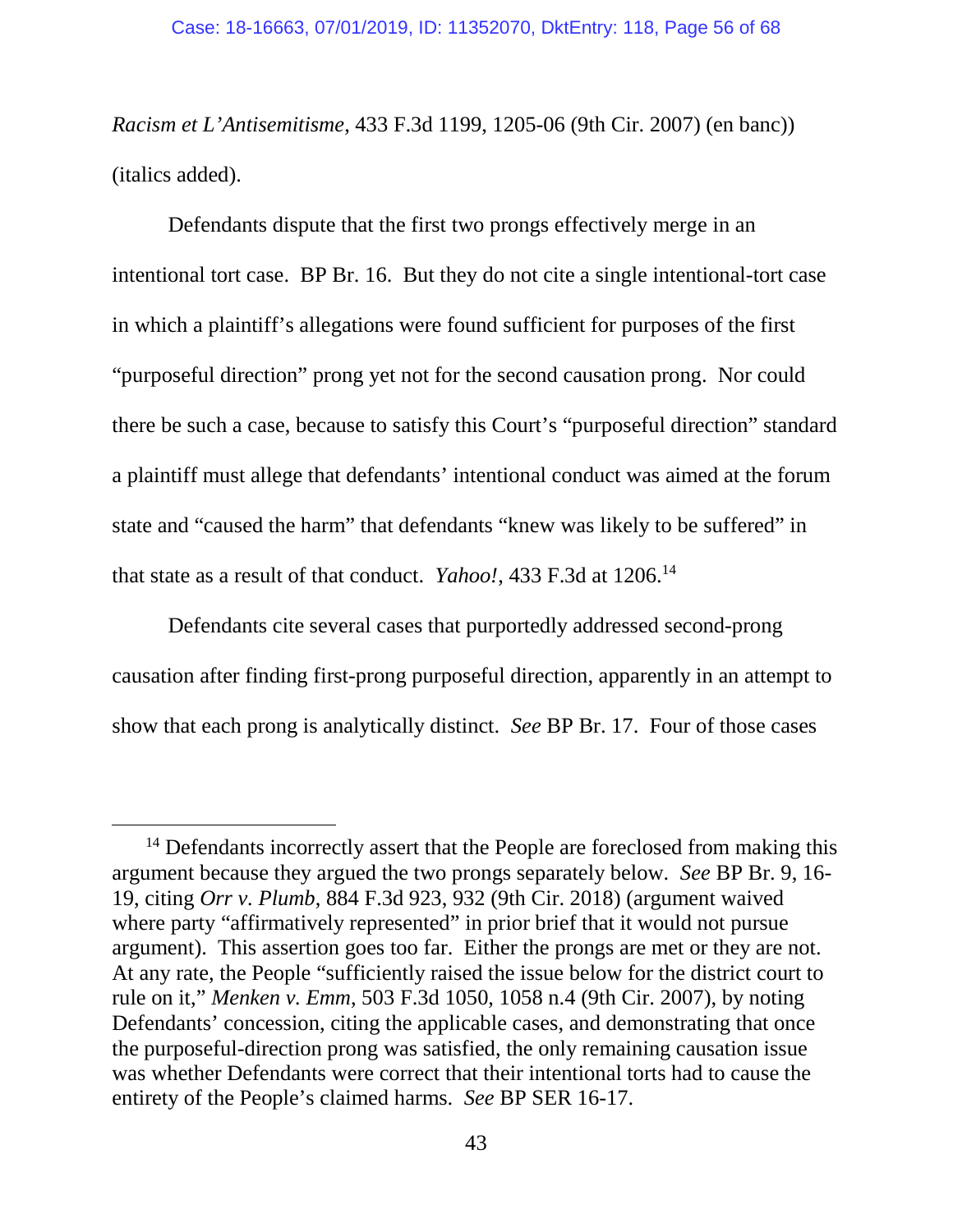do not support Defendants' point at all.<sup>15</sup> In the fifth, *Haisten v. Grass Valley Med. Reimb. Fund, Ltd.*, 784 F.2d 1392, 1400 (9th Cir. 1986), the court limited its second-prong analysis to a single sentence noting that plaintiff's claims were based on the same contract at issue in its purposeful-direction analysis. *See also Menken*, 503 F.3d at 1059. This makes sense. Once a plaintiff has shown that defendant's intentional tort was purposefully directed against a forum and caused the in-forum harm that defendant knew was likely to result, nothing more should be required. *See* AOB 51 and cases cited; *see also CE Distrib., LLC v. New Sensor Corp.*, 380 F.3d 1107, 1111-12 (9th Cir. 2004) (first two prongs satisfied where "it is reasonable to infer that [defendant] had every reason to know that the effect of [its intentionally tortious] transactions would resonate in [the forum state]"); *Harris Rutsky & Co. Ins. Services, Inc. v. Bell & Clements Ltd.*, 328 F.3d 1122, 1131-32 (9th Cir. 2003); *Myers v. Bennett Law Offices*, 238 F.3d 1068, 1073-75 (9th Cir.  $2001$ ).<sup>16</sup>

<sup>15</sup> In *Omeluk v. Langsten Slip & Batbyggeri A/S*, 52 F.3d 267, 271-72 (9th Cir. 1995), and *Doe v. American Red Cross*, 112 F.3d 1048, 1051 (9th Cir. 1997), the plaintiffs did not adequately plead *either* prong. In *In re W. States Wholesale Natural Gas Antitrust Litig.*, 715 F.3d 716, 742-43 (9th Cir. 2013), the Court addressed causation first, before considering the first prong. And in *Mavrix Photo, Inc. v. Brand Technologies*, 647 F.3d 1218, 1228 (9th Cir. 2011), the Court stated that it only needed to address the three elements under the first prong to find jurisdiction, thus fully *supporting* the People's analysis here.

<sup>&</sup>lt;sup>16</sup> Defendants contend that in two other cases cited by the People, any harms suffered by plaintiffs could only have been caused by the allegedly tortious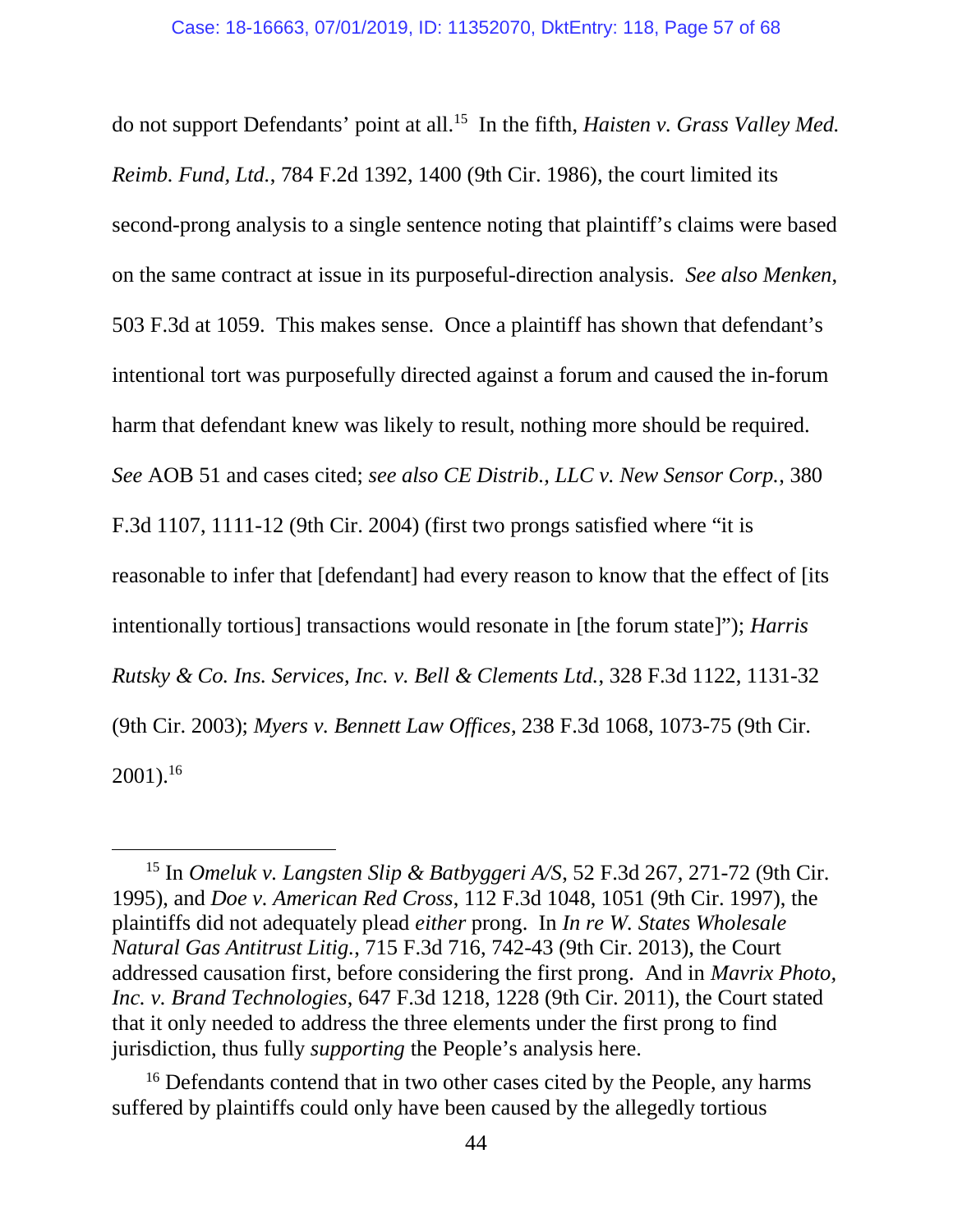Defendants do not respond to the People's showing that the first- and second-prong analyses effectively merge in an intentional tort case. *See* BP Br. 16- 19. Instead, they rest their argument on the assertion that the People cannot prove their causation allegations, *see* BP Br. 14, which is not a permissible argument at the personal-jurisdiction stage where, as here, Defendants have chosen not to contest the complaints' jurisdictional allegations. *See In re Boon*, 923 F.3d at 650; *Schwarzenegger v. Fred Martin Motor Co*., 374 F.3d 797, 800 (9th Cir. 2004).

The People previously identified several material errors in the district court's analysis, which Defendants do not defend. *See* AOB 54-57. Defendants thus acknowledge: (1) that but-for causation can be established for multiple tortfeasors in a single case, BP Br. 26; (2) that an intentional tort can be based on entirely outof-state conduct and still be "purposefully directed" against an in-state resident (notwithstanding the district court's exclusive focus on Defendants' activities *in* California, *see, e.g.*, ER7-9), BP Br. 20; *see* AOB 54-55 and cases cited; *Haisten*, 784 F.2d at 1399; $^{17}$  and (3) that the People need not allege or establish that

conduct that defendants "expressly aimed" at them. BP Br. 17-18. That may be, but once a defendant has chosen not to contest the jurisdictional allegations of a complaint, it should make no difference how difficult or easy it may be for a plaintiff to *prove* those allegations at trial.

<sup>17</sup> In any event, the complaints allege substantial *in-state* conduct as well. *See* AOB 54 n.17.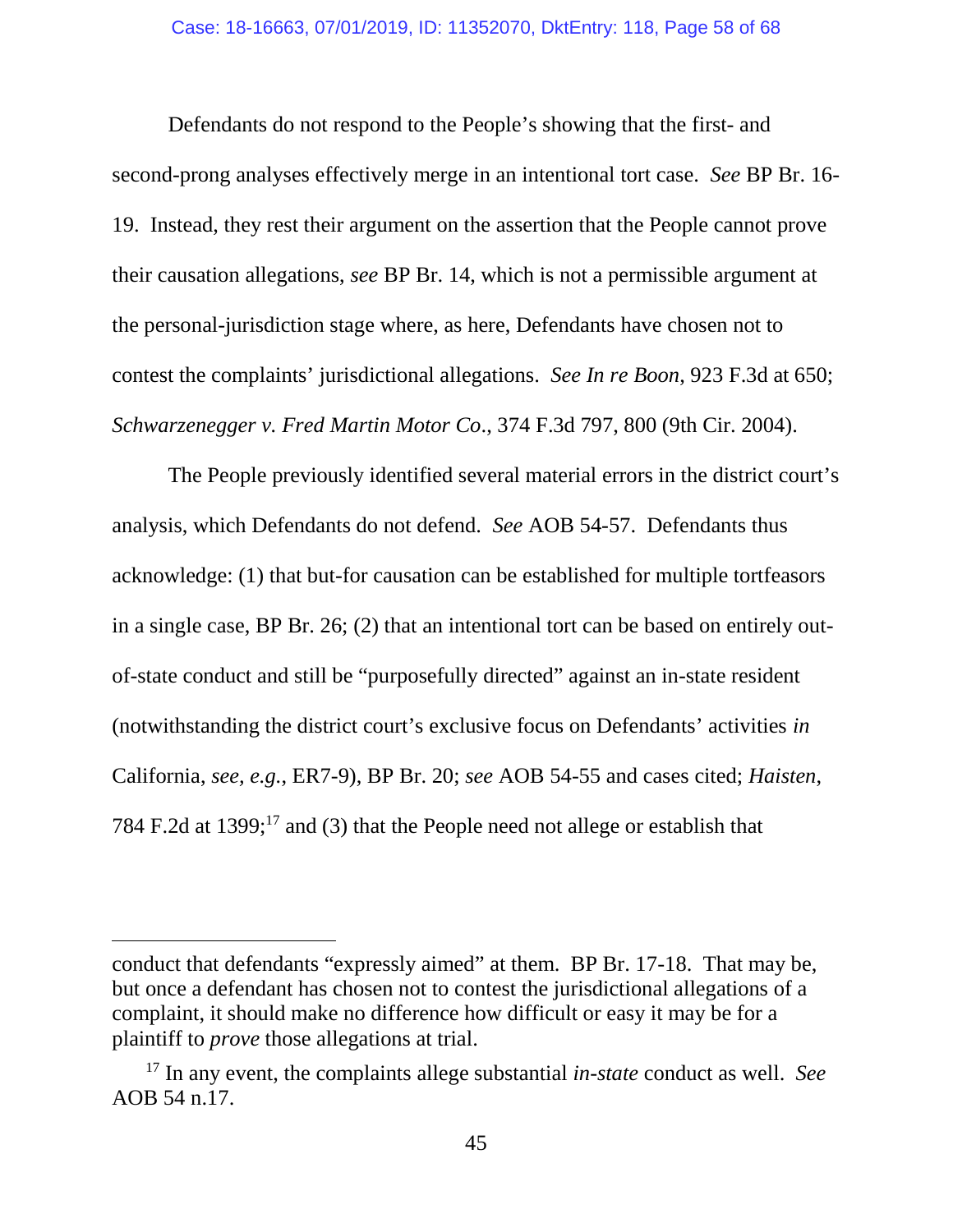#### Case: 18-16663, 07/01/2019, ID: 11352070, DktEntry: 118, Page 59 of 68

California suffered *more* harm than any other jurisdiction, BP Br. 26; *see* AOB 56- 57 and cases cited.<sup>18</sup>

Given the critical flaws in the district court's analysis (which at a minimum require remand), Defendants are left to argue that *despite* the allegations of the complaints, the People cannot *prove* a sufficient second-prong nexus between their challenged conduct and the People's alleged injuries, because the impacts of global warming on Oakland and San Francisco could be attributed to many actors and causes. BP Br. 23-25. Defendants seek to distinguish cases like *Calder v. Jones*, 465 U.S. 783, 789 (1984), and *Pakootas v. Teck Cominco Metals, Ltd*., 905 F.3d 565, 577-78 (9th Cir. 2018), by asserting that the out-of-state conduct in those cases "was unquestionably a but-for cause of the alleged injuries." BP Br. 24-25*.* Defendants will have ample opportunity at trial to argue that they did not in fact substantially contribute to a public nuisance under California law. *See ConAgra*, 17 Cal.App.5th at 102. But the question at this stage is not whether the People have proven causation to Defendants' satisfaction, but whether the uncontested

<sup>18</sup> Even cases involving worldwide harms, like *Keeton v. Hustler Magazine*, 465 U.S. 770, 776 (1984), hold that due process is satisfied if a defendant's conduct causes enough in-forum harm to give "fair warning" that a defendant may be sued in that forum. AOB 56-57 & n.19; *see also Burger King Corp. v. Rudzewicz*, 471 U.S. 462, 472 (1985).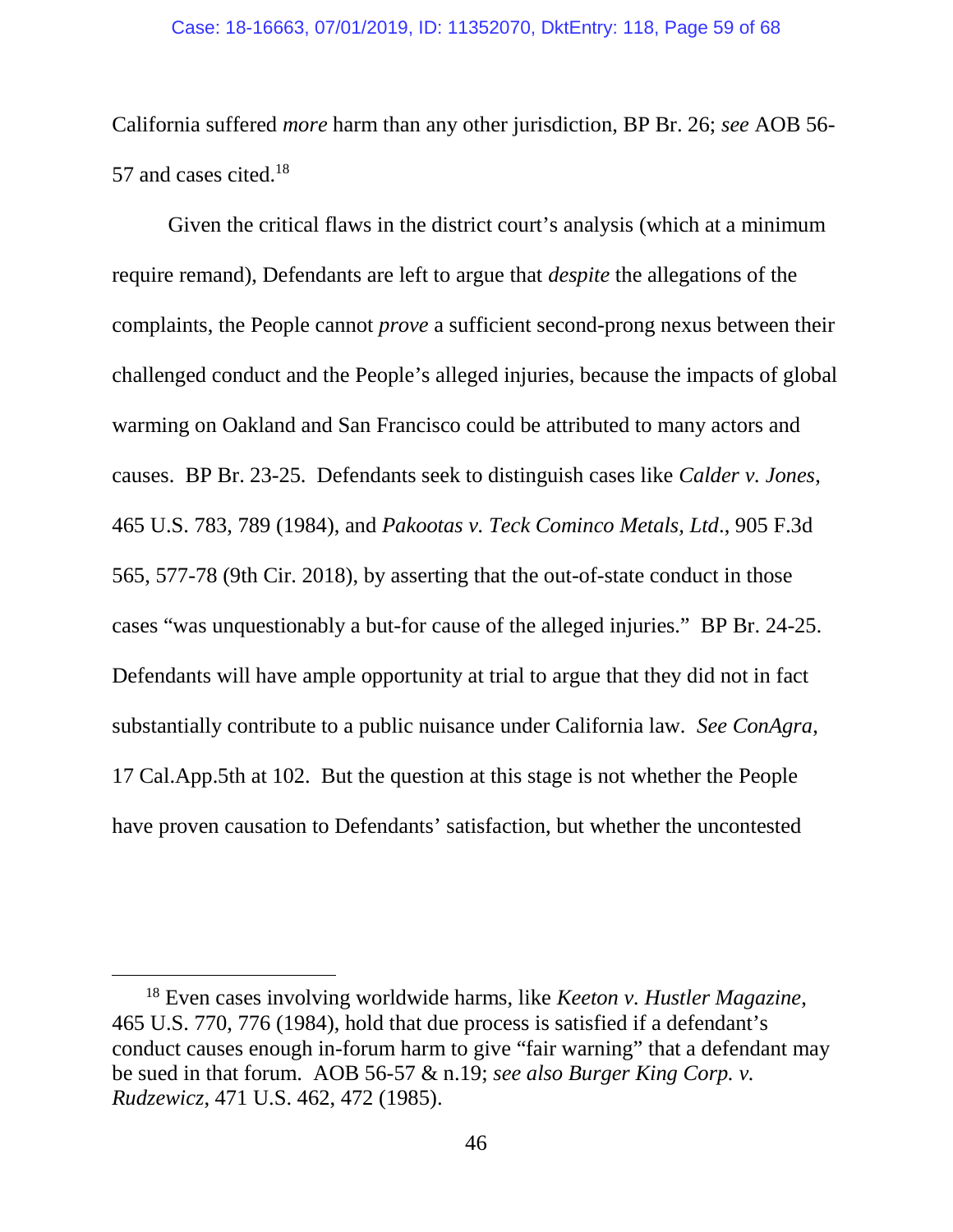allegations of the complaints are sufficient to state a prima facie case of causation under second-prong personal jurisdiction analysis.

The People's allegations directly link Defendants' "worldwide conduct" to the "climate change" and "accompanying rise in sea levels" that is causing the harms to public infrastructure that the People challenge as a public nuisance. *See*

BP Br. 14, 21, 28. For example, the complaints allege:

Defendants' production and promotion of massive quantities of fossil fuels, and their promotion of those fossil fuels' pervasive use, has caused ... global warming-induced sea level rise, a public nuisance in [Oakland and San Francisco]. ... Each Defendant's past and ongoing conduct is a direct and proximate cause of the People's injuries and threatened injuries. ... Defendants were aware of this dangerous global warming, and of its attendant harms on coastal cities like [Oakland and San Francisco], even before those harms began to occur ... [and ¶] have inflicted and continue to inflict injuries upon the People that require the People to incur extensive costs to protect public and private property ... against increased sea level rise, inundation, storm surges, and flooding. ¶Defendants have promoted the use of fossil fuels at unsafe levels even though they ... have known for many years that global warming threatened severe and even catastrophic harms to coastal cities like [Oakland and San Francisco].

ER117-118 ¶¶145-147; ER182-183 ¶¶145-147; *see also* ER62-63, 67 ¶¶10, 12, 32;

ER 133-134, 138 ¶¶10, 12, 32 ("Defendants have contributed to the creation of a

public nuisance – global warming-induced sea level rise – causing severe harms

and threatening catastrophic harms in [Oakland and San Francisco].").

The People's complaints allege that Defendants have known for decades that

"massive fossil fuel usage would cause dangerous global warming." ER59, 89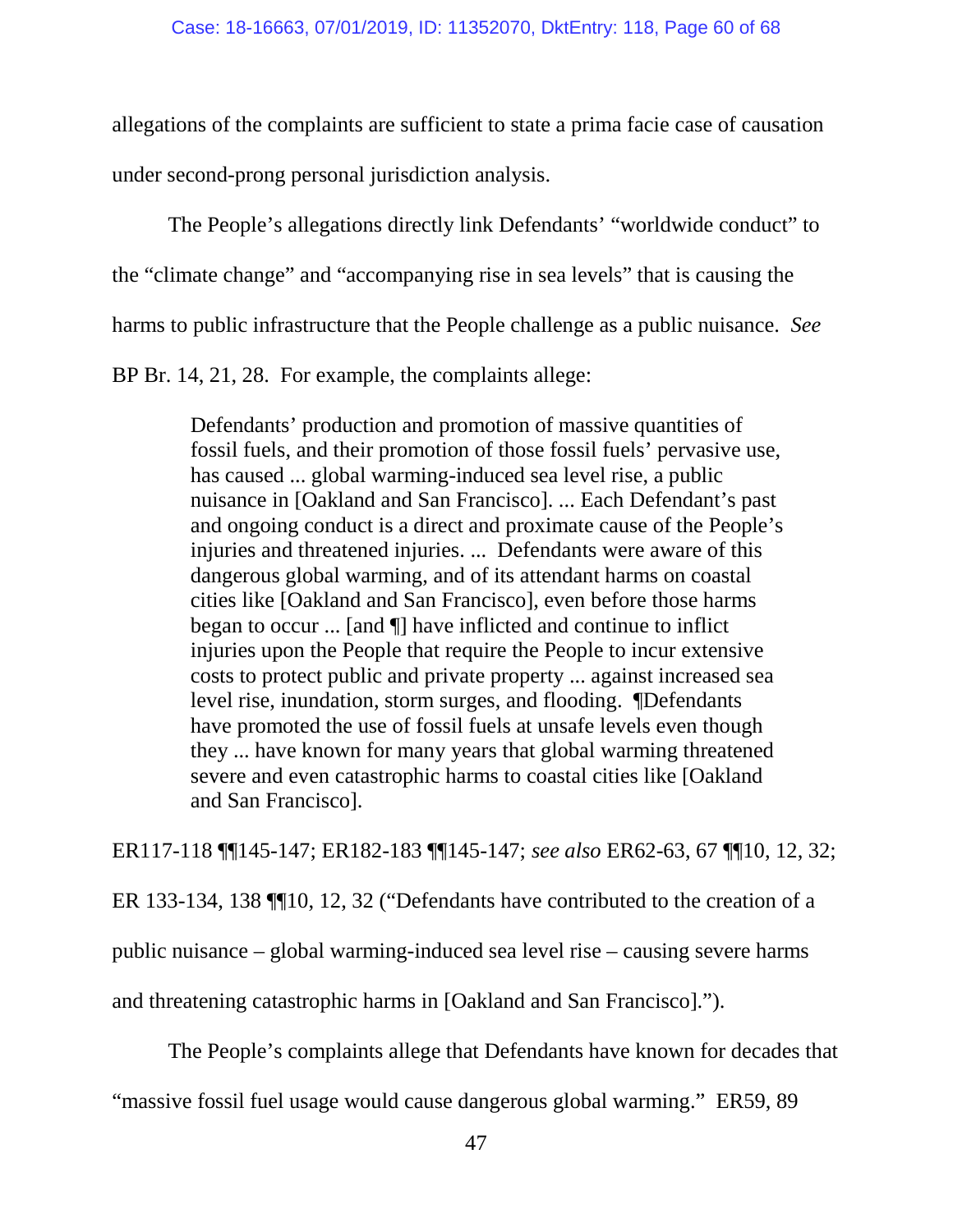¶¶2-4, 92; ER131, 159 ¶¶2-4, 92. Despite that knowledge, Defendants embarked on a deliberate campaign to mislead the public and to promote the ever-increasing use of fossil fuels, keeping secret their knowledge of the enormously destructive consequences to public infrastructure that would inevitably result, in order to increase their own profits at public expense.<sup>19</sup> In paragraph after paragraph, the People's complaints cite scientific studies and government reports documenting the current and predictable future impacts of global warming on Oakland and San Francisco, ER60-61, 84-89, 106-114 ¶¶8-9, 74-91,124-136; ER132-133, 154-159, 174-180 ¶¶8-9, 74-91,124-136, while explaining why *these particular Defendants*' wrongful conduct is "quantitatively and qualitatively different from [that of] other contributors." ER89-90 ¶¶92-94; ER159-160 ¶¶92-94.<sup>20</sup>

<sup>19</sup> *See, e.g.*, ER60 ¶5, ER131-132 ¶5 (Defendants "engaged in large-scale, sophisticated advertising and communications campaigns to promote pervasive fossil fuel usage and to portray fossil fuels as environmentally responsible and essential to human well-being – although they knew that their fossil fuels would contribute, and subsequently were contributing, to dangerous global warming and associated accelerated sea level rise"); ER92-106 ¶¶95-123, ER162-174 ¶¶95-123 (Defendants made specific efforts to "encourage[] continued fossil fuel consumption at massive levels that Defendants knew would harm the public," including through "advertising and communications campaigns intended to promote their fossil fuel products by downplaying the harms and risks of global warming"); ER60 ¶7; ER132 ¶7 (Defendants' "purpose" in wrongfully promoting fossil fuels and undermining mainstream climate science "was to increase sales and protect market share").

 $20$  The complaints also specifically plead the impacts of Defendants' wrongful conduct on Oakland and California (and the People of the State of California), which "already is causing flooding of low-lying areas of [Oakland and San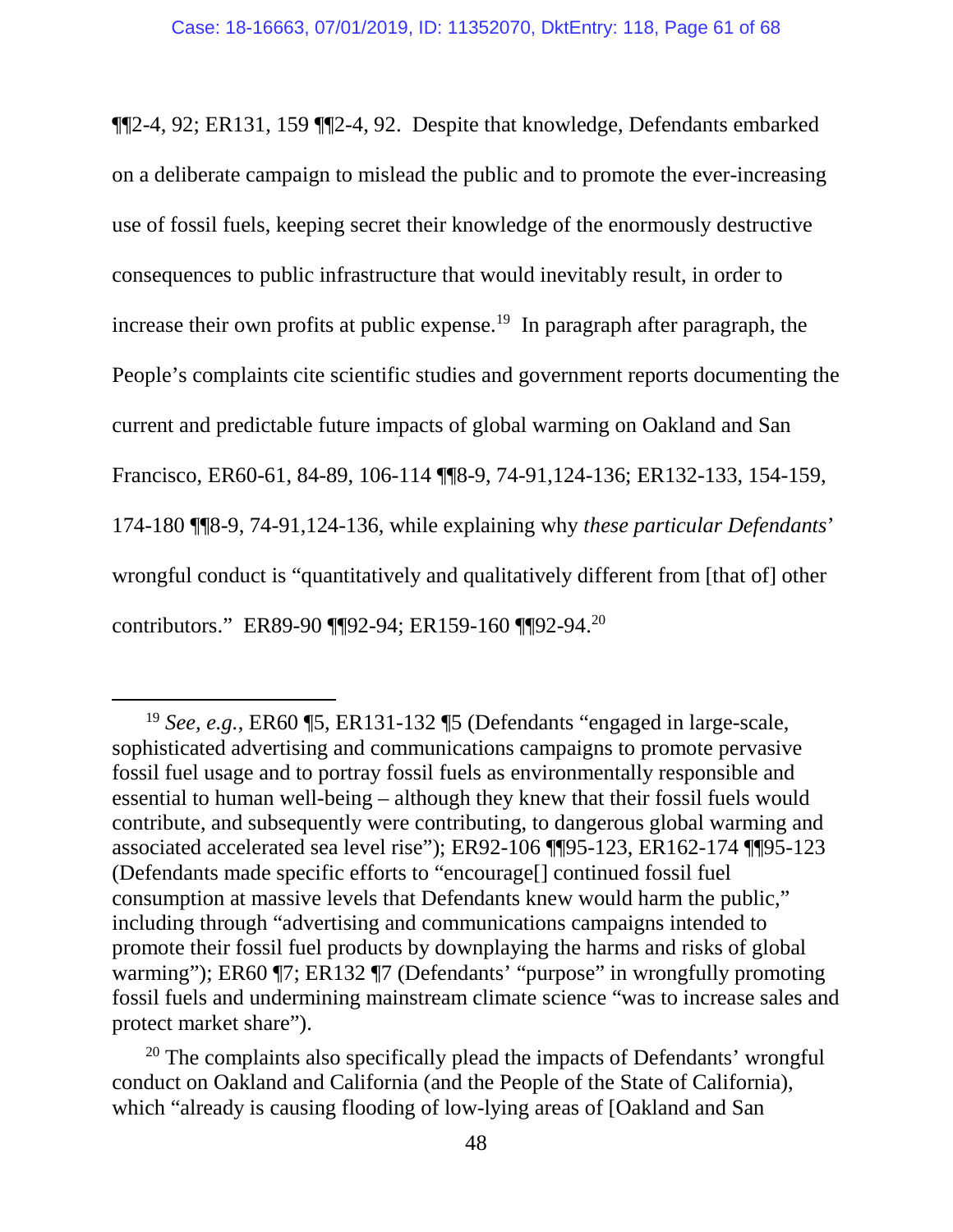In addition to itemizing each Defendant's "long-standing and extensive contacts with California," ER68-83 ¶¶35-50 (BP), ¶¶52-55 (ConocoPhillips), ¶¶56- 59 (Exxon), ¶¶60-73 (Shell); ER139-154 ¶¶35-73—including their ownership and operation of California oil and gas wells, port facilities, terminals, storage tanks, and pipelines; extraction of oil and natural gas; transportation, marketing and sale of fuel and other refined products (including to their hundreds of branded gas stations); production and shipping of Alaskan crude oil to California port locations; and ownership and operation of refineries that processed hundreds of thousands of barrels of crude oil per day in California, *see* ER70-71, 76-82 ¶¶38-39 (BP), ¶¶53- 55 (ConocoPhillips), ¶¶56-59 (Exxon), ¶¶61-67 (Shell); ER141-42, 147-153 ¶¶38- 39, 53-67—the complaints allege that these extensive California contacts "furthered and supported [Defendants'] production, marketing, and sale of massive

Francisco], increased shoreline erosion, and salt water impacts to water treatment systems." ER58 ¶1, ER130 ¶1; *see also* ER63, 106-114 ¶¶14, 124-136; ER135, 174-180 ¶¶14, 124-136. "The rapidly rising sea level along the Pacific Coast and in San Francisco Bay, moreover, poses an imminent threat of catastrophic storm surge flooding, [with t]his threat to human safety and to public and private property [] becoming more dire every day ...." ER58 ¶1; ER130 ¶1; *see also* ER113 ¶133; ER178-179 ¶133. As a result, "it will cost billions of dollars to build sea walls and other infrastructure to protect human safety and public and private property [in Oakland and San Francisco] from global warming-induced sea level rise." ER60-61, 114 ¶¶8, 136; ER132-133, 180 ¶¶8, 136.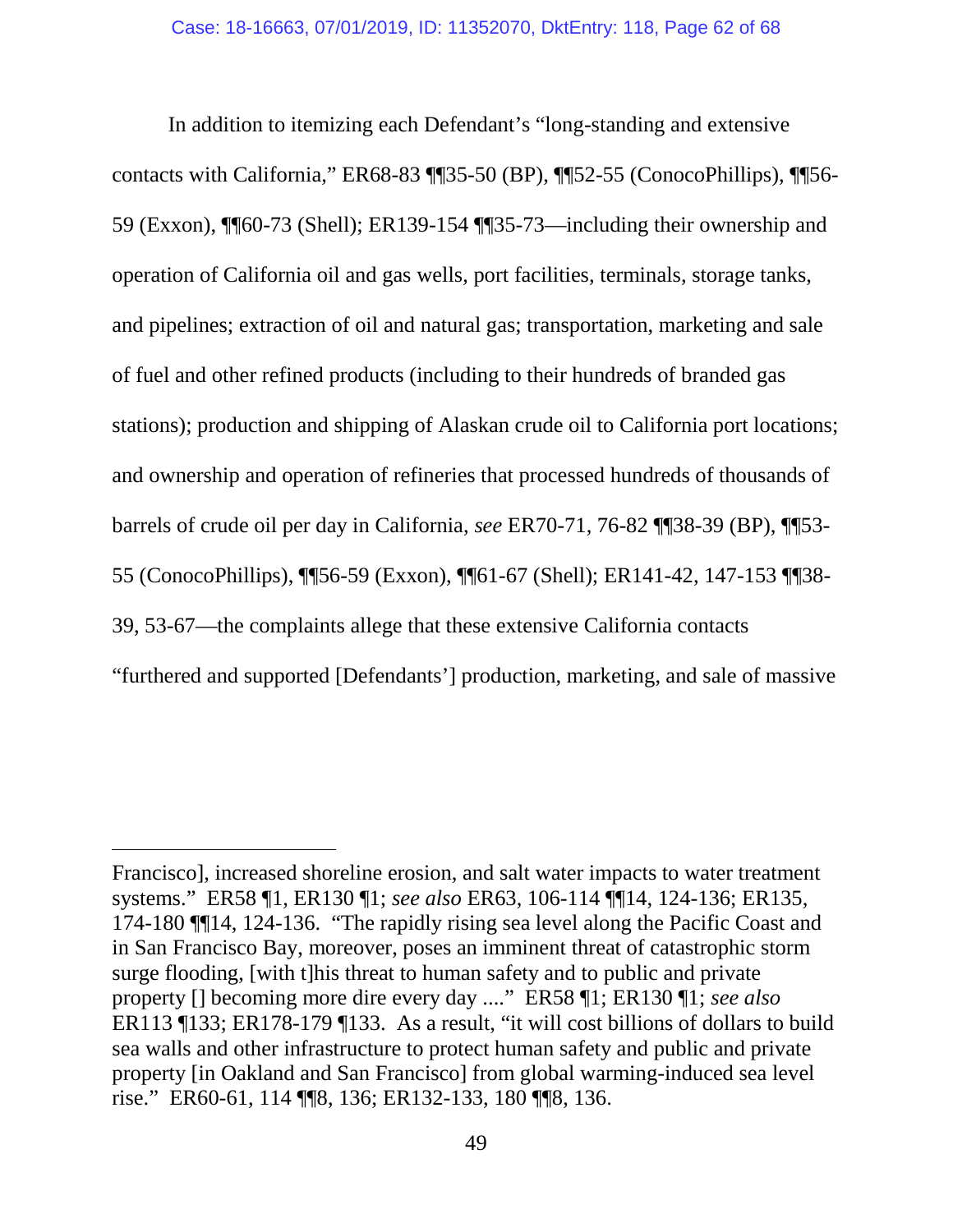quantities of fossil fuels and fossil fuel products, which has injured, and continues to injure, [Oakland and San Francisco.]" ER68 ¶34; ER139 ¶34.<sup>21</sup>

Defendants are entitled to challenge these factual allegations at trial; but having failed to present contrary evidence in support of their Rule 12(b)(2) motion, Defendants are bound by the People's allegations and the district court erred by not accepting them. *In re Boon Global Ltd*., 923 F.3d at 650; *Schwarzenegger*, 374 F.3d at 800; AOB 48. Consequently, the first and second prongs are fully satisfied.

Defendants also make a brief argument under the third prong, contending that the exercise of specific personal jurisdiction would not comport with "traditional notions of fair play and substantial justice" because if Defendants could be sued in California, they could be sued almost anywhere, as could any fossil-fuel producer that wrongfully promoted its products as alleged in the complaints. *See* BP Br. 11, 31. This argument does not satisfy Defendants' "compelling" burden under the applicable seven-factor test. *See Haisten*, 784 F.2d at 1397. Not only does Defendants' argument ignore most of those factors (*all* of which support jurisdiction, *see Freestream Aircraft v. Aero Law Group*, 905 F.3d 597, 607 (9th Cir. 2018)), but it also ignores the allegations of the complaints that

<sup>21</sup> Defendants' promotional activities occurred throughout California as well, including offering branded credit cards and per-gallon discounts and rewards. *See* ER70-72, 78-82 ¶¶39-41 (BP), ¶58 (Exxon), ¶66 (Shell); ER141-143, 149-152 ¶¶39-41, 58, 66.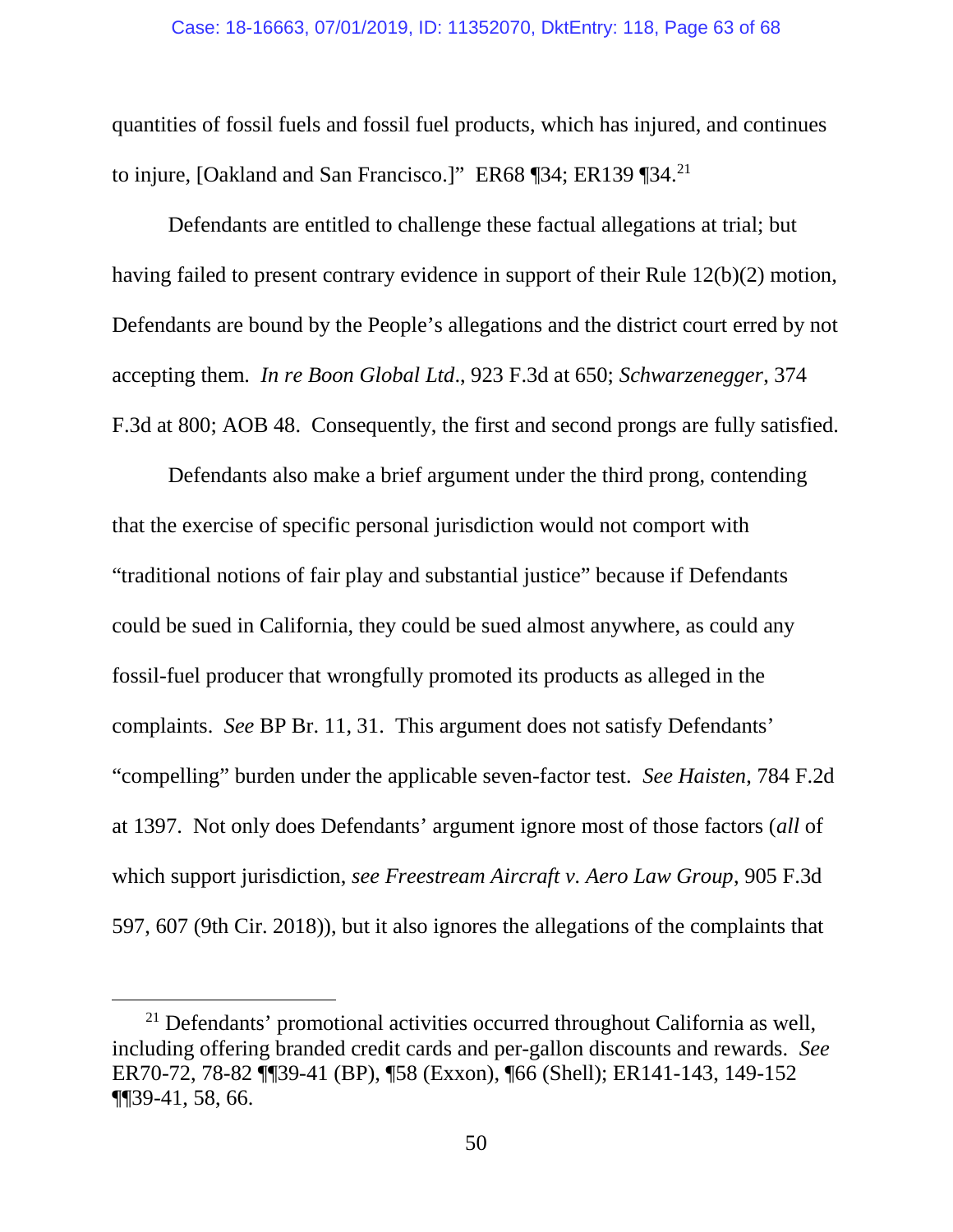distinguish these Defendants' conduct from others'. *See, e.g.*, ER89-92 ¶¶92-94; ER159-161 ¶¶92-94.

Surely it is "reasonable," given the allegations of the complaints, to allow California courts to exercise specific personal jurisdiction over four of the largest oil-and-gas companies in the world, each of which have an enormous in-state presence, based on allegations that these Defendants knew that their conduct, instate and out-of-state, would result in massive environmental harms to public infrastructure in California. While California has a strong interest in providing an effective means of redress for *residents* who suffer tortious injury, *Harris Rutsky & Co.*, 328 F.3d at 1133, that interest is magnified when the injury is suffered by the sovereign itself, as here. *See* Cal. Govt. Code §100. Any burdens Defendants might face if required to litigate in a state where they already have considerable corporate presence pale in comparison to the burdens the People would face if required to sue each Defendant separately in the jurisdictions where those Defendants are amenable to general personal jurisdiction. *See CE Distribution*, 380 F.3d at 1112.

Finally, the two foreign-based Defendants, BP and Royal Dutch Shell, contend that the impact of their conduct on the United States *as a whole* is insufficient to establish personal jurisdiction for purposes of Federal Rule of Civil Procedure 4(k)(2). BP Br. 34-35. Again, the allegations of the complaints control,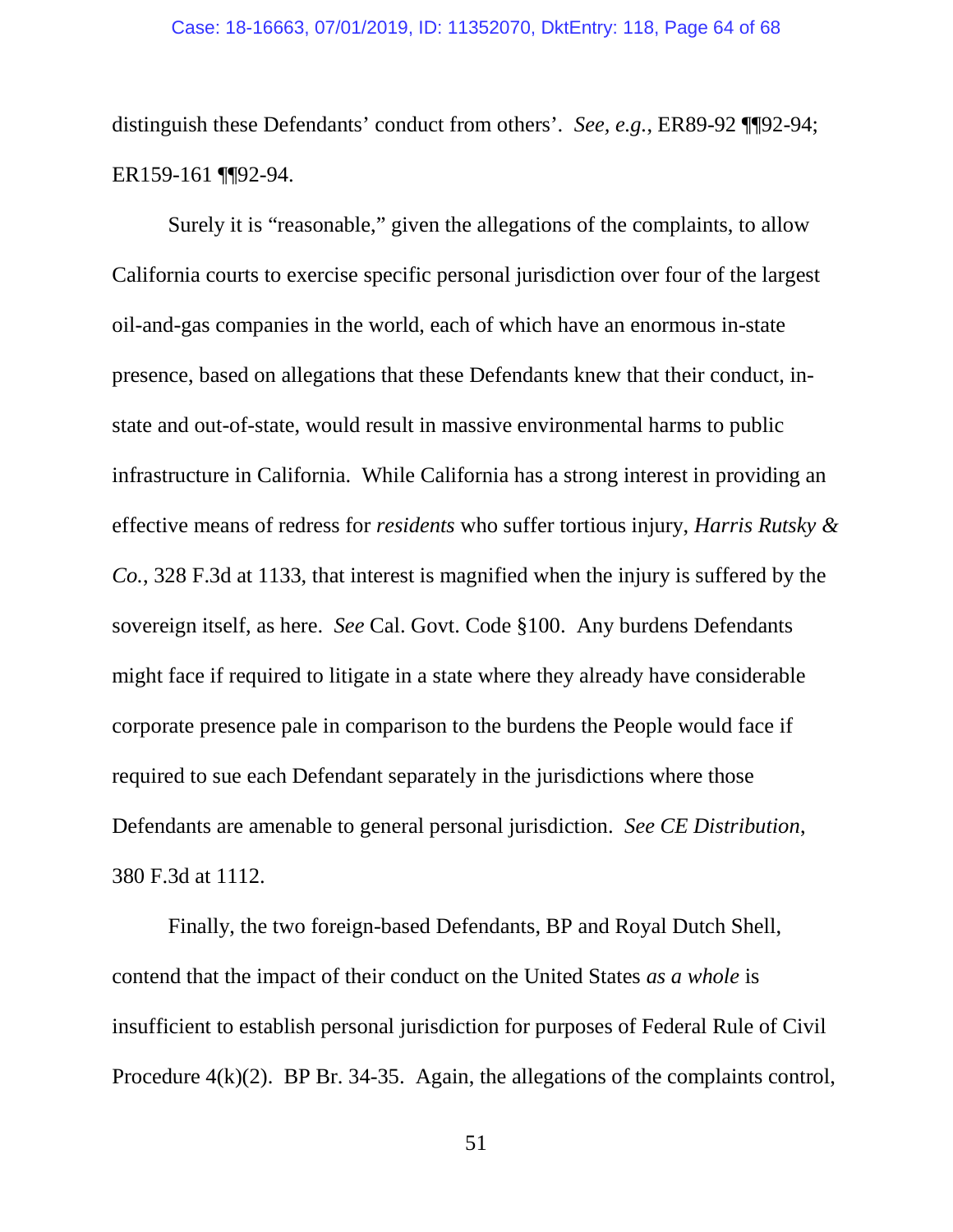and those allegations detail specific harms throughout the country, as well as specifically in California, that are the direct consequence of BP's and Shell's challenged activities. ER72-75, 82-83 ¶¶42-50 (BP), ¶¶69-73 (Shell); ER143-146, 153-154 ¶¶42-50, 69-73. Defendants will have ample opportunity to contest these allegations at trial, but for now they are sufficient to state a prima case for specific personal jurisdiction, which is all that is required.

#### **CONCLUSION**

For the reasons stated above and in the People's Opening Brief, the Court should reverse the district court's judgment and remand with instructions to further remand these cases to state court.

Dated: July 1, 2019 Respectfully submitted,

*/s/ Michael Rubin* Michael Rubin

Barbara J. Parker, City Attorney Maria Bee, Special Counsel Erin Bernstein, Supervising Deputy Malia McPherson, Deputy Oakland Office of the City Attorney One Frank Ogawa Plaza, 6th Floor Oakland, CA 94612 Telephone: (510) 238-3601 Counsel for City of Oakland and The People of the State of California

Dennis J. Herrera, City Attorney Ronald P. Flynn, Chief Deputy Yvonne R. Meré, Chief, Complex Litig. Matthew D. Goldberg, Deputy

Michael Rubin Barbara J. Chisholm Rebecca Moryl Lee Corinne F. Johnson Altshuler Berzon LLP 177 Post Street, Suite 300 San Francisco, CA 94108 Telephone: (415) 421-7151

Counsel for Plaintiffs-Appellants

Victor M. Sher Matthew K. Edling Sher Edling LLP 100 Montgomery Street, Suite 1410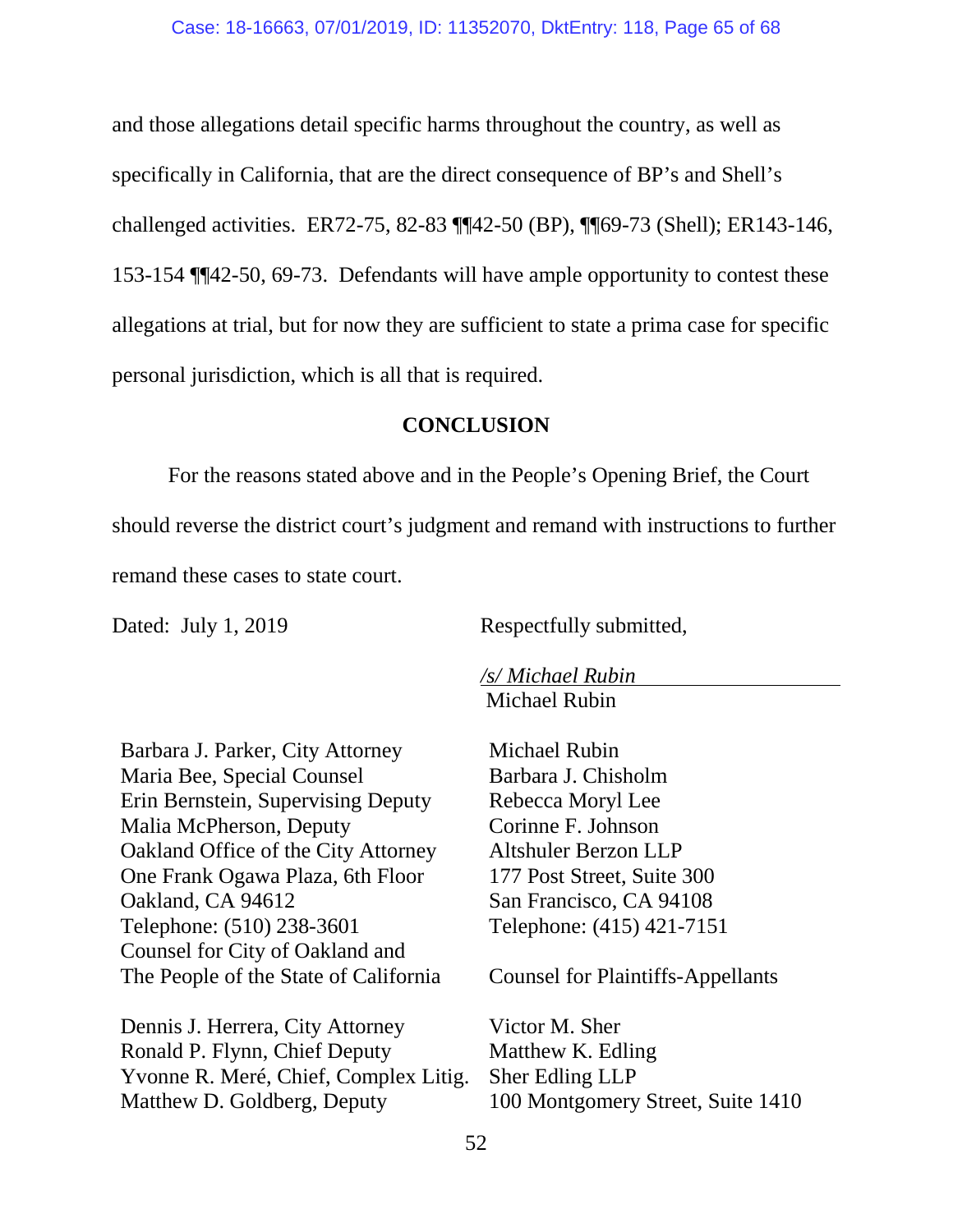Robb W. Kapla, Deputy San Francisco City Attorney's Office Fox Plaza, 7th Fl, 1390 Market Street San Francisco, CA 94102 Telephone: (415) 554-4748 Counsel for City and County of S.F. and the People of the State of California

San Francisco, CA 94104 Telephone: (628) 231-2500

Counsel for Plaintiffs-Appellants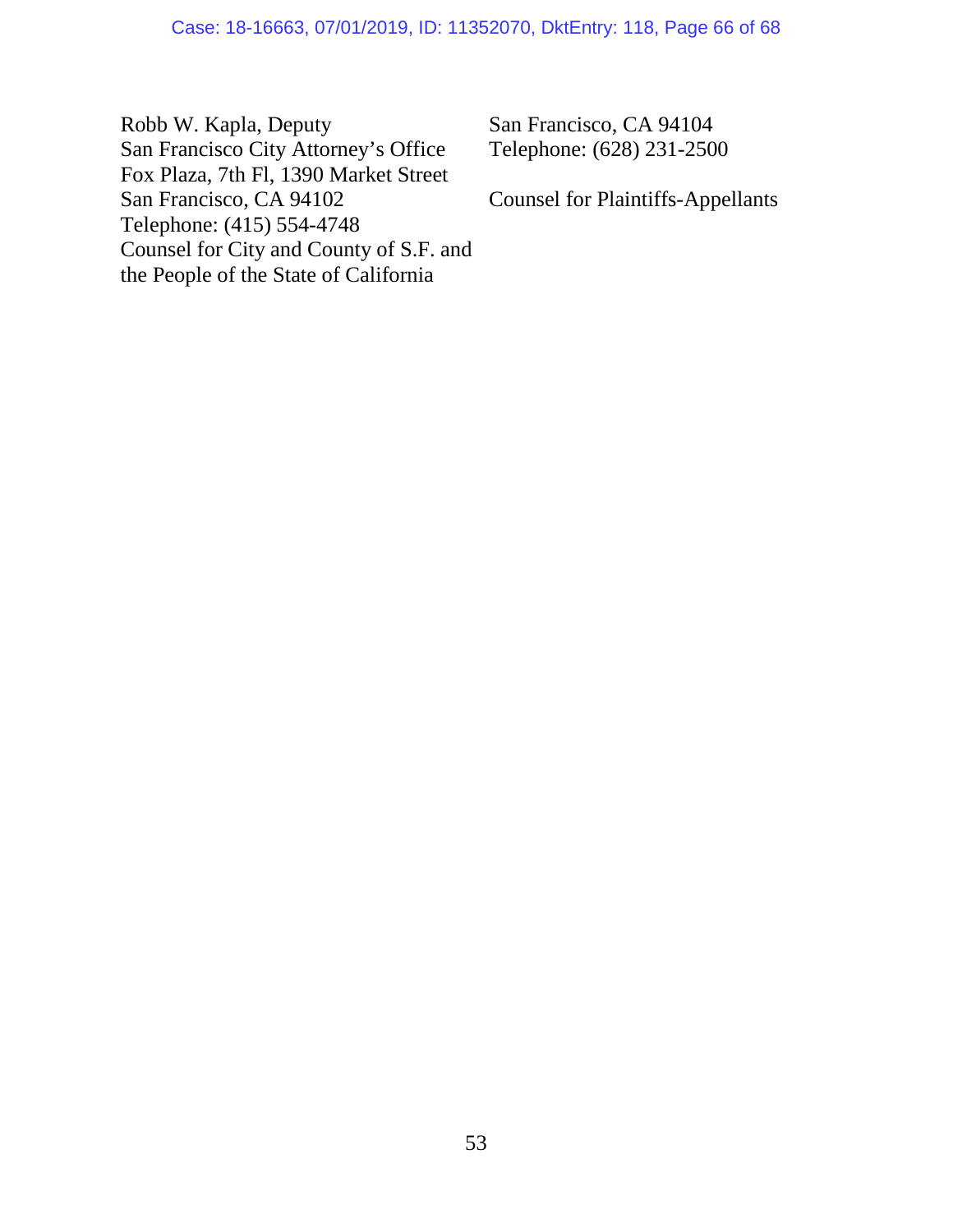### **UNITED STATES COURT OF APPEALS FOR THE NINTH CIRCUIT**

### **Form 8. Certificate of Compliance for Briefs**

*Instructions for this form: http://www.ca9.uscourts.gov/forms/form08instructions.pdf*

### **9th Cir. Case Number(s)**: 18-16663

I am the attorney or self-represented party.

## **This brief contains 12,400 words,** excluding the items exempted by Fed. R.

App. P. 32(f). The brief's type size and typeface comply with Fed. R. App. P.

 $32(a)(5)$  and (6).

I certify that this brief *(select only one)*:

- [ ] complies with the word limit of Cir. R. 32-1.
- [ ] is a **cross-appeal** brief and complies with the word limit of Cir. R. 28.1-1.
- [ ] is an **amicus** brief and complies with the word limit of Fed. R. App. P. 29(a)(5), Cir. R. 29-2(c)(2), or Cir. R. 29-2(c)(3).
- [ ] is for a **death penalty** case and complies with the word limit of Cir. R. 32-4.
- [ ] complies with the longer length limit permitted by Cir. R. 32-2(b) because *(select only one)*:
	- [ ] it is a joint brief submitted by separately represented parties;
	- [ ] a party or parties are filing a single brief in response to multiple briefs; or
	- [ ] a party or parties are filing a single brief in response to a longer joint brief.
- [ ] complies with the length limit designated by court order dated \_\_\_\_\_\_\_\_\_\_\_\_.
- [X] is accompanied by a motion to file a longer brief pursuant to Cir. R. 32-2(a).

| <b>Signature</b> /s/Michael Rubin                             | <b>Date:</b> July 1, 2019 |
|---------------------------------------------------------------|---------------------------|
| (use "s/[typed name]" to sign electronically-filed documents) |                           |

(*use* s/[typed name] *to sign electronically-file*